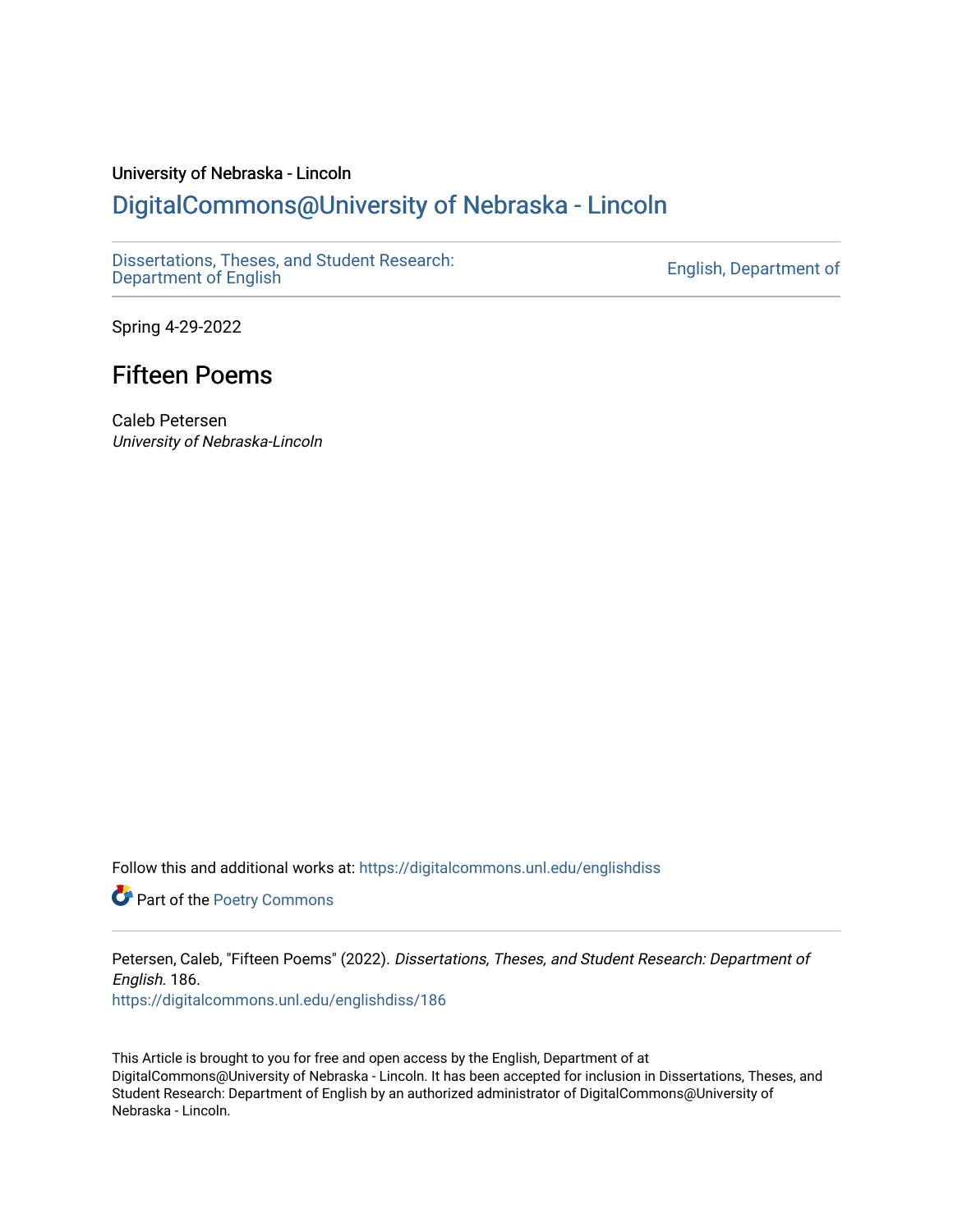## FIFTEEN POEMS

By

Caleb Petersen

## A THESIS

Presented to the Faculty of

The Graduate College at the University of Nebraska

In Partial Fulfillment of Requirements

for the Degree of Master of Arts

Major: English

Under the Supervision of Professor Kwame Dawes

Lincoln, Nebraska

April 25, 2022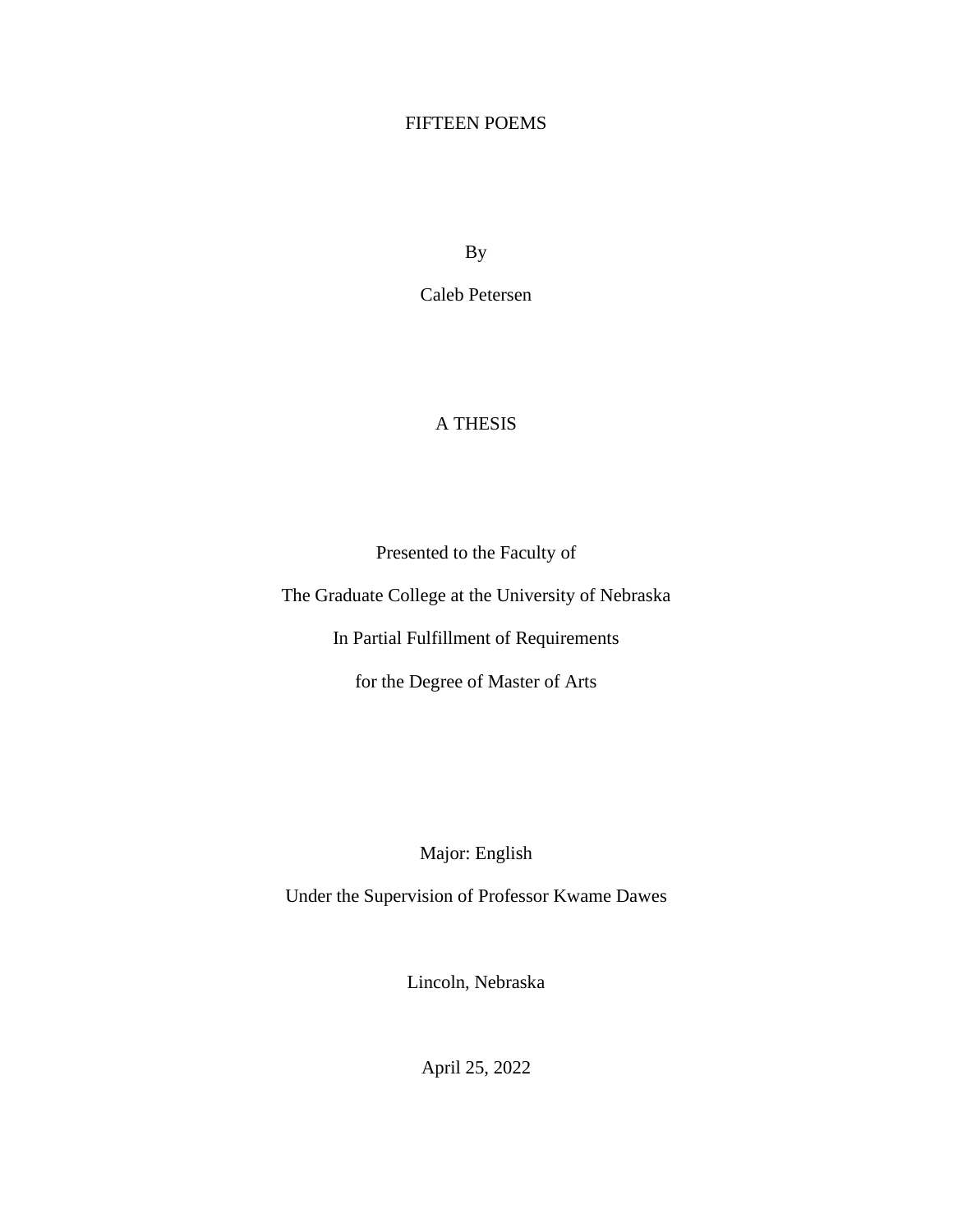### FIFTEEN POEMS

## Caleb Petersen M.A.

### University of Nebraska, 2022

Advisor: Kwame Dawes

FIFTEEN POEMS is a thesis consisting of a critical introduction on the development of my understanding of craft, the poetic influences which have shaped my poetry, as well as a collection of poems. The essay addresses both the form and content of the collection, as well as my history with poetry. It provides details about the process of creating this collection, and it portrays some of the vision that motivates it. The poetry which follows is a reflection on myself, my body, and my landscape, as I ask the question, who am I in this place? Situated in Lincoln, Nebraska, it seeks to grapple with my relationship to history, lineage, Christianity, whiteness, settler colonialism, and violence in the present moment.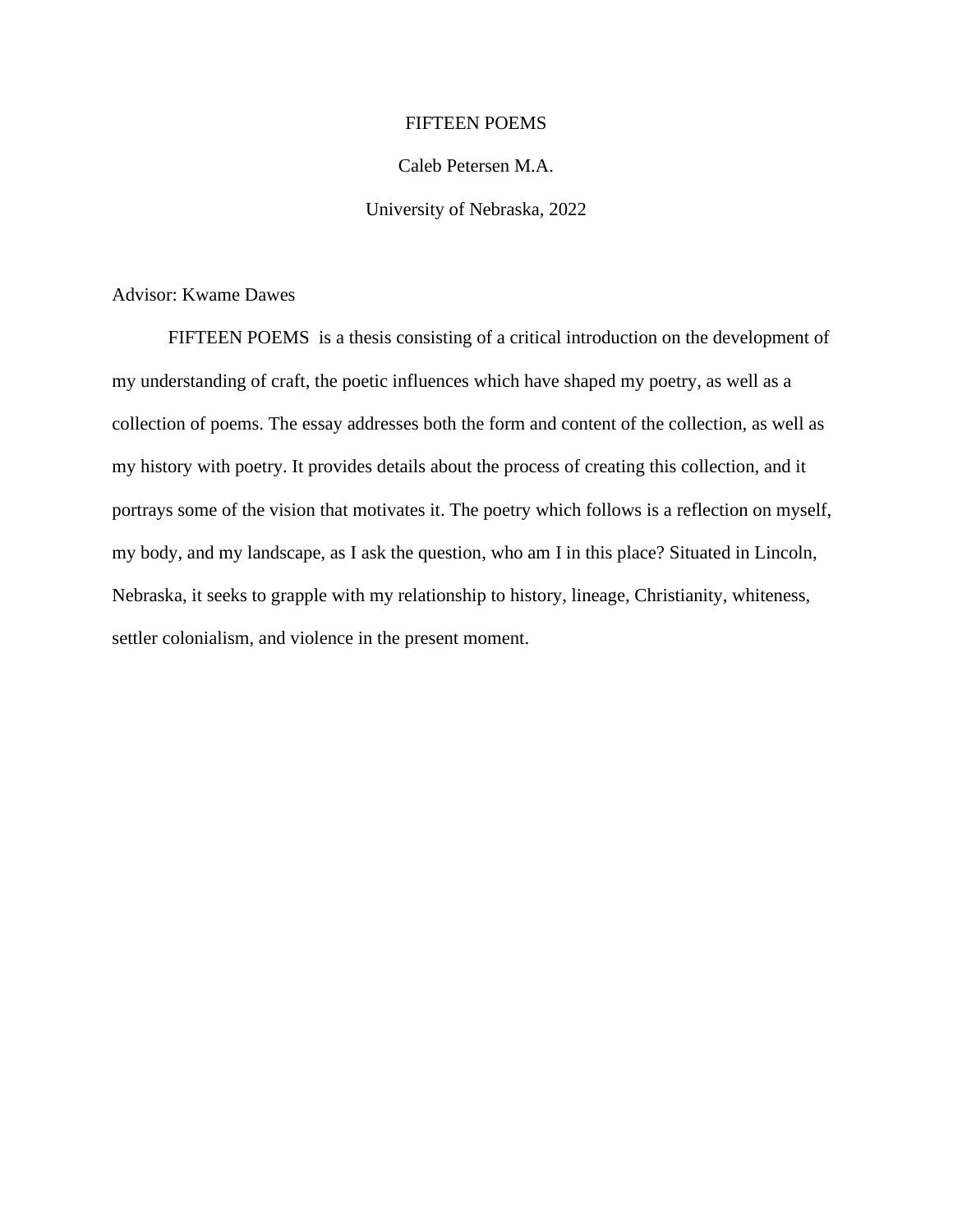## FIFTEEN POEMS Table of Contents

| <b>INTRODUCTION</b> | $1V - XV111$ |
|---------------------|--------------|
| <b>POEMS</b>        |              |
| <b>NOTES</b>        | 31           |
| <b>WORKS CITED</b>  | 32           |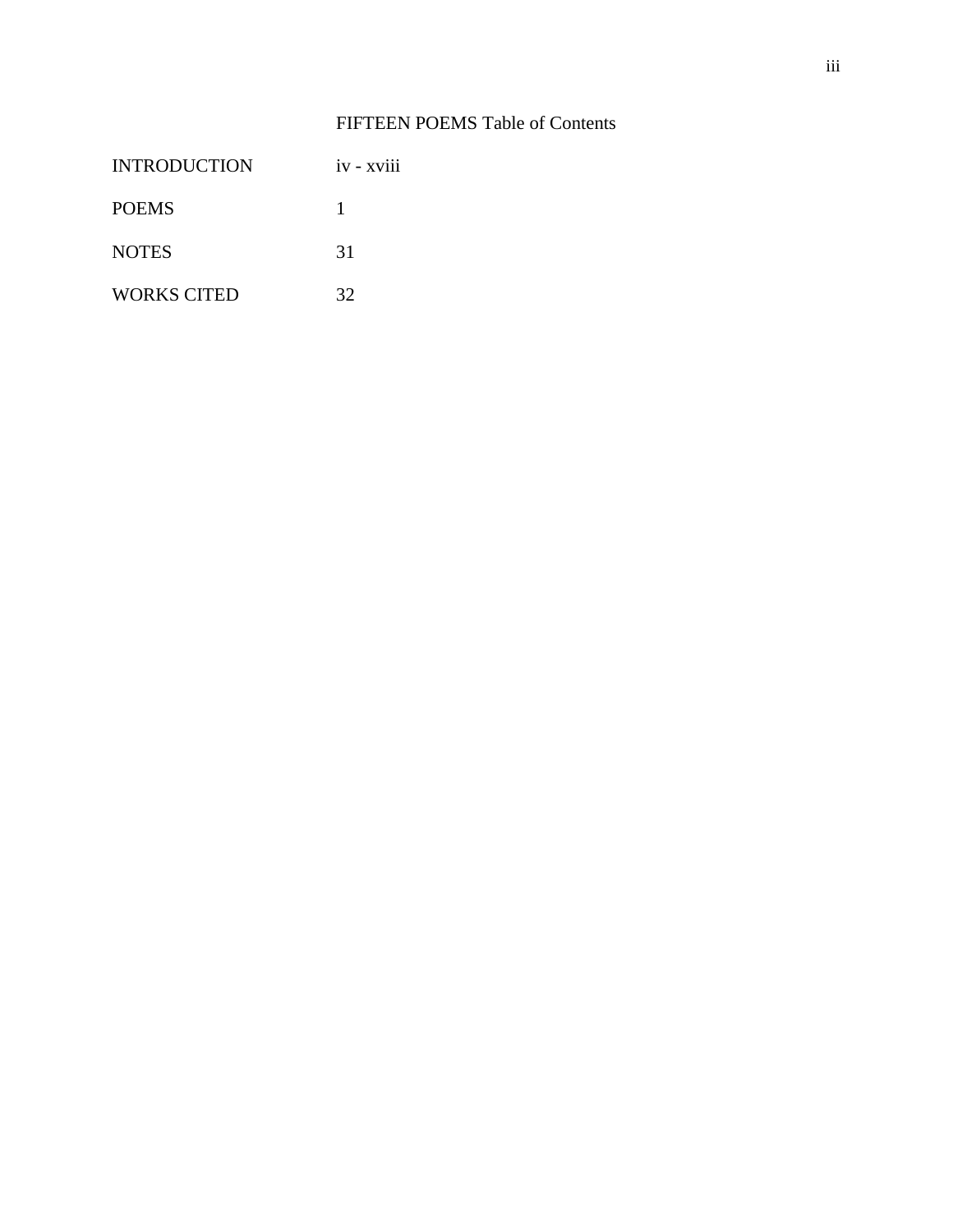#### INTRODUCTION

**—**

Growing up, the only poetry that I remember encountering was Scripture. I remember standing in the hallway of my elementary school, singing the Proverb: "Trust in the Lord with all your heart, / and lean not on your own understanding, / in all your ways acknowledge Him, / and He will set your path straight" — my six year old body doing the choreography, leaning on one leg with my arms spread wide for balance, then jumping onto two feet like I had just leapt off the balance beam in the Olympics and stuck the landing.

I remember as a ten year old, sitting on the blue ladder that straddled my family's aboveground pool in our backyard, reciting Psalms that I had memorized to my mom. She would check my work based on her memory. Those words, ingrained in her heart, as they slowly made their way into mine. Looking back now, it's clear that poems, and their teachings, were central to my experience as a child. They were meant to be written on the tablet of my heart, meant to be carried in my living.

I remember sermons and lectures during my undergraduate years at Colorado Christian University that explained the form of the Psalms. I learned that the Psalmist's poems were prayers that began in doubt and ended in faith. The final lines were meant to pronounce a resolution of praise, a statement of belief. The structure of the Psalms entailed a development in the tone of the poem from uncertainty to certainty, thereby creating a sense of transformation. Going back through my old journals, I can see this pattern and structure in my poetry. I would write prayers, beginning with some kind of emotional turmoil and ending with a statement of belief.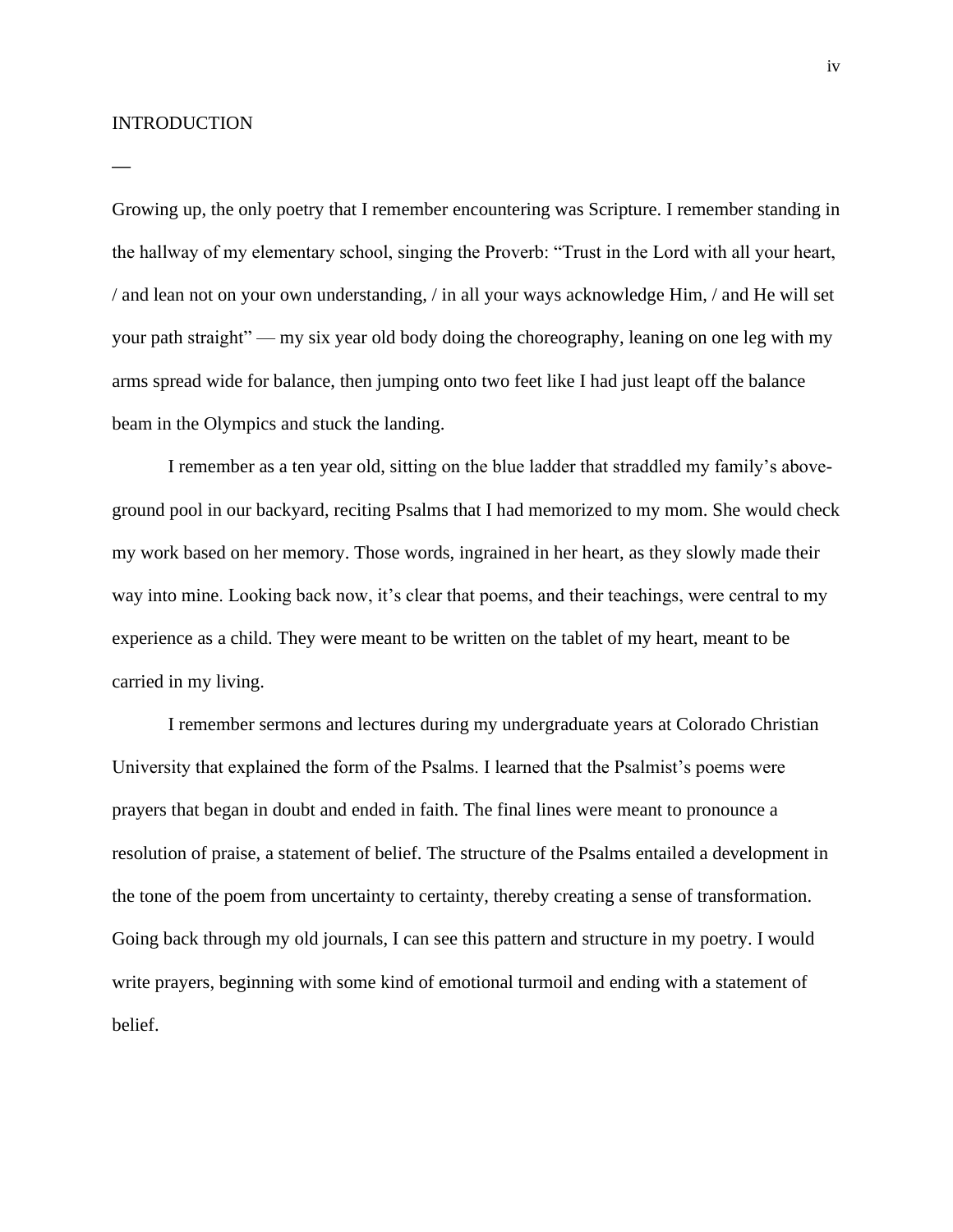In that way, poetry functioned as a form of transformation for me. Even when I didn't believe, the form required it of me. Poetry was the place where I went to be spoken to—the final lines preaching back to myself who and what I wanted to be. Poetry became an act of faith. And even as some of my beliefs and values have shifted, poetry continues to exist in that way for me, even if unconsciously. I continue to be influenced by that psalmic tradition of poetry as prayer, in which I seek both inner and outer transformation through the act of writing. Honestly, I'm trying to both resist and press into that influence. At this point, I'm just trying to be aware that it is present in my work, and as I continue to write, I want to be able to appreciate it, celebrate it, manipulate it and problematize it.

As I think about poets that influence me, I think of Layli Long Soldier and Tiana Clark. In Layli Long Soldier's poem, "38", she writes,

"The Dakota 38 refers to thirty-eight Dakota men who were executed by hanging, under orders from President Lincoln.

To date, this is the largest 'legal' mass execution in US history.

**—**

The hanging took place on December 26, 1862–the day after Christmas.

This was the *same week* that President Lincoln signed the Emancipation Proclamation.

In the preceding sentence, I italicize 'same week' for emphasis."

In this excerpt, Long Soldier uses plain-spoken lines to speak about important political moments in history, as she navigates the complex terrain of her audience and of history itself.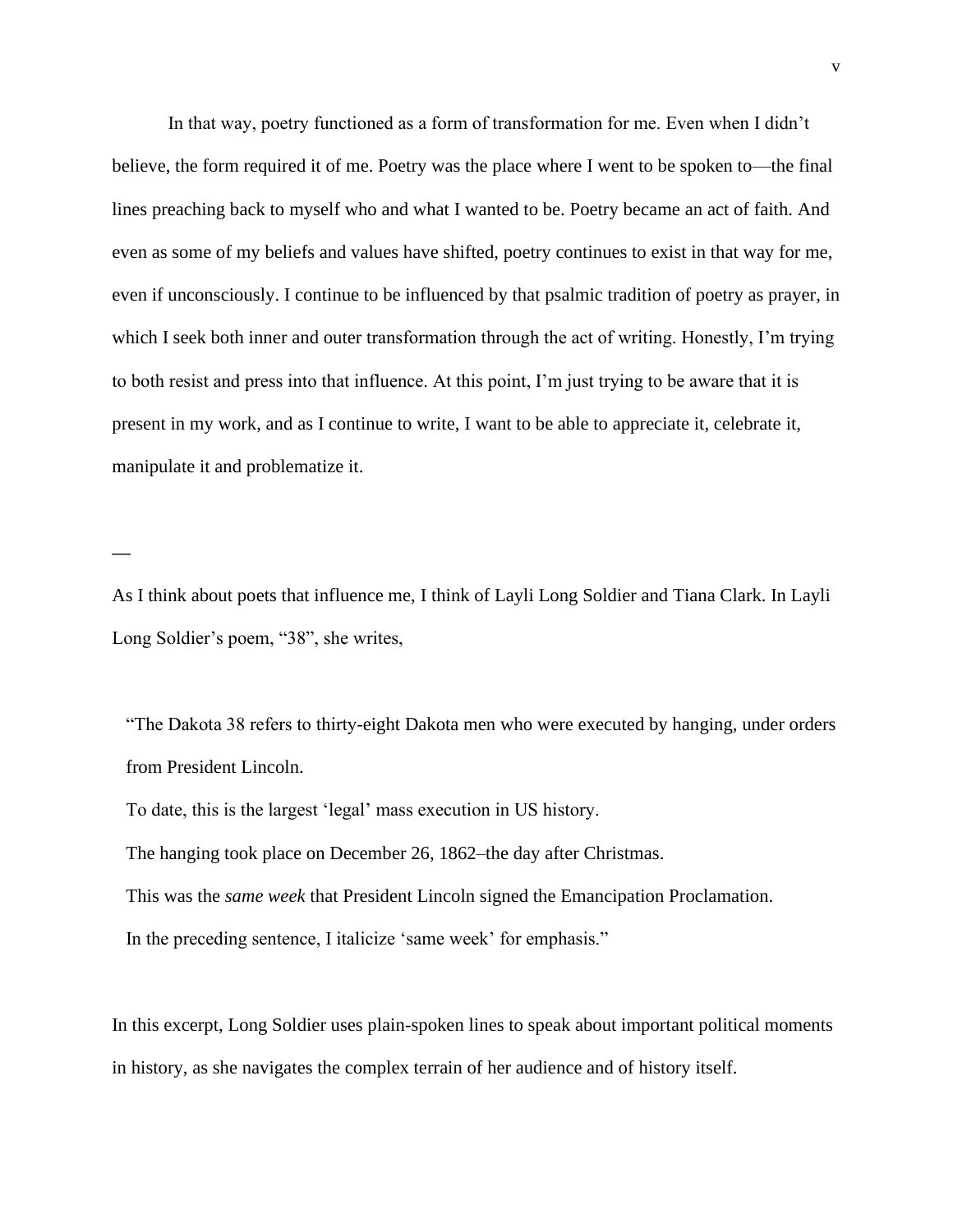She discusses these events while providing a meta-commentary on her own narration. She comments on the reason behind italicizing the words "same week", which draws the reader's attention to the juxtaposition of the Dakota 38 with the end of slavery. This demonstrates that while slavery ended, violent racism in America had not. Her meta-commentary also emphasizes the importance of the way that people write about and narrate events. For example, she writes, "I feel most responsible to the orderly sentence; conveyor of thought. / … I may jump around and details will not unfold in any chronological order. / Keep in mind, I am not a historian." By explaining how she intends to write history without being a historian, Long Soldier poses the question, who has the authority to narrate history? Moreover, she demonstrates a way that poetry can speak truth to a story that has been marked by the historical erasure of Native American voices.

After reading that poem, I started thinking about the importance of being honest and straightforward. Inspired by the voice of her speaker, I began to be drawn to the use of plain spoken lines that seek clarity above imagery, especially if the subject matter is about an actual event that needs to be explained. In one of my poems, "Not the immigration story I was told," I try to approach a similar subject, the narration of my own family history, by being direct and clear. I write, "I must be tender / but I must be honest / in 1875 the Pawnee Nation was removed from Nebraska / two years / after we arrived." Like Long Soldier, I break the fourth wall and draw attention to my narration, which is personal. That technique removes the expectation that I speak with absolute authority, but it still asks for and invites a listening ear.

I am thinking, too, of Tiana Clark's poem, "Soil Horizon." In it, Clark reflects on how history impacts one's view of the landscape and how history shapes the present. Throughout the poem, Clark repeats the question, "*Can't we just let the past be past?*", which is a question that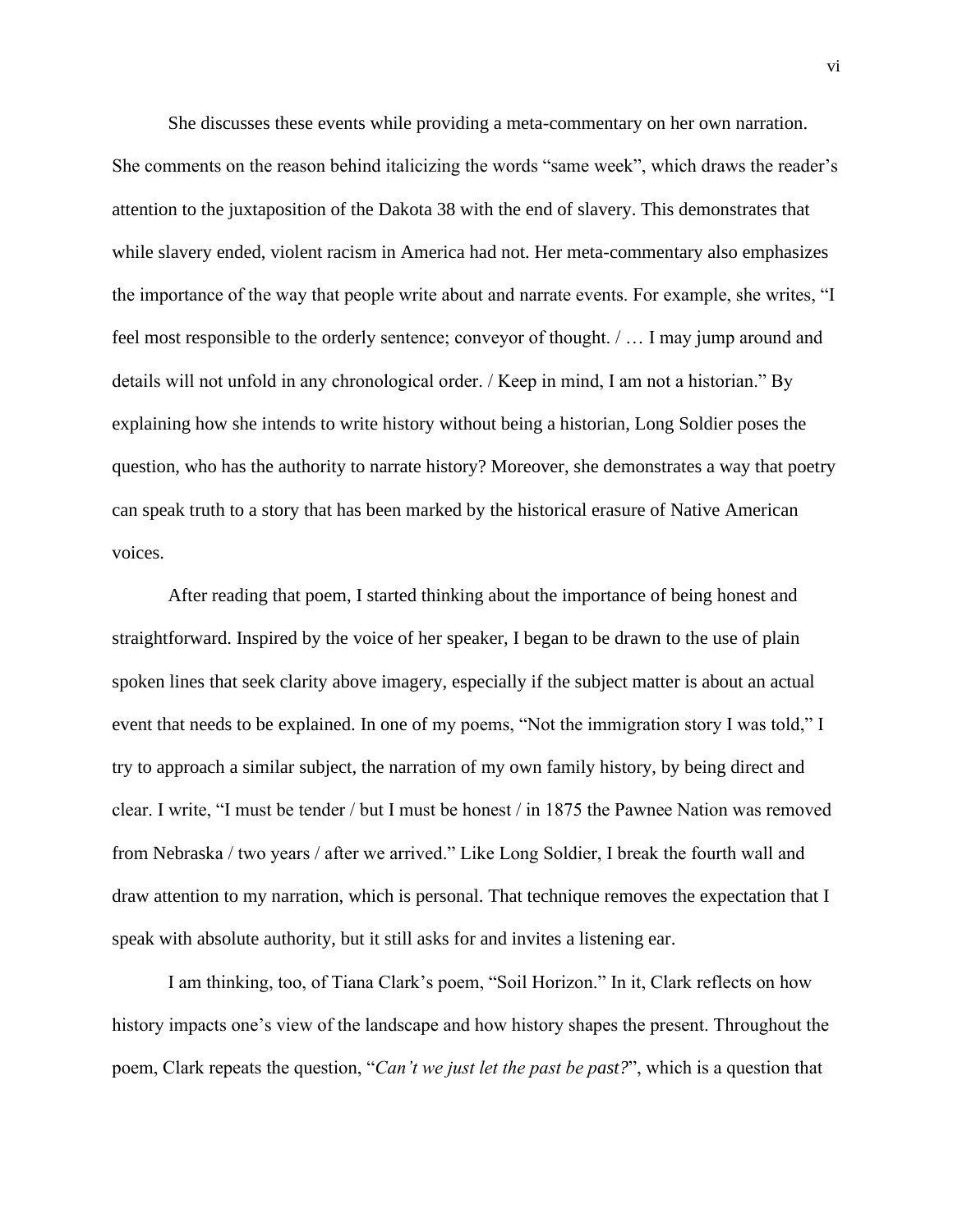her mother-in-law asked when she pitched the idea of taking a family photo at a plantation. As Clark uses this repetition, she narrates the history of the plantation, explaining its role in slavery, as well as its role as a field hospital for the Confederate Army during the Civil War. She writes, "How do we stand on the dead and smile?" And later, "Even the dark / layers of dirt must testify". By carefully using tense, as well as markers for time and space, the poem navigates past and present with clarity, holding several moments together while still keeping them distinct. There is the moment in which Clark is on the phone with her mother-in-law, the moment when the family is taking the photo, the historical events of the Civil War and slavery, and by the end, all of these moments are juxtaposed as the family stands on the layers of the soil and smiles. The image is haunting, and it artfully poses the question, how does one write about history and landscape? A question that is central to Clark's collection, entitled, *I Can't Talk About The Trees Without The Blood*.

In my poem, "I think of a white man breaking", I attempt to write about several different moments: observing an oak tree by my apartment, seeing a fox from my porch, my ancestor encountering a wolf on the prairie, the construction of my apartment in the early 20th century, and the removal of the Pawnee Nation from Nebraska. In all of that, I want to follow in Clark's lead, as she understands the importance of not muddying everything together, staying true to the distinctness of each moment in time and space, creating juxtaposition rather than assimilation.

**—**

The more I think about the process of writing these poems, the more I notice the work and care of other people. While I write, I typically have some music playing. Artists, with their stories and emotions and creative visions, spill into my ears, intertwining and mingling with the words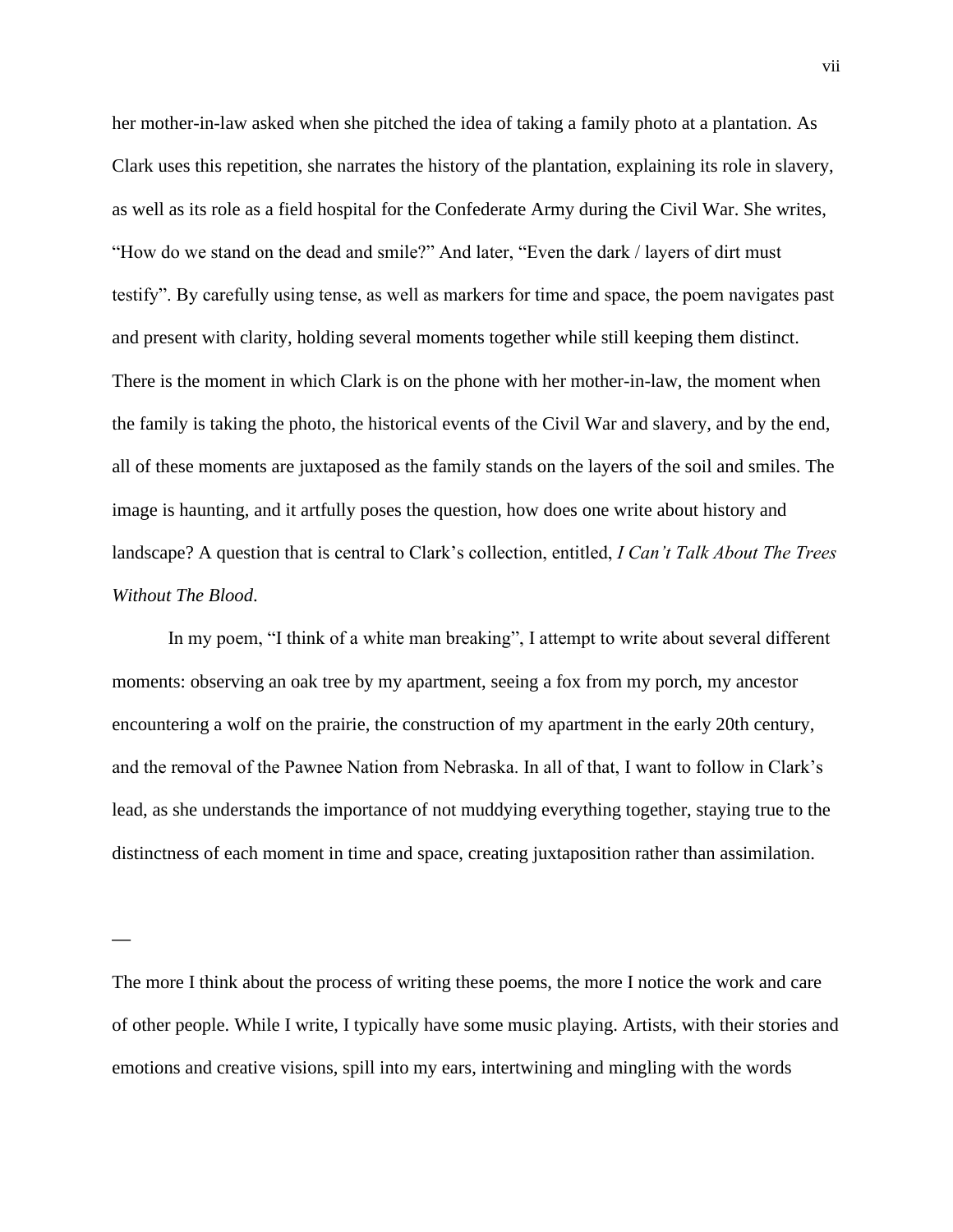forming in my mind. Ezra Pound once wrote that "Poetry atrophies when it gets too far from music" (61). And while I am writing poetry that isn't using any strict meter or rhyme, I want to continue to look for musicality in my language.

In my first workshop in the program, Prof. Wabuke asked me to take Bon Iver's song, "Skinny Love," and write it in a way that captured its rhythm and tone. Then she had me do the same thing with Birdy's cover of the same song. In that, she encouraged me to think of the musical quality of not only the words themselves, but of punctuation and spacing.

I am drawn to contemplative, ambient, spiritual music like Bon Iver and Penny & Sparrow. In a similar fashion in my own work, I am trying to use spacing, caesura, and punctuation to create moments of silence, giving it a contemplative tone. In this, I am drawing from the inspiration of Safia Elhillo. She sees the use of caesura as little "visual bits of silence scattered throughout" the poem ("Safia Elhillo vs. Shame"). Following her lead, I want to produce both the visual and auditory effect of giving the poem space to breathe.

Beyond that, I've been drawn to the rhythm of the short line. I think the short line has helped me to look closer at each line and each word, to then examine what the words are doing in smaller chunks, even though I'm interested in using longer lines in some places as well. In my poem, "There are times I say to myself", I write with an attention to the syllable count of each line, and the spaces function like rests:

"I say to say to incantate

You're in the night

The air around a litany"

Beyond punctuation, syntax, and spacing, the use of rhyme, assonance, and alliteration can also add to the musical quality of a poem. I'm interested in what June Jordan calls "vertical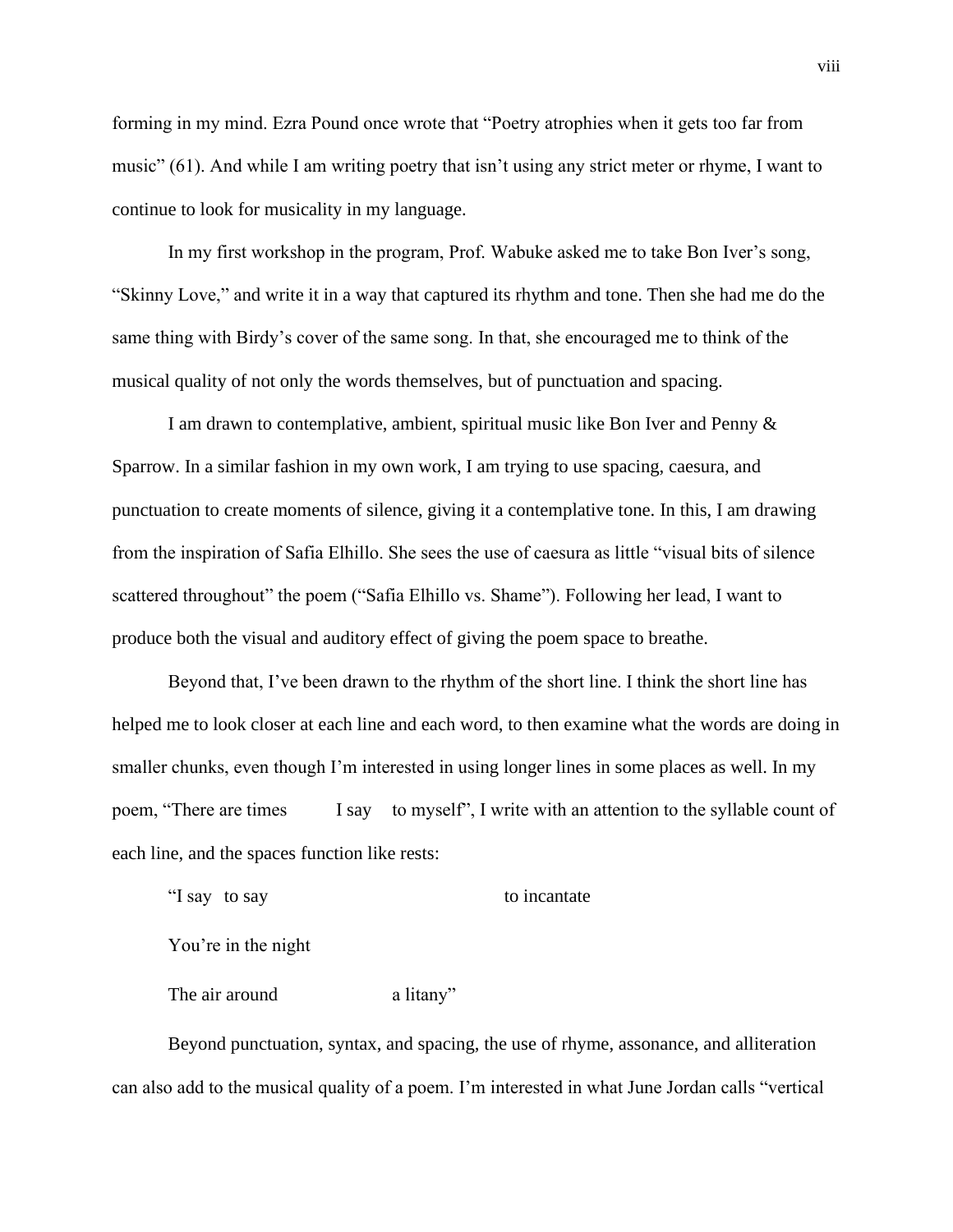rhythm", a rhythmical structure developed by black poets that "depends upon the exploitation of musical qualities inherent to each word, and existing between and among words as well" (38). She writes, "Assonance or alliteration, for example, can produce a smooth movement from one word to another, from one line to another, and can even propel a listener or reader from one word or one line to the next without possible escape… Typically, the use of vertical rhythm will exploit the positive musical value of words (e.g. assonance or alliteration) in order to speed the reader all the way to the conclusion of the poem, and in order to make the reader's progress through the poem a pleasurable rhythmical experience" (*Poetry for the People*, 38).

In my poem, "Homesteading", I use assonance throughout the poem in order to move the reader through. I write, "grandpa / tell me of love / tell me of a good God / who dies for the world / tell me that a home / is in your hands / that they are soft / and have not harmed / a single soul." In this, I'm using long *o* sounds, which Cristina Rivera Garza explains "take on a low, solemn tone"  $(42)$ .<sup>1</sup> Even though I wasn't thinking of this in the process of writing it, looking back now, I can see how the stacking of "love," "of", "good", "world", "home," "your", "soft", and "soul", gives it a mood and tone that matches my feeling of longing, prayer, and song. That assonance creates a sonic effect that makes the poem feel a bit like the deep, whole notes of a hymn. In this, I'm realizing more of what Mary Oliver meant when she wrote, in her book *A Poetry Handbook*, "words have not only a definition and possibly a connotation, but also the *felt* quality of their own kind of sound" (22).

As I think about how sound impacts my work, I think of the closing lines of many of my poems. At the beginning of my Masters program I took a class called Renaissance Lyric Poetry,

<sup>&</sup>lt;sup>1</sup> In this quotation, Garza is paying close attention to the power dynamics of language, especially between the particularities of Spanish and English. The full quote is as follows, "In English, The O takes on a low, solemn tone, intensified in book-knowledge and provost-power; in Spanish, it leads us straight away to the world of madness and mayhem."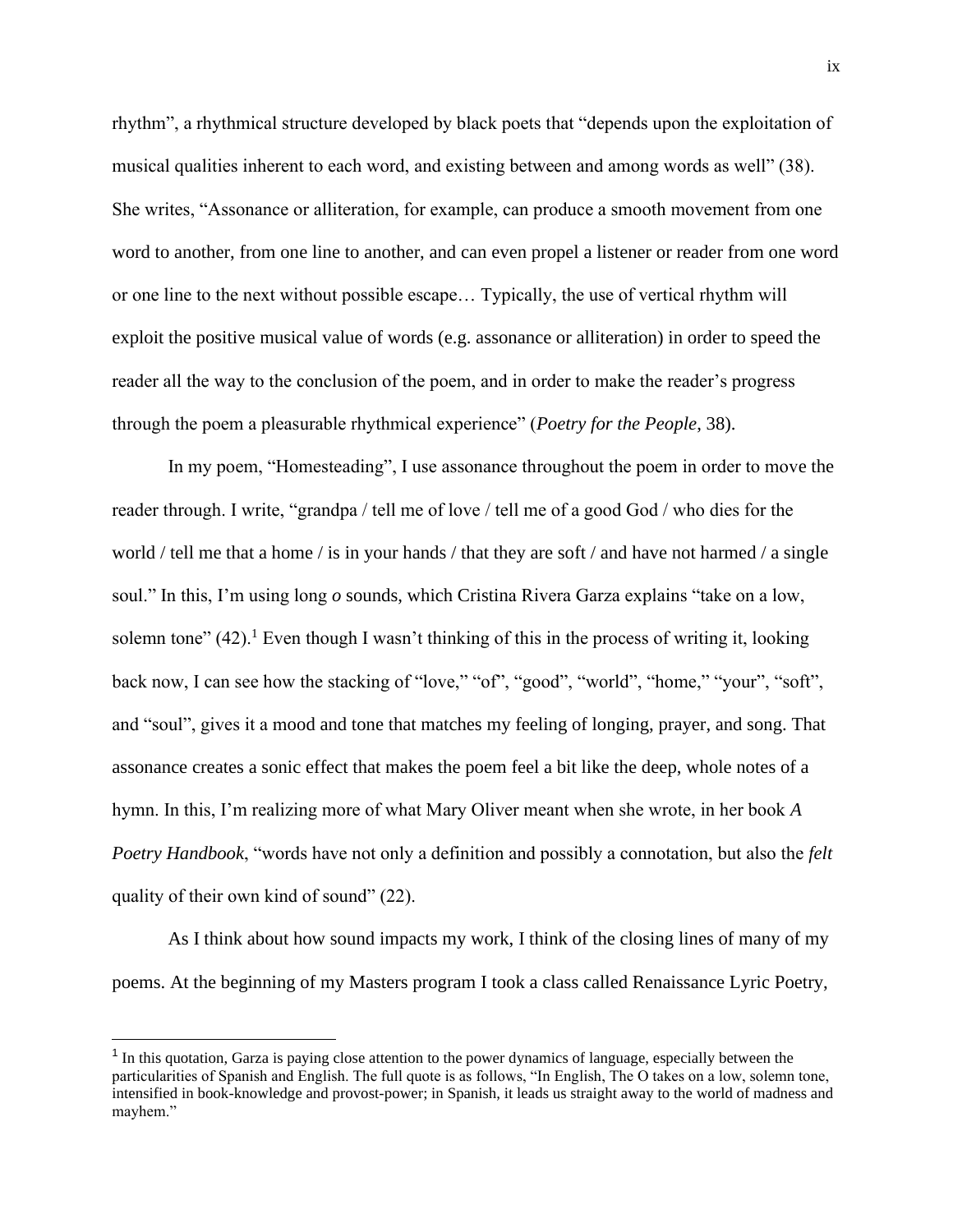in which I was tasked with close-reading several sonnets. Looking back, I can see how much of an imprint that class had on my understanding of how to craft a poem. I am drawn to the rhetorical structure of the sonnet, how it develops an internal conversation and builds to a realization in the turn of the poem. While I don't use quatrains, and my poems vary in length and spacing, they often develop the narrative or images toward something like a Shakespearean volta, followed by a rhyming couplet.

For example, in my poem, "A Field of Magnolias", I end the poem with the couplet, "I want instead to give my breath / I want instead to give this theft". Though it relies more on assonance than on a perfect rhyme, I am still relying on the sonic effect of the *gg* end rhyme, which I think makes the words ring in the ears even after reading the poem, providing a sense of closure.

In another poem, "The first time she held my hand", I rely on internal rhyme to set up the last word of the final line, trying to produce that double end-rhyme effect in a more subtle way. I write, "I think this is what it looks like to pray: / paralyzed and holding. The clasping of our hands / as we lay on the ground trembling." The repetition of "holding", "clasping," and "trembling" is meant to give the last word that sense of finality. Additionally, in the third to last line, the poem turns toward the epiphany. That is, in the last two lines I realize that the poem has been about what it means to pray. In that way, the poem turns in a similar fashion to a sonnet.

**—**

I have been drawn to landscape poetry for the last several years, especially the nature poetry of Wendell Berry and Mary Oliver. The mystical lens through which Oliver sees the world inspires me, and it resonates with my feelings. She wrote of a landscape full of sacred mysteries, a world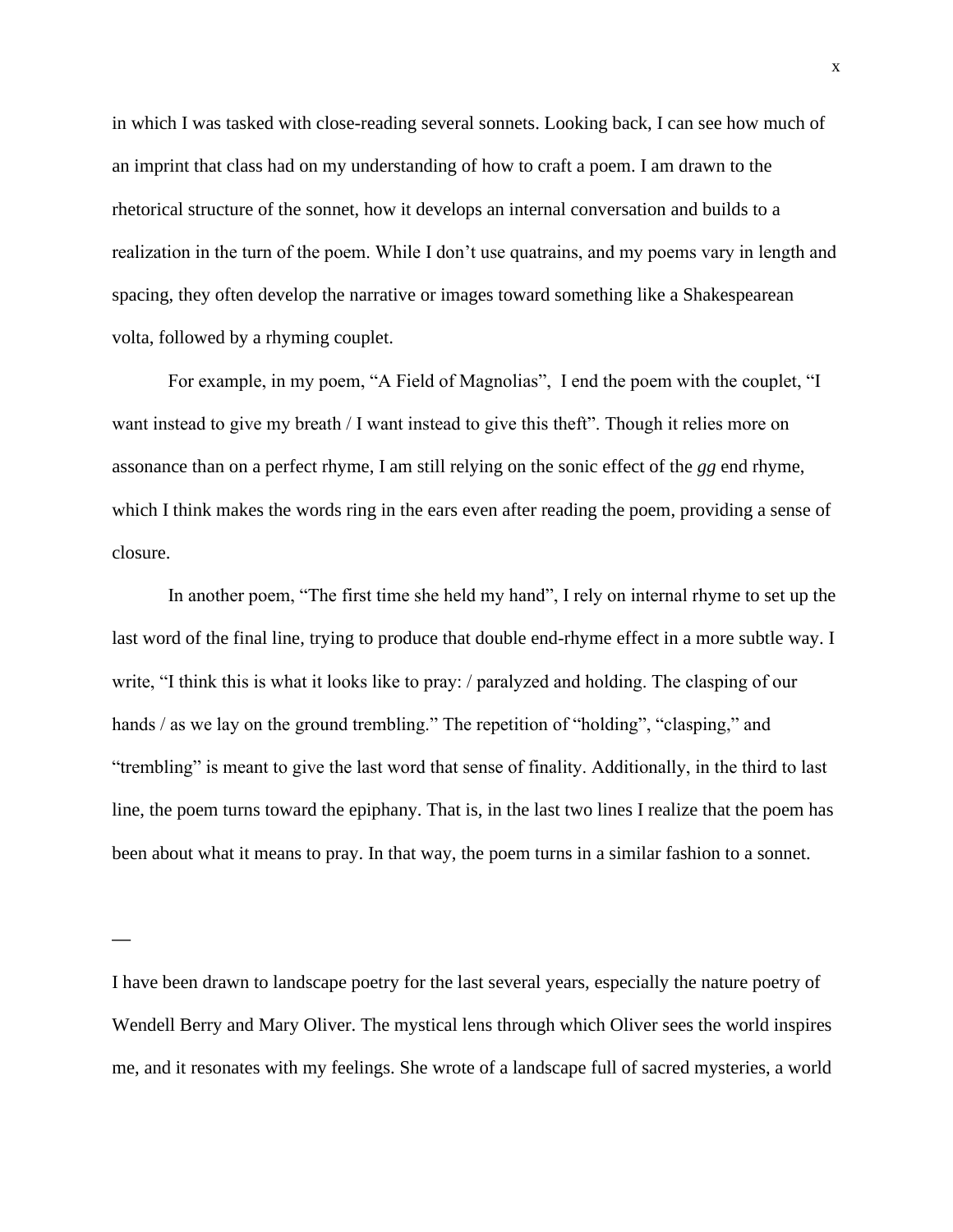that had possibility. In her poem, "What Is It?", she writes, "The salamanders, / like tiny birds, locked into formation, / fly down into the endless mysteries / of the transforming water, / and how could anyone believe / that anything in this world / is only what it appears to be." In this, her observation of nature is coupled with an openness to not knowing. This acceptance of and attention to mystery feels similar to my understanding of prayer or worship. In many ways, I am shaped by the eye that Oliver has for the world, and I think it frames the way that I approach observing my landscape and space.

I have always thought my landscape is beautiful, but now I see my city as a place that is still dealing with the negative effects of segregation, redlining, and settler colonialism. I can't see my landscape the same anymore, a feeling that is again reminiscent of Tiana Clark's title, *I Can't Talk About The Trees Without The Blood*. So I enter this project looking at my place, at my landscape, history and foundations, asking the questions: How do I write about this? What does it mean that I think it is beautiful? What if the place that has shaped me into the person I am, with all of my loves and visions and imaginings, isn't beautiful? What if it conceals a terrifying truth? What if this concrete, and all of its silences (to echo Audre Lorde) does not actually protect me? In all this, the subject of my collection is not only the landscape, but my imagination of it—as in, the way I perceive it. That is, as I look outward, I am looking inward.

As I write, I often find myself looking out the window. In front of my desk is the view of a tall oak tree which stands catty-corner to my house. It fills up most of the frame with its thick, sprawling branches. This particular oak is worth mentioning because it is the natural image that serves as the landscape for several poems in the collection. I think it is important to write about this particular tree, because it is the view that I have of the world. The government of Lincoln planted it and owns it, and some days, I'll see people with neon yellow t-shirts trim back its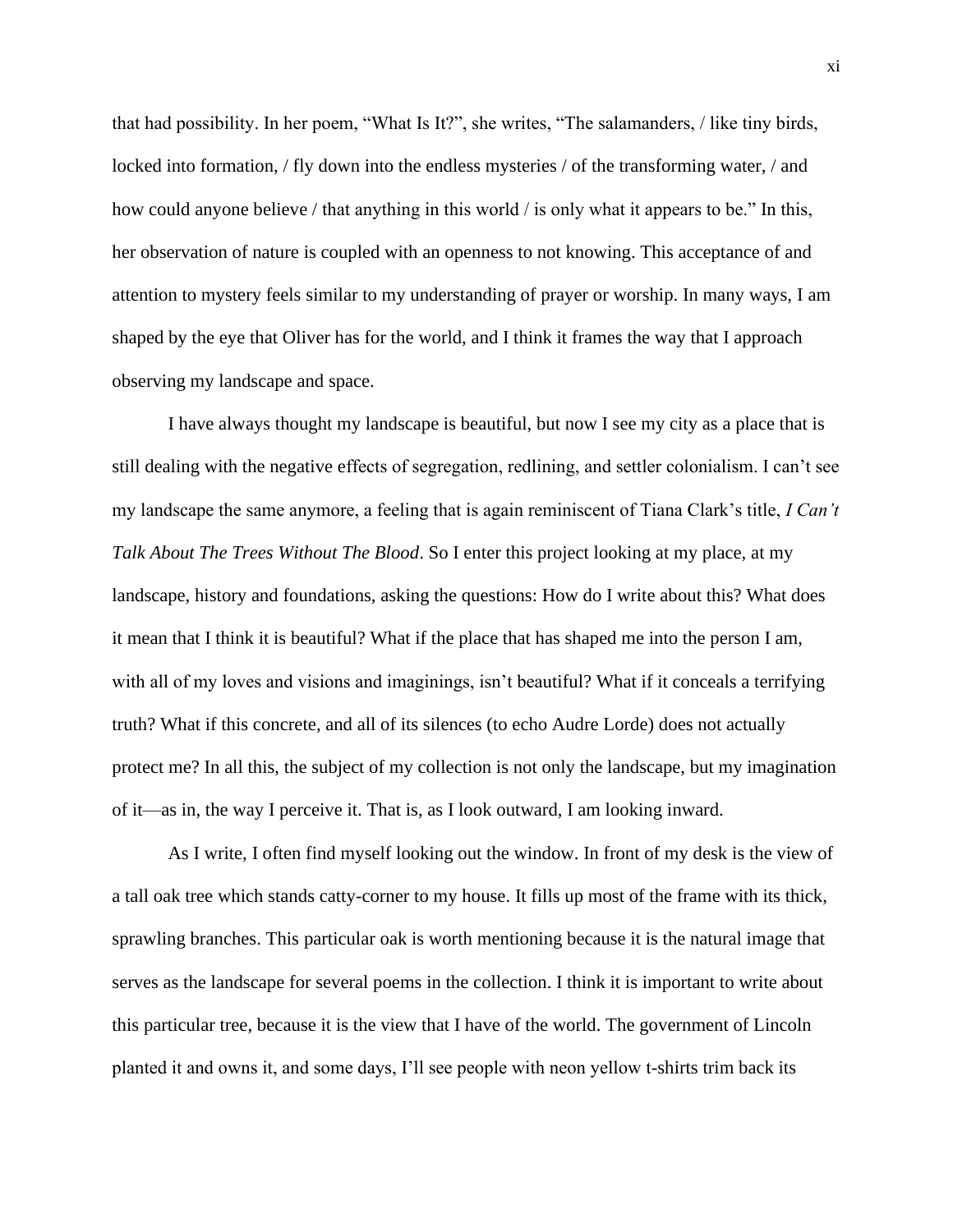branches, taking care of it. In that way, my project is connected to those caretakers and planters, to the landscapers who work to create the beauty in my neighborhood. In a sense, my city wants me to see that oak tree. My city wants me to view that particular landscape.

So to write about landscape in this setting means to write about my relationship to my city, to politics. It means writing about the government which plants an oak tree on one day and then imprisons innocent men only a couple miles away on the next. It means writing about myself seeing God in the tree that was planted by the government which distracts me from the stories behind it.

**—**

At the heart of my collection is a question that I've read several poets wrestling with, including Tiana Clark, as I mentioned above. I am thinking, too, of Bertolt Brecht's poem "To those born later". In that poem he writes, "What kind of times are these, when / To talk about trees is almost a crime / Because it implies silence about so many horrors?" Writing during World War II, Brecht is wrestling with the ethics of choosing a subject to write about. The question is profound, and it makes me think about how to choose a subject, as well as how to look at a subject.

In the spring semester, I took a fiction workshop in which we had a discussion about the poem "Fuck Your Lecture On Craft, My People Are Dying", by Noor Hindi. In that poem, Hindi writes, "Colonizers write about flowers. / I tell you about children throwing rocks at Israeli tanks / seconds before becoming daisies." That poem, and my professor, Timothy Schaffert's lecture on it, echoed the conversation about trees that Brecht was writing about. And I was trying to piece through it myself. Could I write about politics? Could I write about something other than politics? I wasn't sure, but I remember being drawn to Hindi's poem.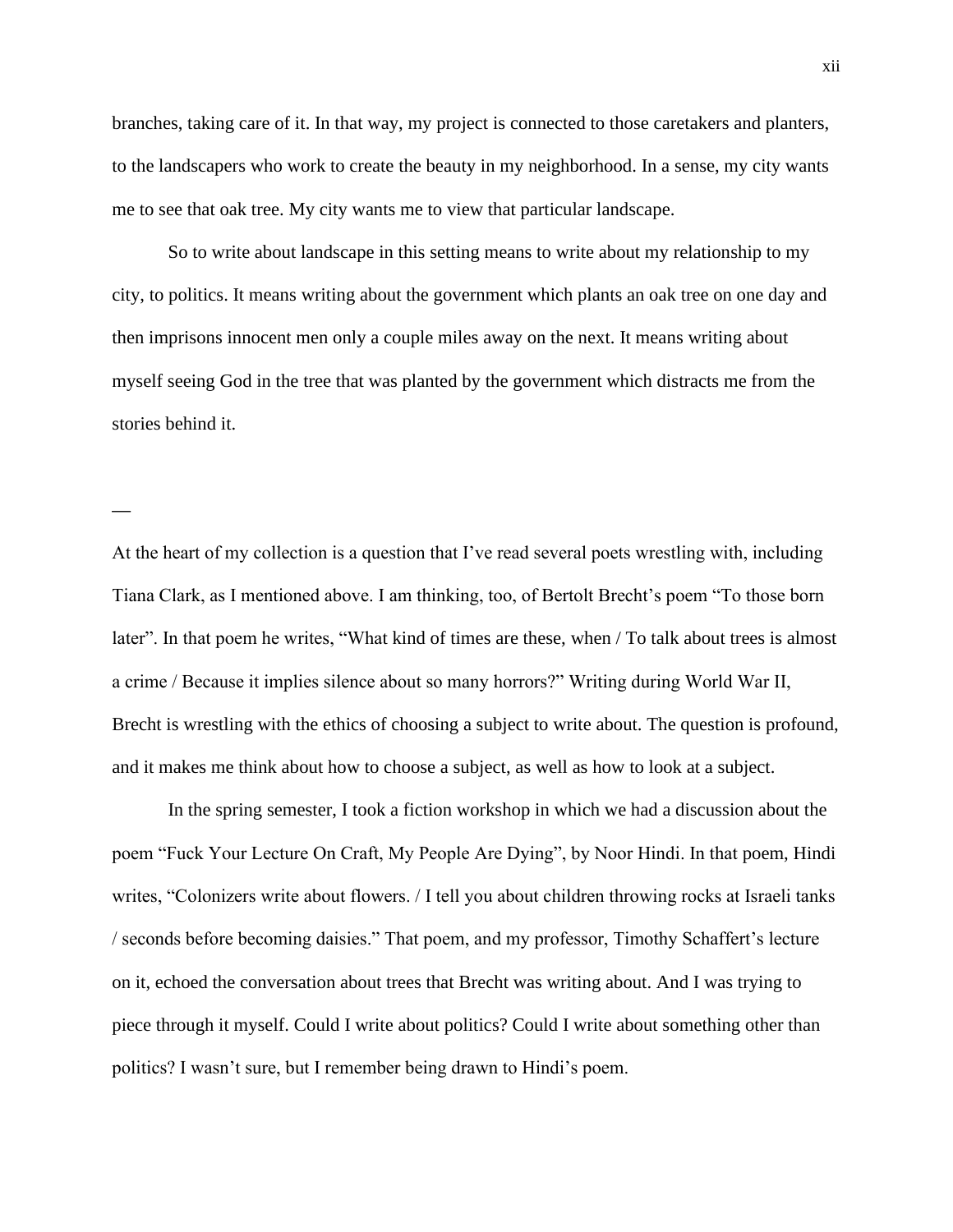In conversation with Brecht is Adrienne Rich's poem, "What Kinds of Times Are These." She writes, "because in times like these / to have you listen at all, it's necessary / to talk about trees." In this, Rich is making the argument that the question shouldn't be: can I write about trees? But instead: how should I write about trees? Or even better: why would I write about trees? For her, it is to get readers to listen, to show the subtle connections, the politics of the trees themselves. I think Rich's poem reveals how interconnected landscape and language and politics are. That there isn't always a way around that entanglement. For me, I've begun to think that I can't write without talking about politics, so I want to write about them—but I want that to come from my life, to be about my landscape.

In truth, I am embarrassed about my relationship to landscape. I feel ashamed to be from a Nebraska suburb in which we didn't have many trees, in which I didn't learn the names of the ones we had. I wish I grew up connected to that landscape, but I grew up in a world of separation and distance. A white world, which was characterized by cars and garages, Starbucks and Chipotle. Many of my rituals involve church, or sports, or TV, or fast food.

In this, I'm reminded of Ted Kooser's poem, "A Person of Limited Palette." He writes "I would love to have lived out my years / in a cottage a few blocks from the sea, / and to have spent my mornings painting / out in the cold wet rocks ... / If you should come looking / for me, you'll find me here, in Nebraska, / thirty miles south of the broad Platte River, / right under the flyway of dreams." I have felt that same longing. I wish I lived on the coast and wrote about foggy beaches and sea-birds like Mary Oliver. I wish I had a prettier picture to look at, but I think the advice of Addonizio and Laux is good. They write, "this is where we begin, by looking over our own shoulder, down our own arms, into our own hands at what we are holding, what we know" (20).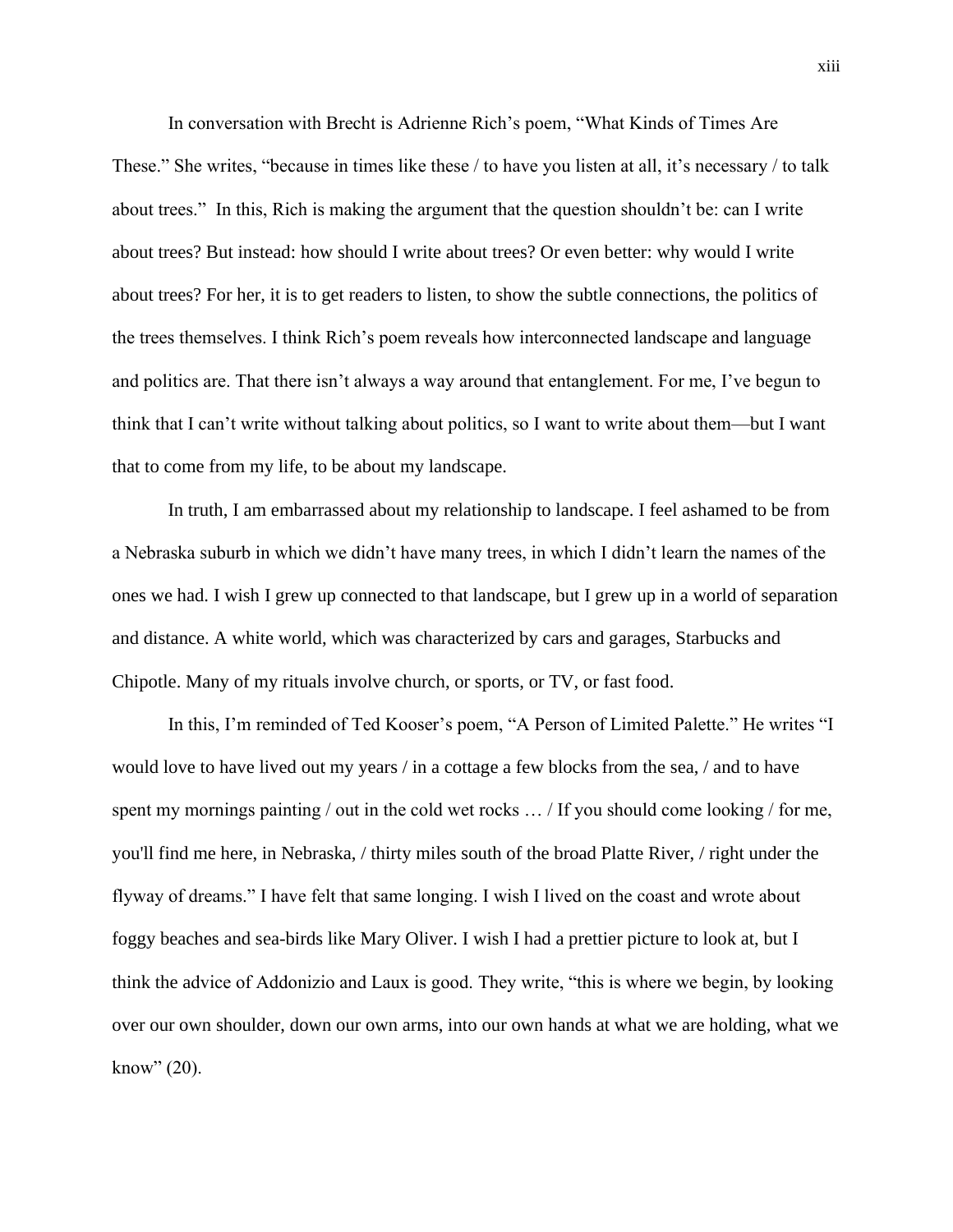For me, this means that I write about my landscape. It means that I write about the table in my apartment, the oak tree outside my window, the book in my hands. It means that I am writing about my memory and history, about my experiences in my childhood. It also means that I'm writing about my faith, which is a thing that my advisor, Kwame Dawes, has given me space to do, even though I at times want to distance myself from it. It means that I'm writing about my self.

I should mention that I had a profound paradigm shift during my Master's program—a shift which began but hasn't ended, as I continue to discover how to "stay in the poem" as Kwame Dawes has suggested. The shift has come as I have thought about the subject of my work. As I write about subjects like politics or other people's experiences, I want to maintain an awareness of my own positionality; that is, my relationship to those subjects. So one of the primary questions of this collection is: who am I in this place?

**—**

Recently, I've been reading about the Fireside Poets, who were middle class white, Christian men who wrote at the time my family was homesteading. Interestingly, the town where my family homesteaded was named after one of them: Lowell (after James Russell Lowell). These poets' subject matter was slavery and westward expansion. They were social justice oriented Christians, like myself, so I am wrestling with how my work is in conversation with theirs.

I'm thinking about Henry Wadsworth Longfellow's piece, "The Song of Hiawatha," a book-length poem which tells the tale of Hiawatha, a fictional character from the Ojibwe people. In his work, Longfellow removes himself from the poem—narrating through a Native speaker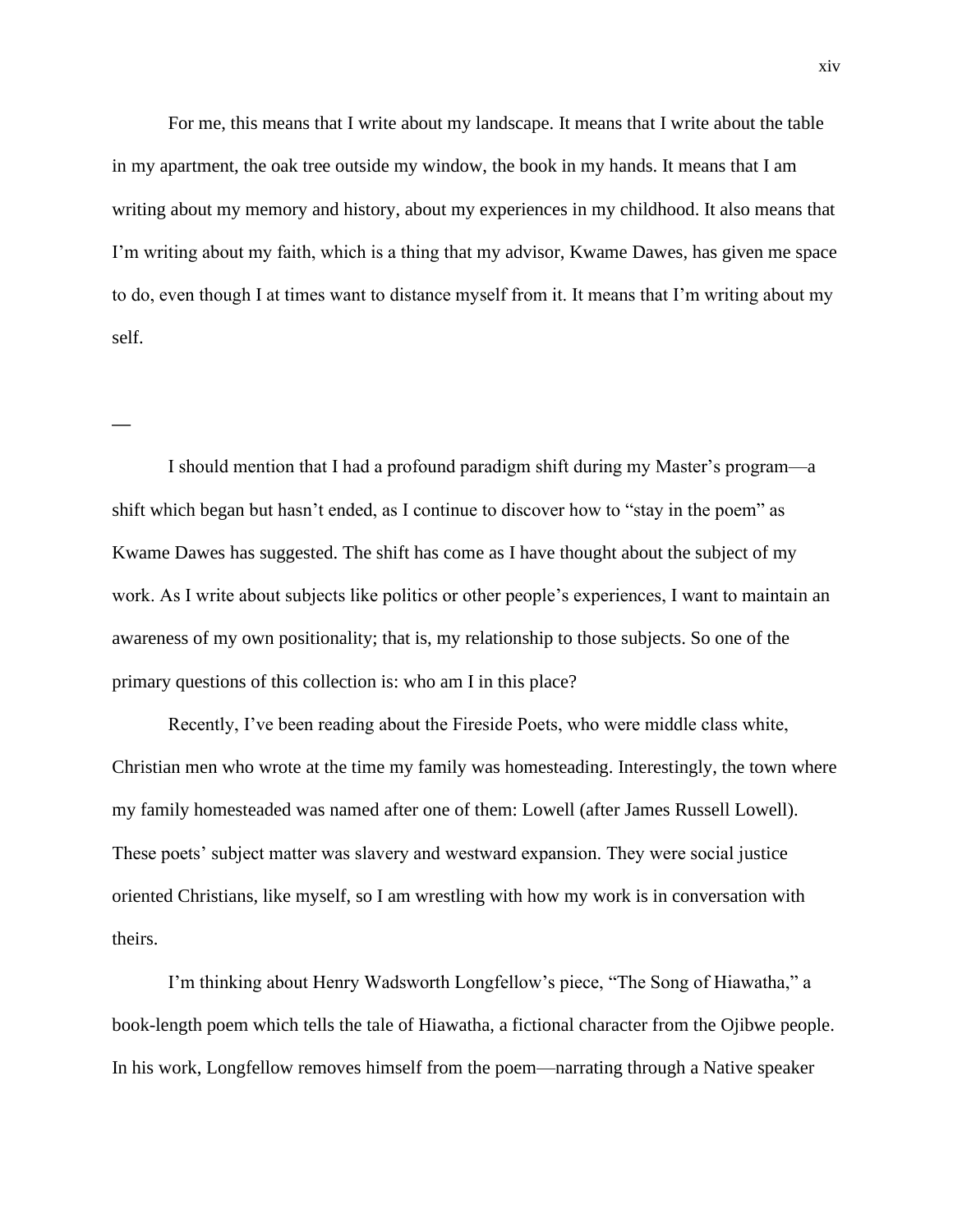rather than his own voice as a white man. In a way, the poem is like a translation that seems to conceal the role that the translator has played in the making of the narrative. Longfellow seems to see himself as an unbiased vessel, and yet this has the effect of removing himself from the story. Which is misleading, and it hides his own implication in the reality of settler colonialism (in his own state of Massachusetts, as well as in the West) which backgrounds the poem. In this, I have come to realize that disappropriative writing, in my case, looks like not removing myself from my work.

Throughout my time in the M.A. program, my peers and advisors have consistently asked, "Where are you in this poem?" Which I think continues to be one of the most important questions that I want to keep asking of my work. Oftentimes, I find myself hiding behind abstraction or persona, which I have come to see creates a kind of protective privilege. That is a tendency that I want to continue to work to resist. I want to be present in my poems. Which I'm still learning how to do. Even this month, the feedback on a poem for workshop was that same question: where are you in this poem?

Kwame Dawes once told me the story of a white woman who wrote a collection of poems about her time in Rwanda, but the issue with the work was that she wasn't present in any of the poems. This struck me, because I have done something similar. Before I went to UNL, I worked as a storyteller for a non-profit that does education and health projects in India, Kenya, and Uganda. I could go back and find multiple poems and stories in which I wasn't present, and what that distance creates is a removal of my own implication in and relationship to the subjects that I was writing about. And that reinforces my innocence and untouchability, while simultaneously portraying the subjects as people in need of my help. This positionality creates and perpetuates a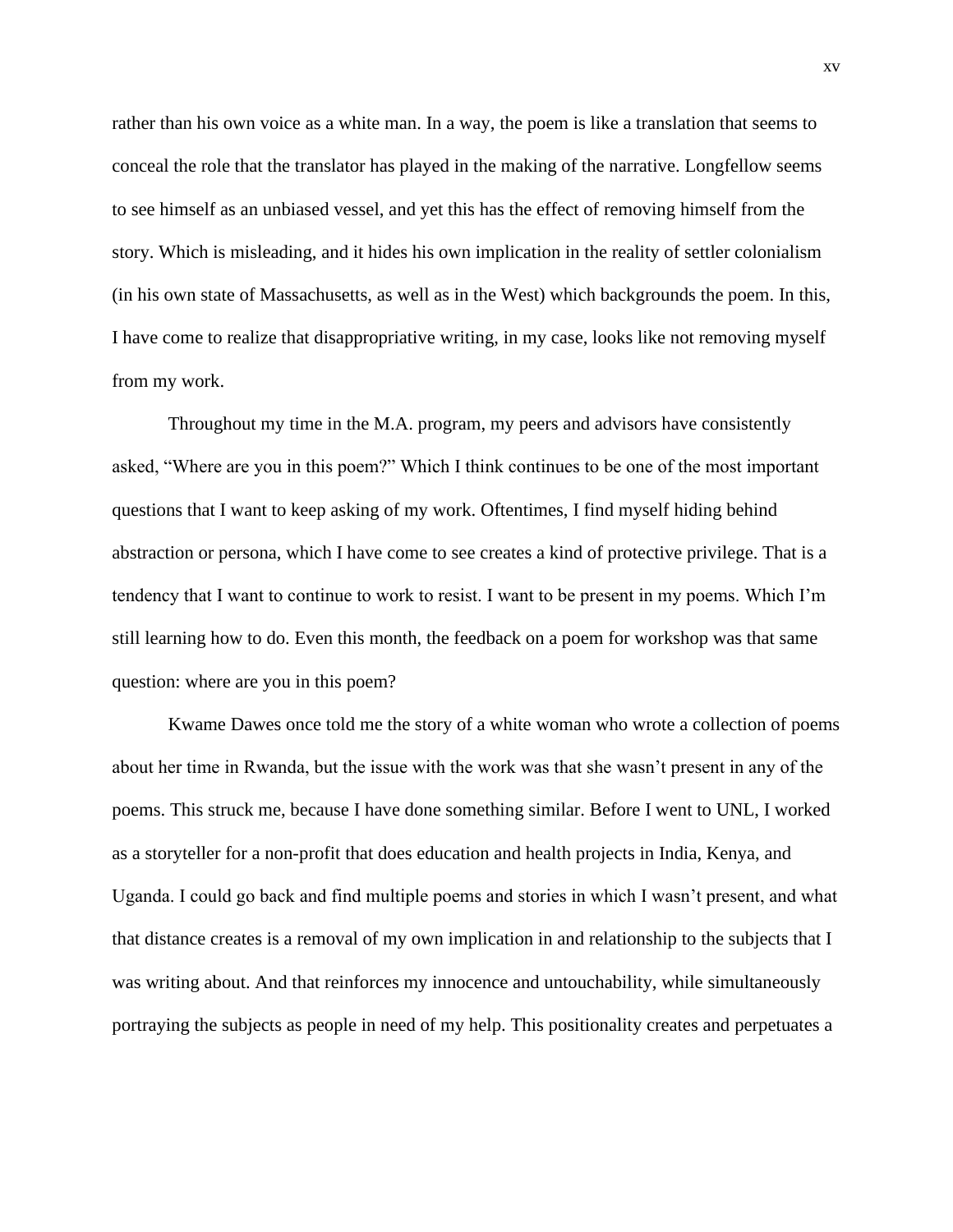white savior complex that is colonial. I want to actively work to deconstruct that tendency in my work. Writing as a white, Christian man, I find it even more important to enter the poem.

One of the books that has been important to my work is Ada Limón's, *The Carrying*. Through reading that book, I noticed her deployment of the "I". Throughout the collection, Limón navigates the relationship between the personal and the political with vulnerability and trustworthiness. She can turn seamlessly from something intimate and bodily to something external. For example, she writes, "I'm trellising / the tomatoes in what's called / a Florida weave. Later, we try / to knock me up again. We do it / in the guest room because that's the extent of our adventurism / in a week of violence in Florida" (from "Trying"). Here she shares her own grief with vulnerability, while simultaneously contextualizing it within a moment of a shared pain. And I think that this process of weaving the personal into the communal helped me to see how to navigate my own relationship to political moments and historical events. Inspired by Limón, as well as by Kwame Dawes' advice that I consider myself the speaker of my poems, I began using the "I", placing myself in my work. And I think that has been helpful for me, as it has stretched me to manage the pronouns, the tone, and the sense of myself as the speaker in my poetry. I think that technique also has helped me to write into the conversation on social justice from a more honest, helpful, and vulnerable place.

As I mentioned above, this year, I read *The January Children*, by Safia Elhillo, and I was drawn to how Elhillo's "Self Portrait" series frames herself as the subject of the work. This form helped me begin to conceptualize some advice that Kwame Dawes had given me, that I continue to think of poetry as a reflection of the self. In one meeting, he gave me an example of this, explaining that he considers his collection of poems about his brother to actually be about himself writing about his brother. In light of that, I began considering my poems to be self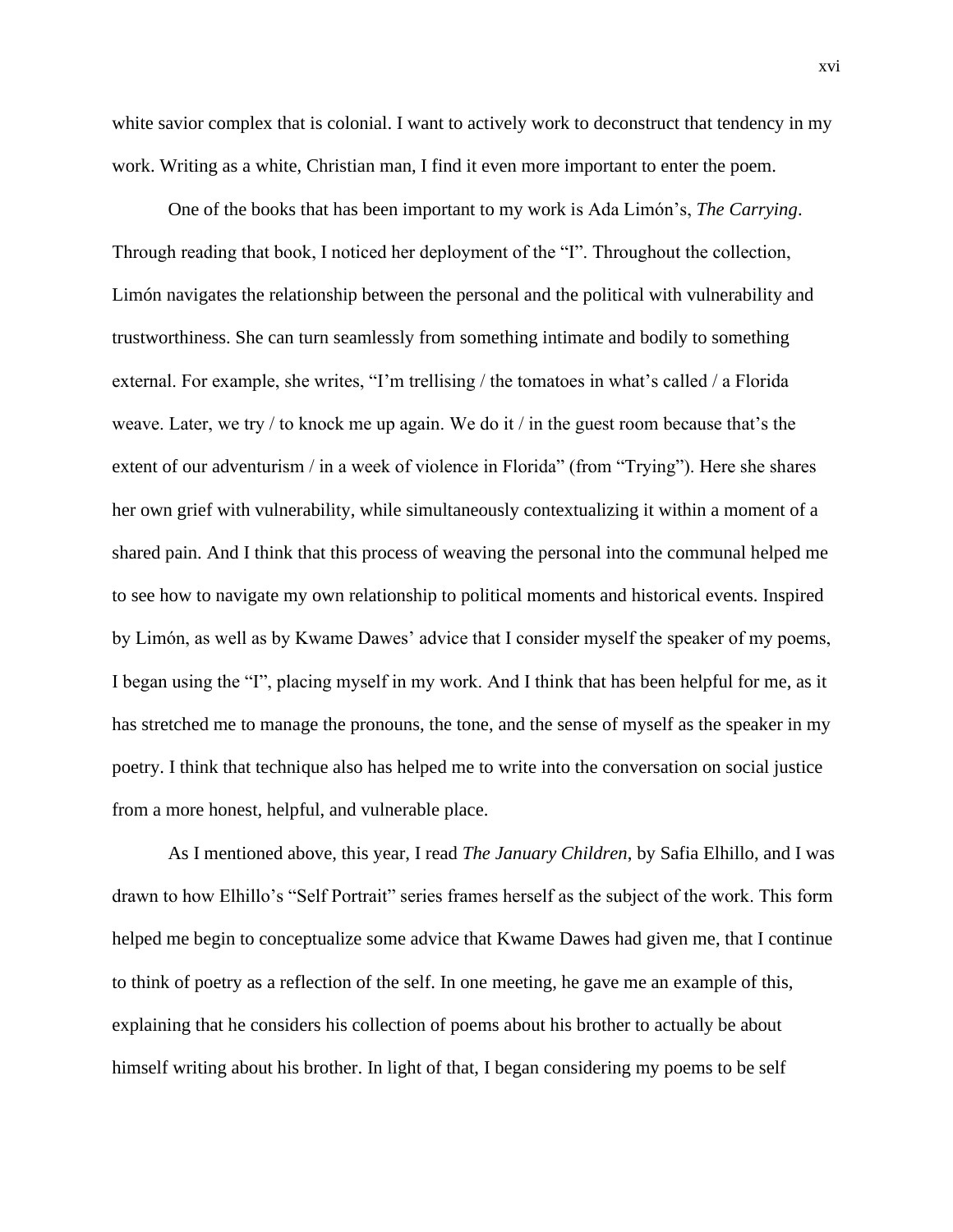portraits, even when I don't call them that in the title. In that way, even when I write about the landscape, or about whiteness, or about history, I am thinking of myself as the subject. I've tried to signal that with the use of the "I", with framing constructions such as "I think about…", "I imagine..." "I want..." etc, as well as with the naming of poems and the collection as a whole.

**—**

I have written these poems on my laptop, sent them to friends and classmates and professors over email, revised them back at my desk with coffee, and now I have compiled them into a collection as a thesis. As I thought about how to organize it, I again became interested in that Psalmic progression from doubt to faith, not only at the level of individual poems, but also at the level of the organization of the manuscript as a whole. Inspired by the Psalms, I wanted to begin my collection in lament and end in faith. In that, I hope that by the end, myself and my place undergo some sort of transformation, which gives the collection a sense of hope, though it is a fraught sense of hope. The first poem is called "I don't know how to imagine God in my world", and in it I lament the absence of my God. The last poem is called "A Prayer", and in it, my life is animated by wind, which is a representation of breath and spirit.

By ending the collection in that way, I feel unsettled. In one sense, I think that is a feeling I'm okay with, because even the word itself captures a potentially adequate response to the history of settler colonialism that I find myself writing about. I mean, it might be a good thing that I feel unsettled. On the other hand, I think my feelings toward the ending also demonstrates that my work is still very much in-process. My thinking and my writing are still developing as I keep working on my poems. So even though there is some finality to the thesis project, this doesn't mark a contained and finished collection of poetry for me. As Kwame Dawes has advised me, I hope to continue revising the poems which follow, as well as generating new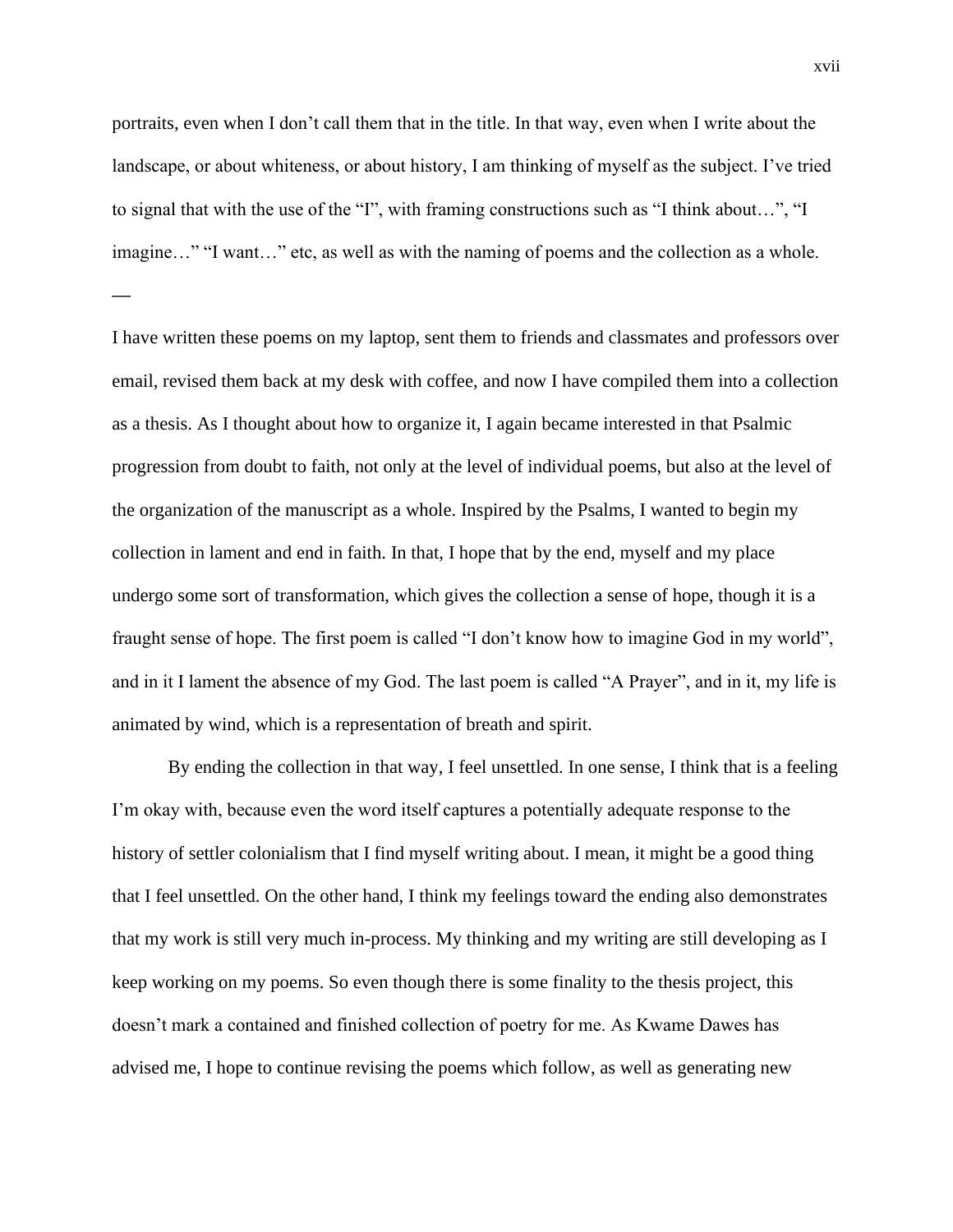poems, letting the project go in whatever direction my self-reflection takes me. Moreover, I hope to continue the project, which is a search that goes beyond the page, a search for a way of living which would bring love to the shared ground on which I live.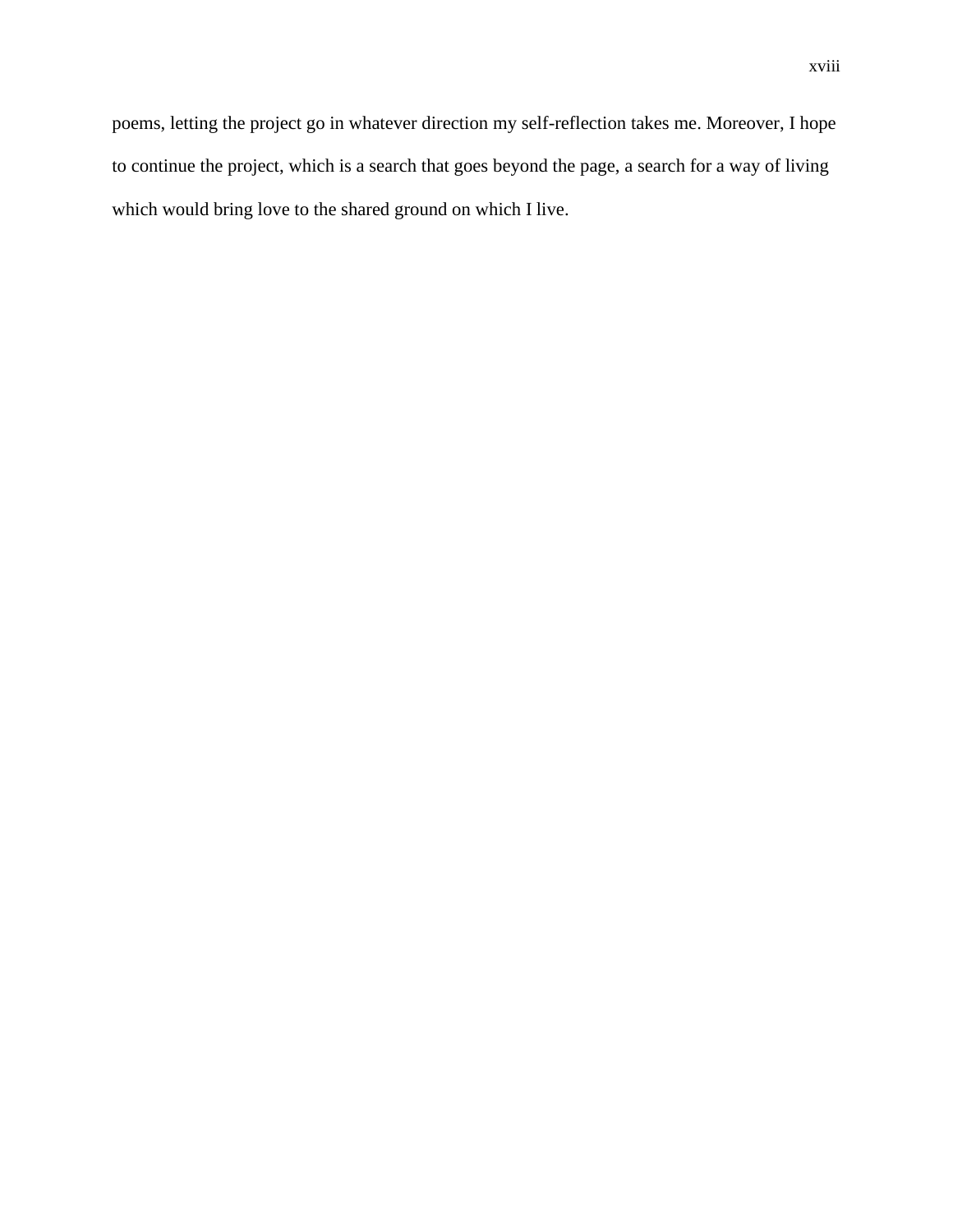POEMS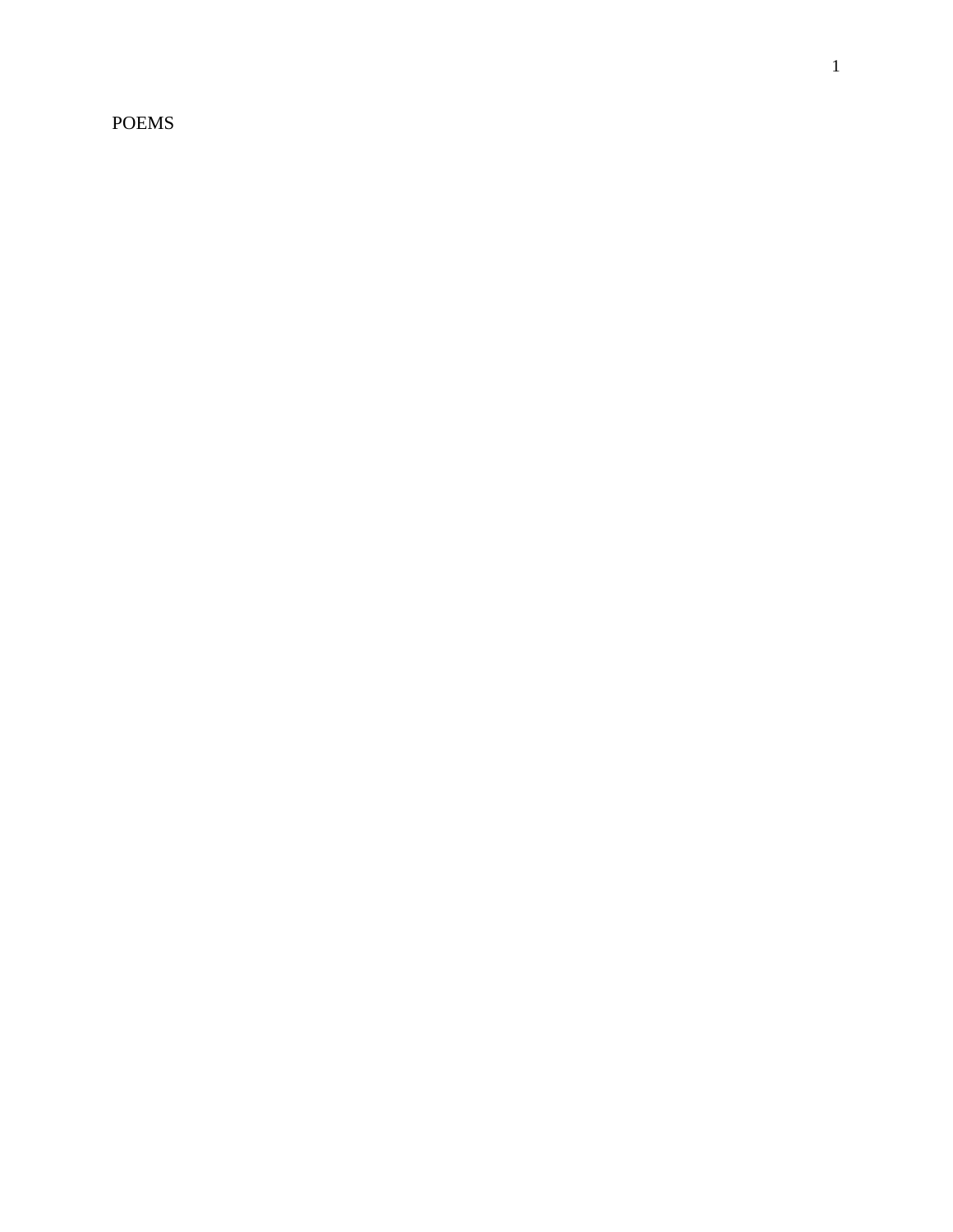### **I don't know how to imagine God in my world**

The water is dripping slowly. Clogged somewhere in the pipes.

Outside, I can see the holes where the brown clods of ground

have been lifted by jackhammer and hoe, machines that shake the house.

I know now where the water flows. That blue pipes and yellow vested

men tunnel it in from a tank that's government owned. Still

as a glacial lake we stand and peer into that black hole beneath, the muddy

edges of earth open to our eyes its nerves provoked by the insertion

of cast iron. I wonder. Totally ignorant and curious, a poet who thinks

the mouth of earth exposed in my front lawn might be gasping, who at least knows

that all three of us are sweating, our hands braced on our backs.

In the poem, or the prayer, I want to go into the earth. I want to tip

my cap to the men holding their hard hats and dive into the abyss where I hear

that the waters are gushing. Where the hard rocks are licked smooth from excess.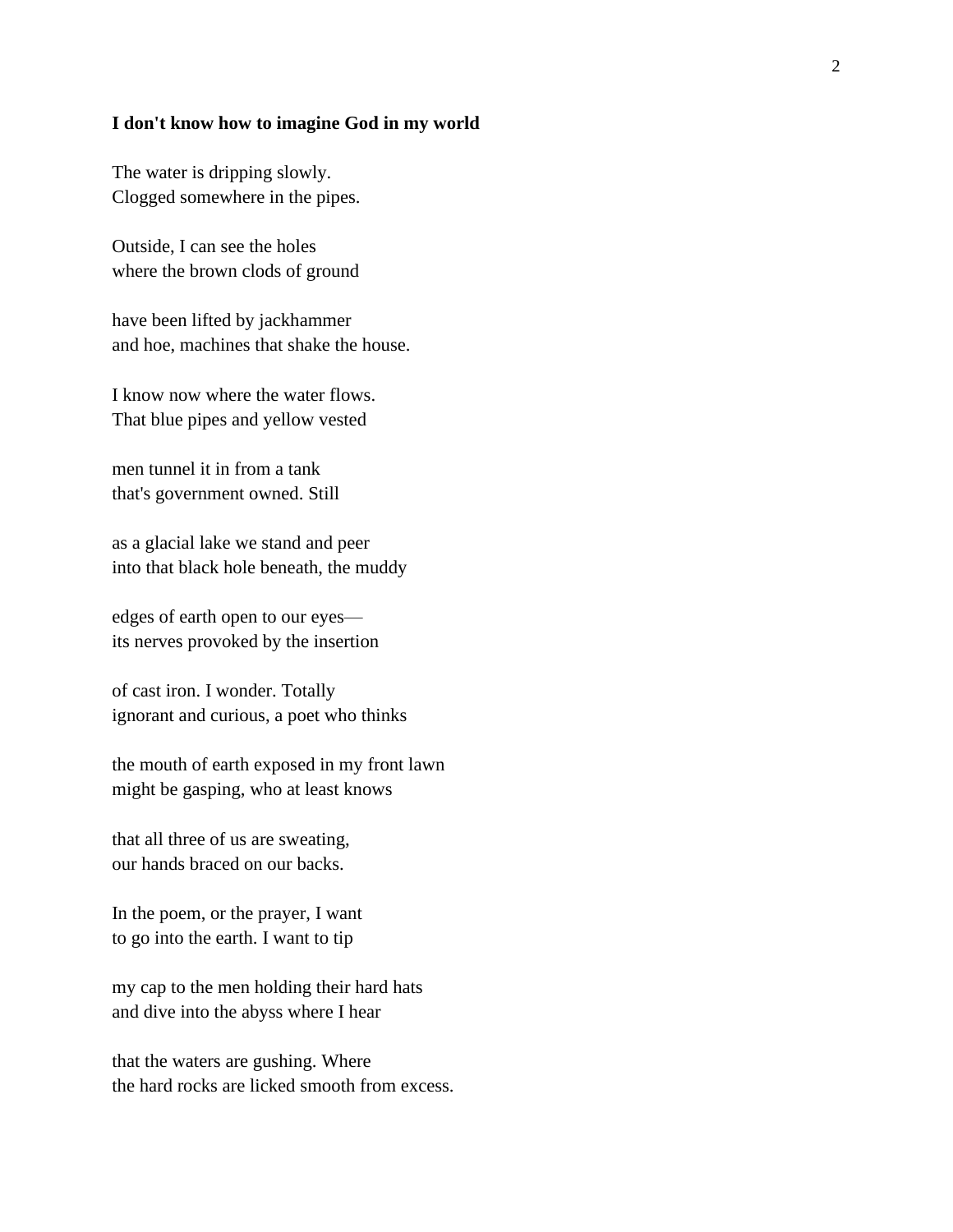I want to dig my feet into that black sand and connect the dust I am to the particles of dirt

coursing through the ancient veins of a body coated in concrete. Concrete.

The glass in my hand waits under the faucet the way I wait on my knees for God

and I come up to the surface gasping for air, wanting, again, that wellspring that never dries.

Long ago, rivers were metaphors for divinity. Now, I write about tap water.

At the sink I hear the engine starting up, the backhoe ripping. That sonic reminder

that water is no longer something which flows but that's taken. God has become mechanical,

commercial. His mercies come through pipes, not rivers and to drink of this fount

is now to question the source. I want to ask God, where are you getting your resources?

Where in the caverns of this stolen land are the waters that are giving? I look, hoping

into the faucet, that somewhere there'd be life where there is government water.

That somewhere in my world, there'd be mercy. Water rushing. And yet I know,

from feeling, that the land is cracking. At least, I know that all of us are sweating.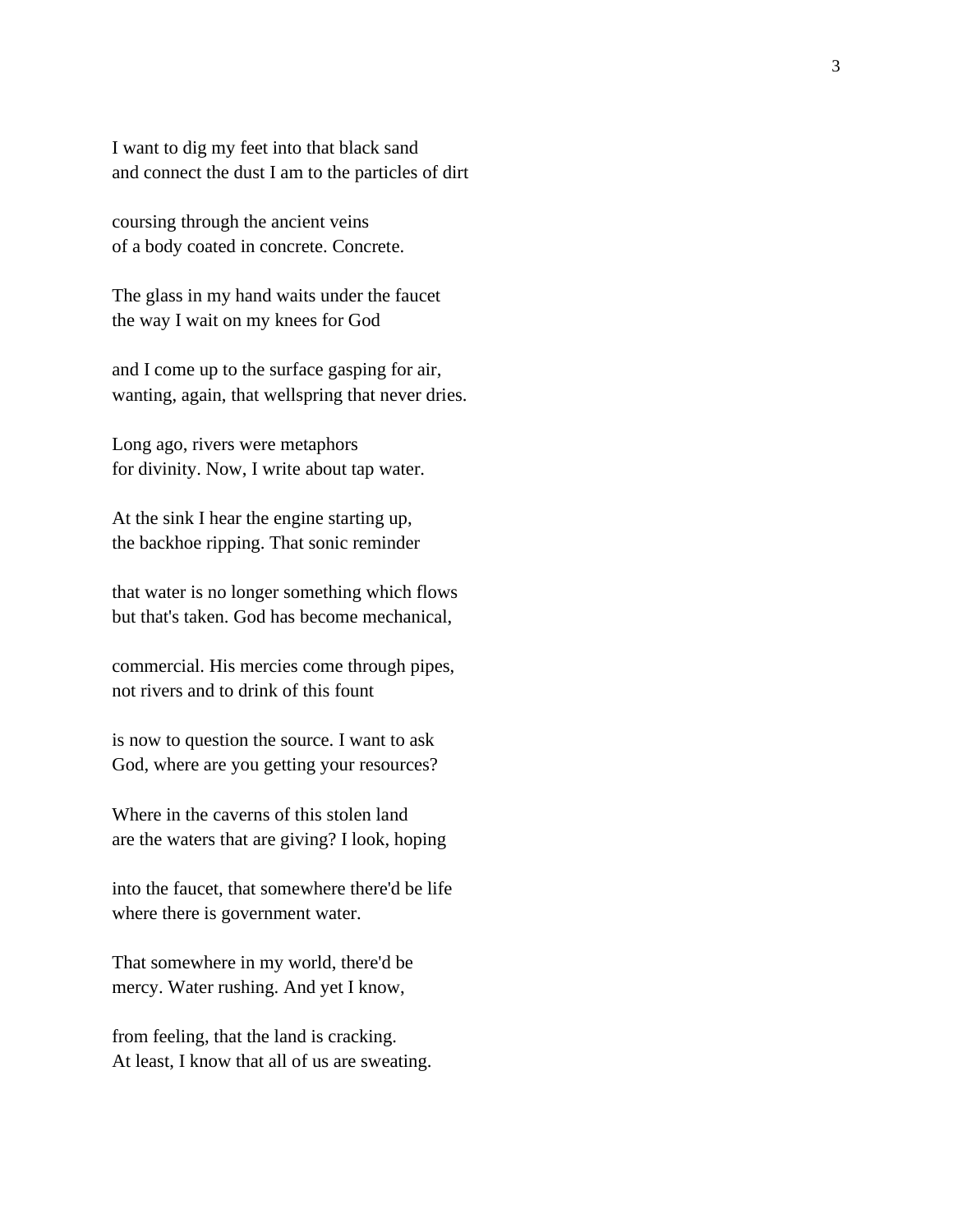#### **I am trying to start a garden**

This morning I went around to the side yard where I hoped to find some fruit on my zucchini plant

but instead watered the dirt with suspicion, of the ground first what is your problem, dirt?—and myself second—who I now am 

realizing knows nothing about plopping a plant straight  into the yard and probably should have consulted Google 

or the woman working the cash register at the garden store  but have instead found myself looking at the ground 

like it's the prairie and I'm my great ancestor, Anton,  surveying the landscape at the end of the railroad. 

I think my imagination is poisoned and so is the ground. I've read that love "steals into the heart with feet as silent 

as the lightsome dawn" and I have been told that Anton stayed  because he wanted to make something of himself. I wonder

if he looked into that dawn and thought about how to love, how to care for Maren and his baby on the way, if he then prayed 

into the soil with unsure, but trusting hands, working to grow  some sort of a life. The photo I have of him shows him with long 

hair and a mustache, just like me, as I look now into that same  Nebraska dawn and hope the ground will grace me, too, with a life, 

a slow love that fruits beyond the last tracks of the railroad like it did in that town called Lowell, named after the poet who looked 

at a landscape and saw grace, an abolitionist who knew  the ground carried scars but hoped that continuing to work 

might bring some kind of love, some kind of liberation. And now time has gone on and there have been harvests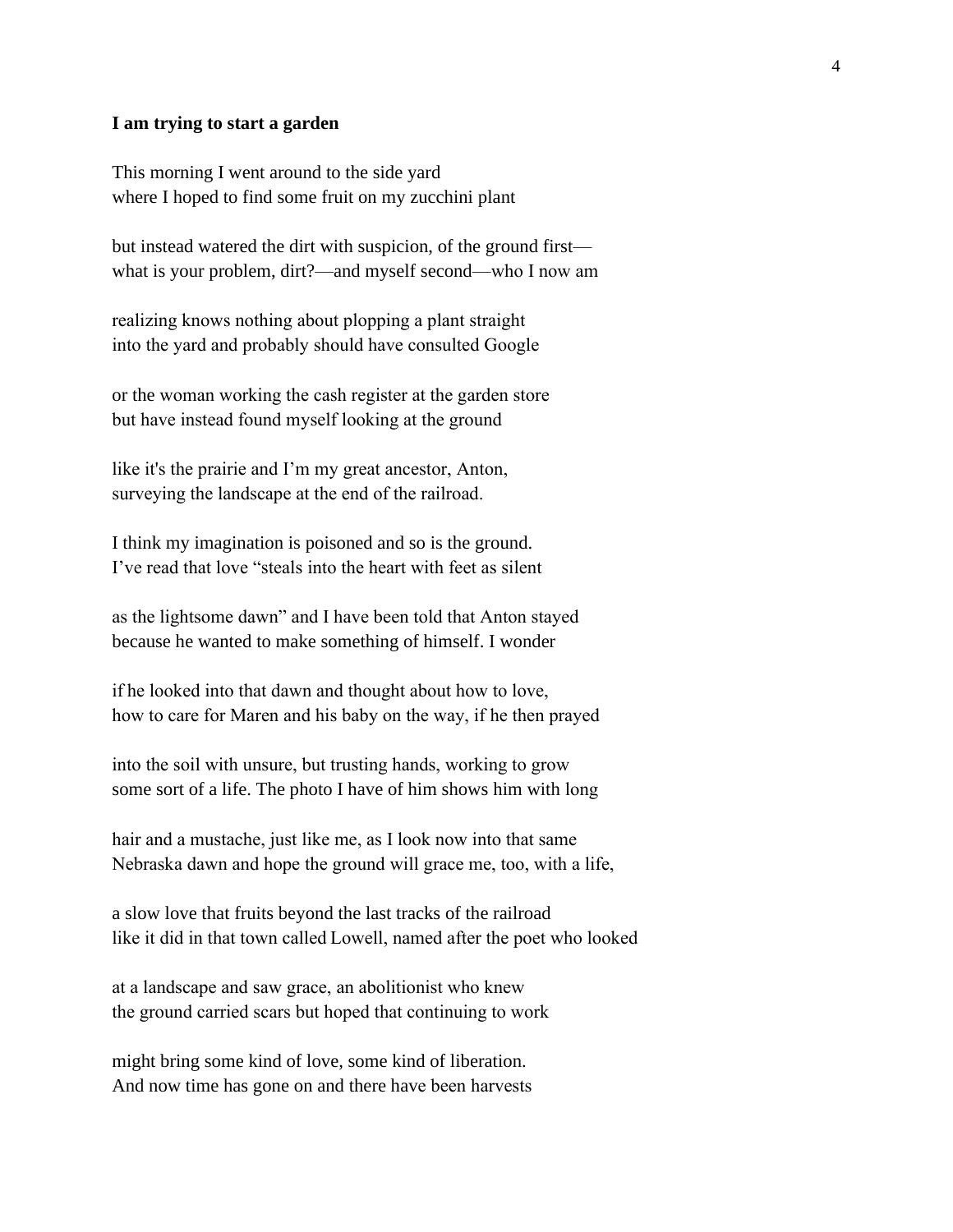and frosts and farmers have become businessmen and businessmen  have become millennials and now I return, even more foreign 

than a young Danish immigrant but with time and abandon and care trying to learn, here, what it means to pray into ground.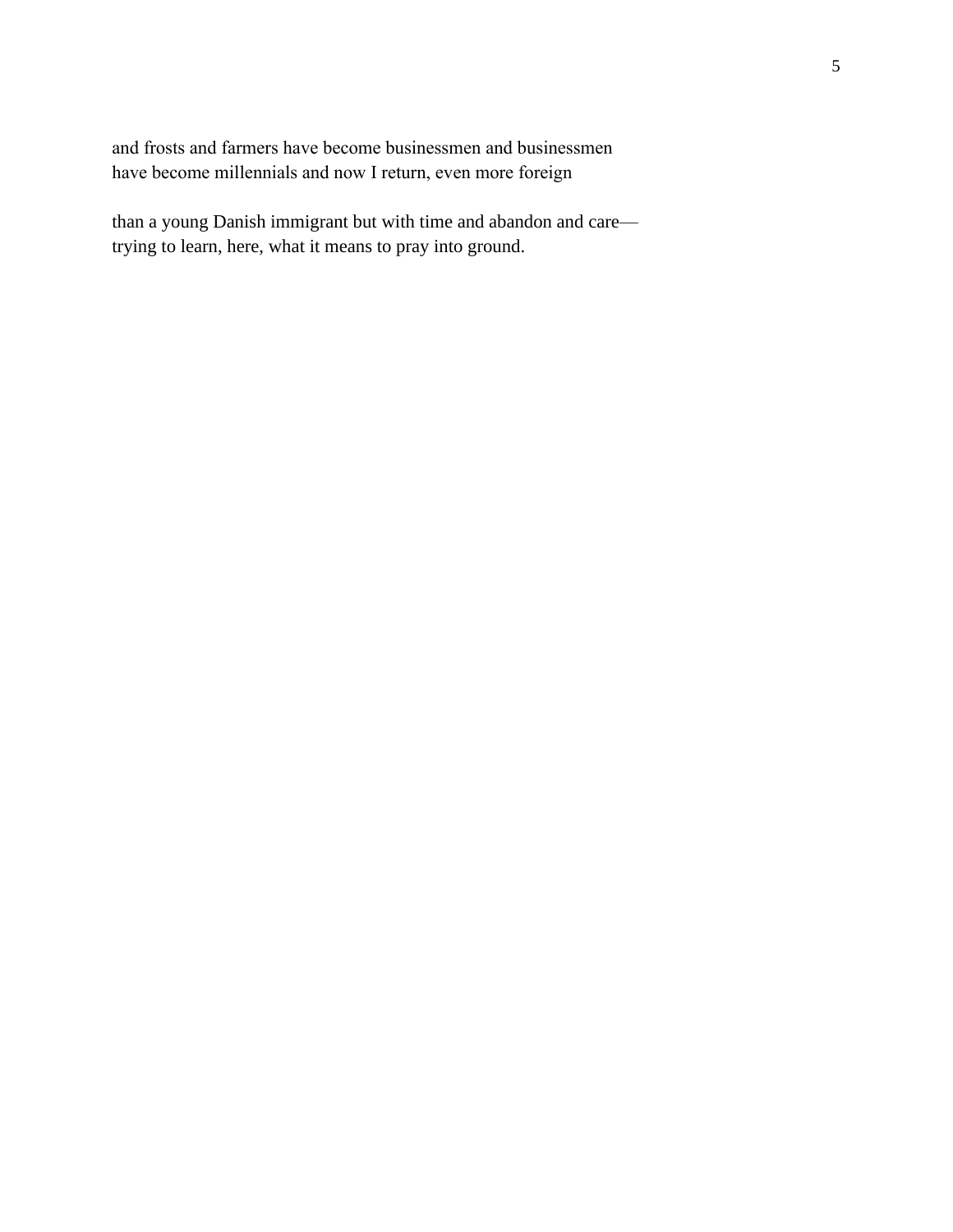### **Sea of Red**

My city is red t-shirts and jeans swimming across a street like a school of fish, a crosswalk overflowing with bodies on a Saturday like Shibuya or New York or somewhere in the Gulf where red snappers make a midwestern sun against a deep blue storm.

My city is a dad tossing a football to a boy in a lawn. The seconds in time announced on the radio in the boy's mind.

My city is a mass of people moving in place, a fast current swaying bodies like red anemone.

It's uncles and grandmas cursing the TV. Kids lunging for a catch in a sea of red. The seconds just before delirium. The silent moment when the ball's in the air, the people quiet, 90,000 prayers. It's the double hi-fives, the sousaphones back and forth, the golden flashes of sun.

It's seconds of time, my city. Ecstatic time that trickles like slow rivers into soil, the dark thick stuff that my ancestors called rich. A plant watered by a legend, by a feeling. Anemone. One moment of blood coats it all.

Deep deep red. The color of evening in the clouds and on the walls of a shopping mall. It's the grasses cleared, the peoples removed.

This is where I grew up.

It's the land where white kids like me dive into squares of grass called lawns

separated

by driveways and streets.

It's the driving up 10th street. The never turning right or left. It's the neighborhoods I didn't go to as a kid.

It's a well known fact: the ocean has barely been explored. The sea is a mystery of stories. The same goes for a cardboard box with a Valentino's pizza. I want to dive in. I want to go swimming

but I'm afraid that my city is an ocean of blood.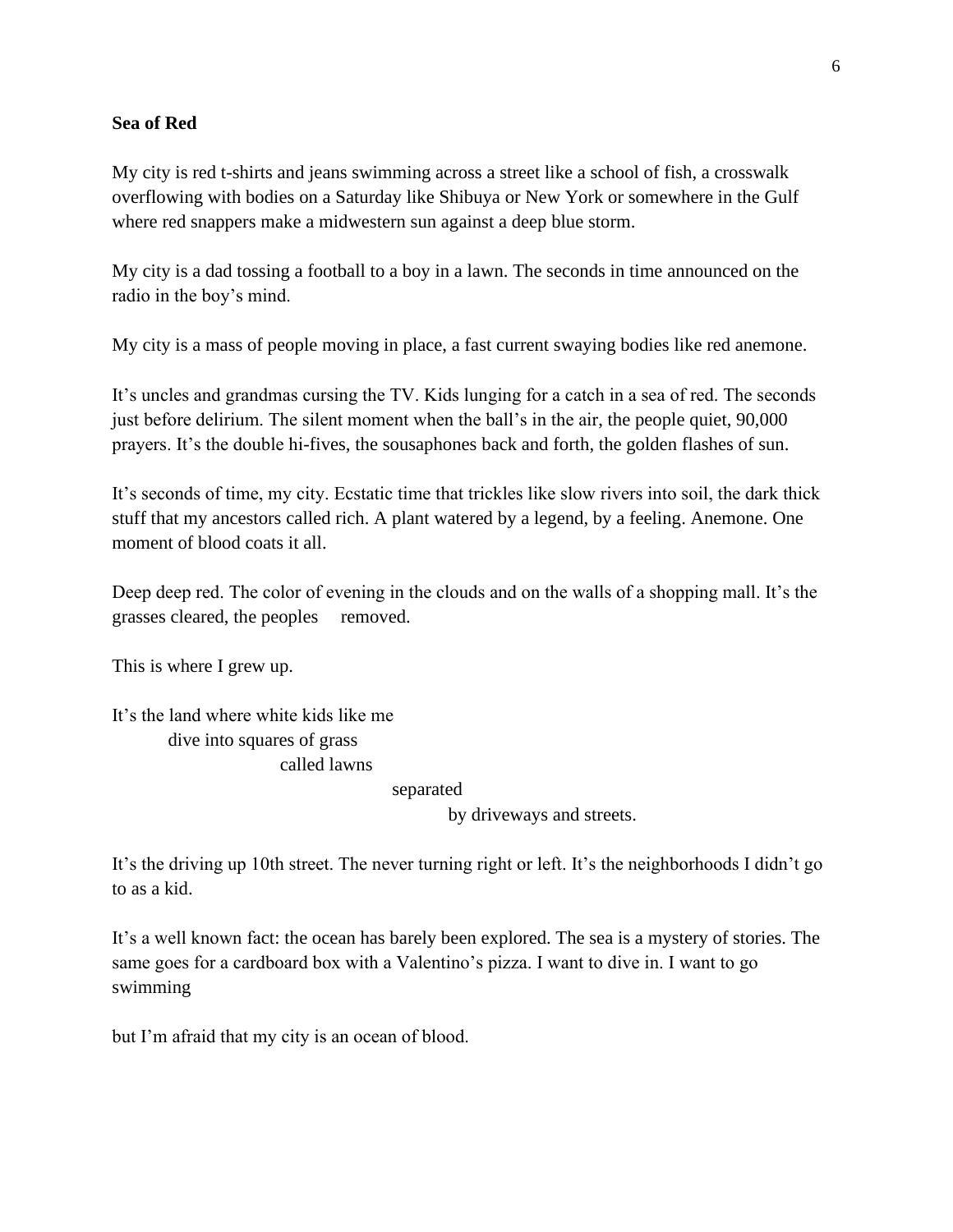A couple weeks ago, I saw 10 squad cars flood down my street to arrest a man who was mentally unstable. I watched one of them take his head in his hand and bash it into the car window like he was spiking a football.

And I stood fifteen feet away safe.

I watered my plants. Trickled seconds into soil and wondered what a place like this will continue to grow. A watermelon cracked open. Red is the meat is the clay.

This city is the words we don't say. It's a sea of red that's covered in white.

|       | It's the silence                                                  | the noise                               |                                             | the question: how do I reckon with history |     |           |  |
|-------|-------------------------------------------------------------------|-----------------------------------------|---------------------------------------------|--------------------------------------------|-----|-----------|--|
|       | how do I talk about blood                                         |                                         |                                             | anemone is a flower                        |     | known for |  |
| death | and forsaken love                                                 |                                         | and I just learned of it in a Google search |                                            |     |           |  |
|       |                                                                   | this isn't about things that I know     |                                             | just things that I                         |     | feel      |  |
|       | like a red and white flower                                       |                                         | like a red and white                        |                                            | boy |           |  |
|       |                                                                   | Red for the blood. White for the hands. |                                             |                                            |     |           |  |
|       | Red and white for the blood on my hands.                          |                                         |                                             |                                            |     |           |  |
|       | Red for the blood that trickles into land.                        |                                         |                                             |                                            |     |           |  |
|       | White for the hands that covered it made a city<br>where I stand. |                                         |                                             |                                            |     |           |  |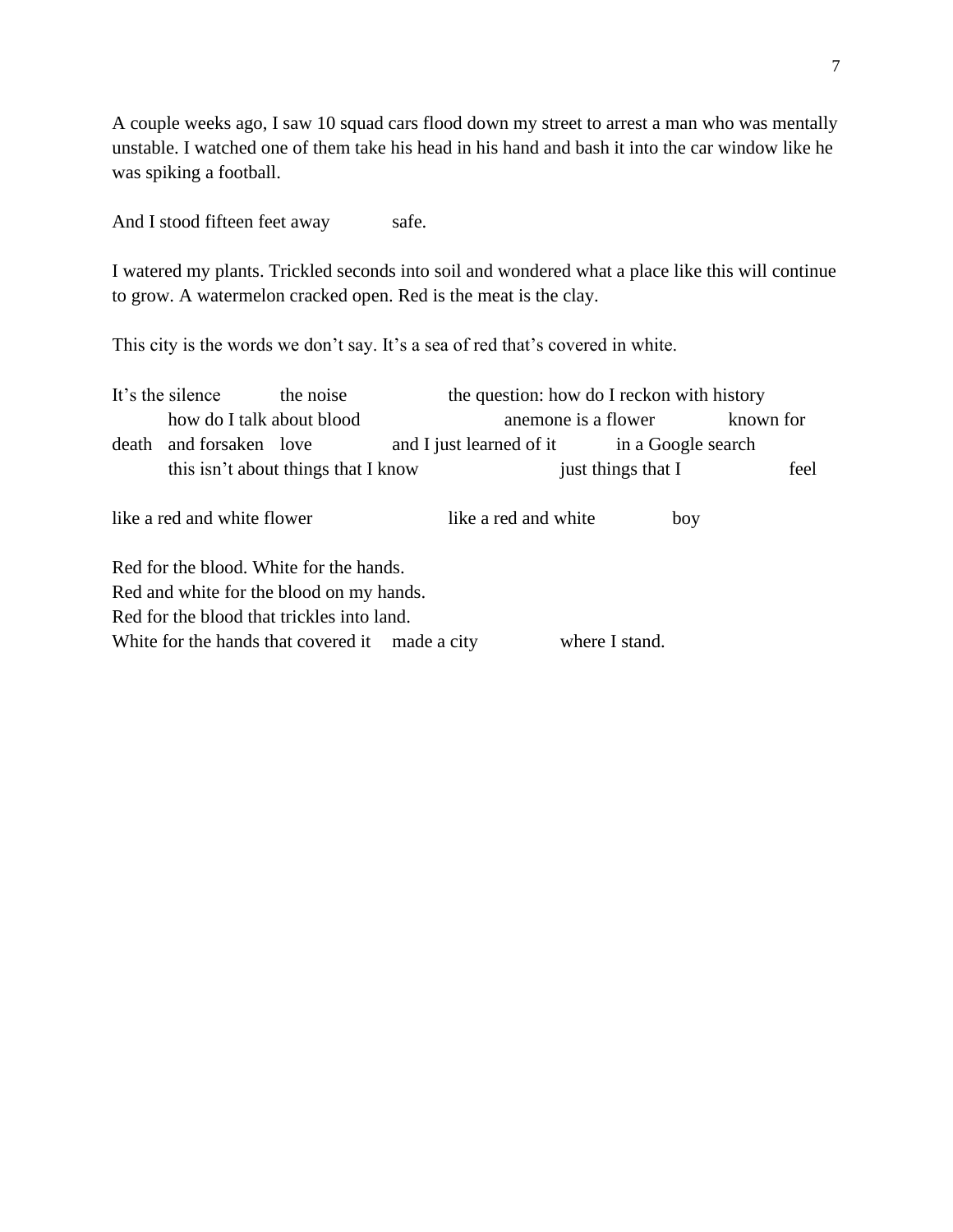# **Not the immigration story I was told**

| I want to tell the story of my founding of a white family                                     |            |                                                                                                   |                |                |                    |               |                             |       |
|-----------------------------------------------------------------------------------------------|------------|---------------------------------------------------------------------------------------------------|----------------|----------------|--------------------|---------------|-----------------------------|-------|
| who immigrated from "considerable wealth and comfort" back in Denmark                         |            |                                                                                                   |                |                |                    |               |                             |       |
| [a line in quotes because it comes from the narration<br>given me by my Grandfather in a book |            |                                                                                                   |                |                | about our history] |               |                             |       |
| to find                                                                                       |            | almost immediately                                                                                |                | a plot of land |                    | in America    |                             |       |
| I want to call it what it is—                                                                 |            |                                                                                                   |                |                |                    |               |                             |       |
| immigrating from privilege to privilege                                                       |            |                                                                                                   |                |                |                    |               |                             |       |
| [I want to repeat the word to question it to give it apparitional properties]                 |            |                                                                                                   |                |                |                    |               |                             |       |
| we are so                                                                                     | privileged |                                                                                                   |                |                |                    |               |                             |       |
| my family left a fine cottage with a farm                                                     |            |                                                                                                   |                |                |                    | and free time |                             |       |
| and chose to come here                                                                        |            |                                                                                                   | because of the |                | opportunity        |               |                             |       |
| because of our desire                                                                         |            | for                                                                                               |                |                | money              |               | for                         | souls |
| I must begin here                                                                             |            | a 5th generation Nebraskan                                                                        |                |                |                    |               | because I'm trying to learn |       |
| how to live                                                                                   |            | in a way that does not                                                                            |                |                | kill people        |               |                             |       |
| I must be tender                                                                              |            | but I must be honest                                                                              |                |                |                    |               |                             |       |
| in 1875                                                                                       |            | the Pawnee nation was removed from Nebraska                                                       |                |                |                    |               |                             |       |
| two years                                                                                     |            | after we arrived                                                                                  |                |                |                    |               |                             |       |
| in 1823                                                                                       |            | the Supreme Court ruled that Native Americans couldn't own land<br>because they weren't Christian |                |                |                    |               |                             |       |
| and this is not                                                                               |            | the story I was told                                                                              |                |                |                    |               |                             |       |

this is now the story I have to live on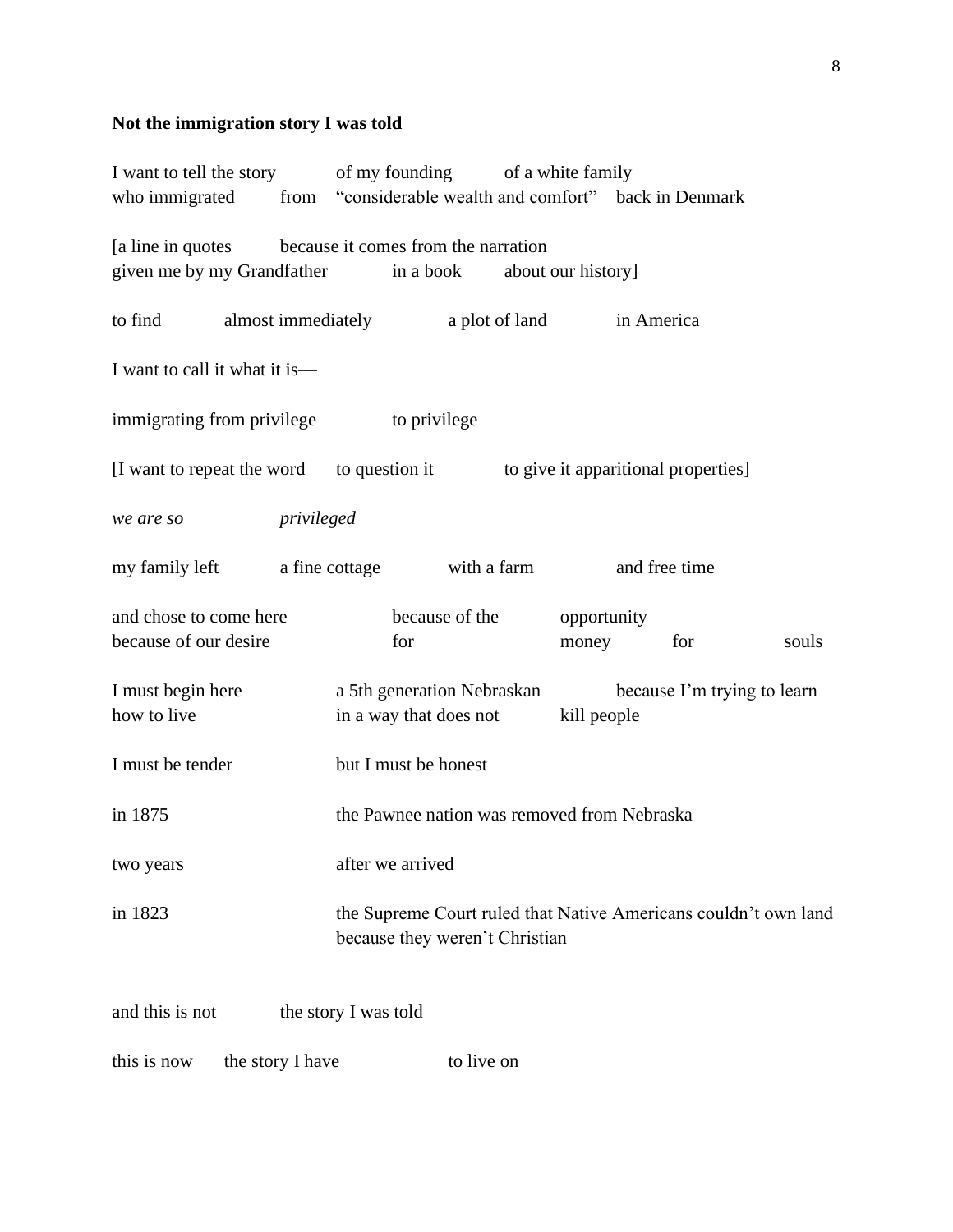## **At the Market to Market Relay in Nebraska**

In one moment I'm jogging

and the wind is light and the corn rows

the color of last things

are swaying as sunflowers

> and in one moment I'm reading a headline on my phone

as protesters run

into streets in Georgia

and the sun is weaving in the cottonwoods

by the river and I say

*this is so pretty*

> and I think about daylight

and the dust kicked up by tires

like smoke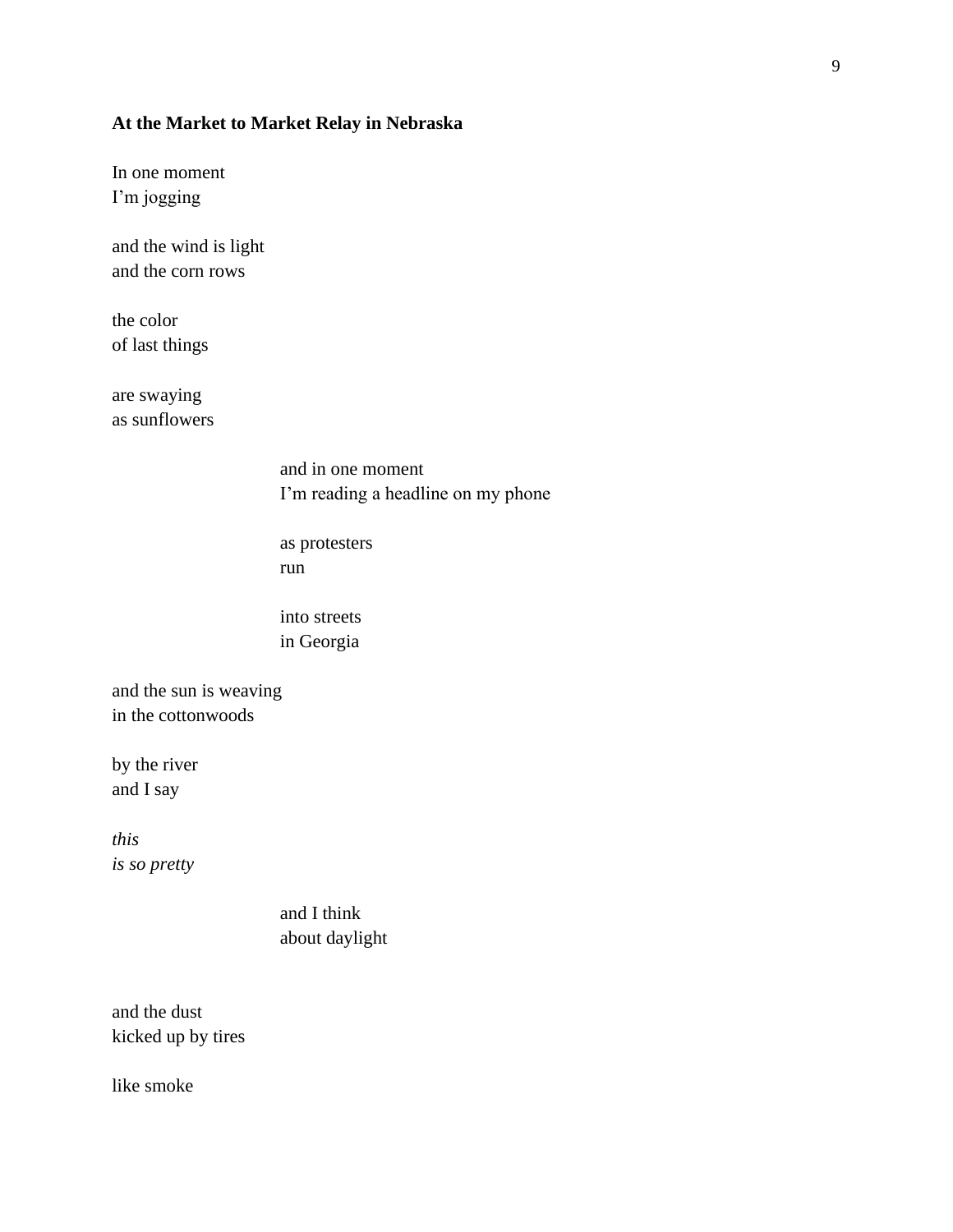over fields

and the tear gas in the lungs

and my body and my skin

> and the coughing and the reaching for air

and in one moment I'm catching my breath

as a turkey vulture circles overhead

and not once do I think about dying

> and in one moment I'm jogging

through a neighborhood not my own

and the dog-walkers wave

and I think about crossing

the border on foot

and the vulture crosses the river

a shadow in the sky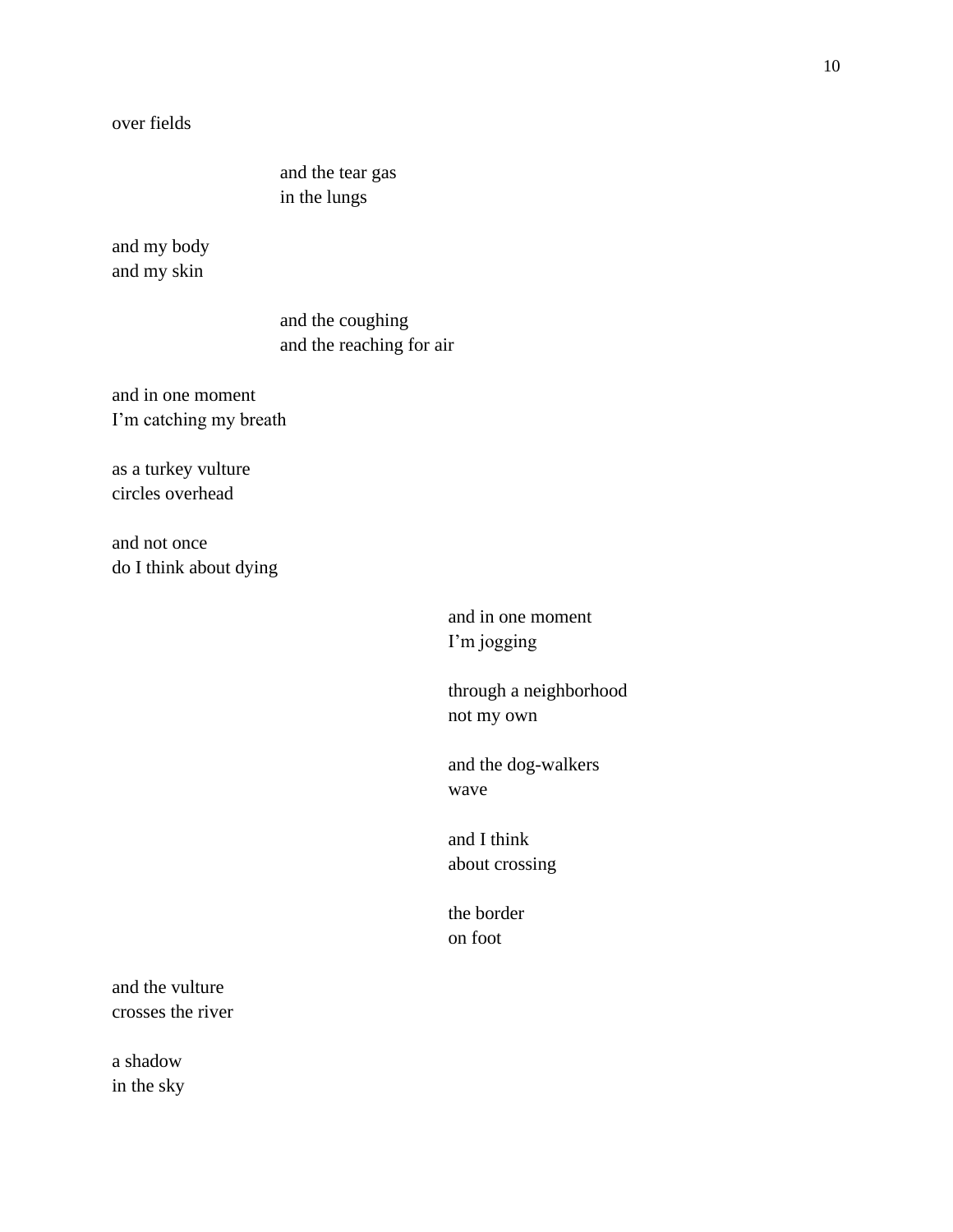and in one moment I'm praying

as I'm panting for mercy

> and in one moment a shot echos

in the daylight and a jogger

my age is killed

and a white man my skin

is holding the gun

and in one moment the dust is golden

like clouds in the lungs

and I'm breathing and I'm coughing

and still not once do I think about dying

not once do I think about dying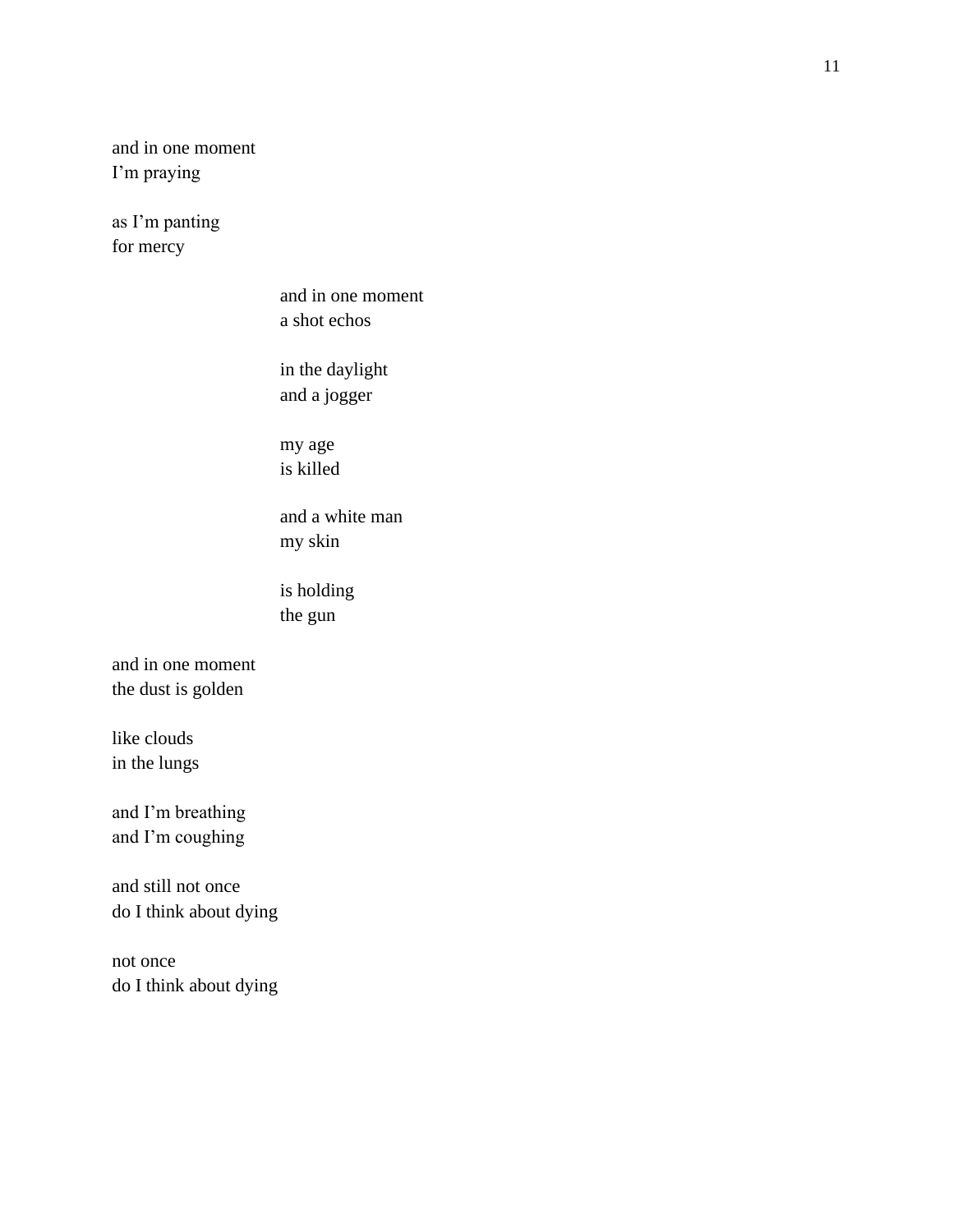#### **I think of a white man breaking**

prairie, that moment of silence when my ancestor stared into the eyes of a wolf,

as I sit on the floor, laid from the heart of an oak, like the one across the street from my house,

which was built 100 years ago, and I wonder if wolves wove in a ravine of oaks, then,

if they slunk between the trees and the people laying bricks, like the fox I saw from my porch,

paused in the middle of the street, of the night, its eyes two reflections of the moon. I wonder if he heard

his breath in that quiet scare, before he threw a tool at the wolf, before it turned away. I listen to the night,

imagine a howl, a cry, and now it rings in my ears the sounds of people crying as white settlers

forced them out of their homes. I don't know exactly which tool my family used to get the Pawnee to move,

except that they are gone, with more of their blood spilled than the wolves on their flag. I know that a nation was removed

for my family to take root. I know that my flag was planted in their place, and I want to unlearn

the way he looked at the land, my ancestor planting a life in a field silent with who wasn't there.

I look at the street, the ground he called a belonging, which is a way of stealing a life and calling it his.

That is, my place is a stolen life. That is, this place is not a gift, not mine, it is someone else's home.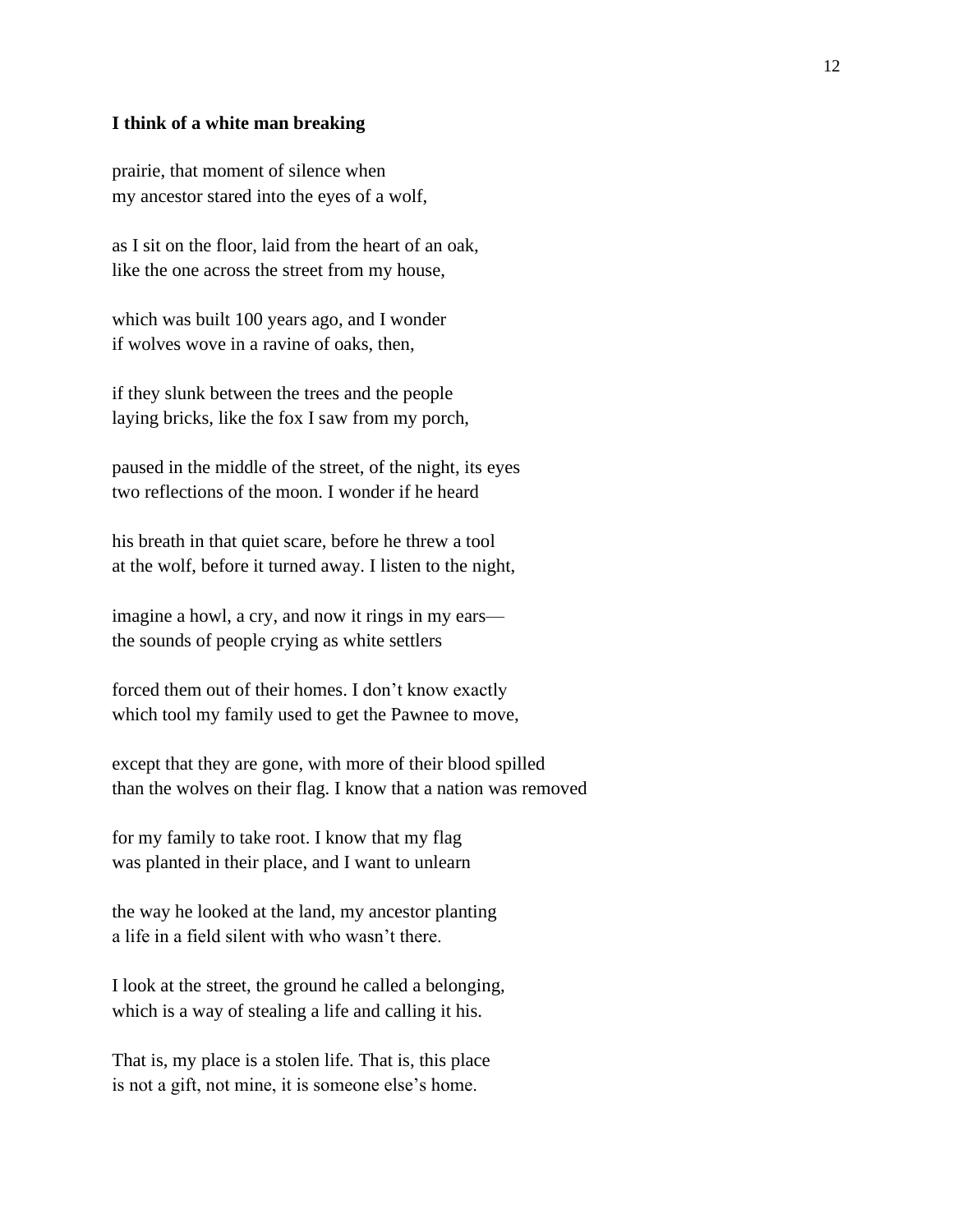# **Self Portrait as Church Body**

| The grapes are poisoned          |            |             |                      |         |
|----------------------------------|------------|-------------|----------------------|---------|
| I take communion the week after  |            |             |                      |         |
| George Floyd is killed           |            |             |                      |         |
| drink grape juice                |            |             |                      |         |
| with members                     |            |             | of a white body      |         |
| who say nothing of grief imagine |            |             |                      |         |
| a world                          |            | where blood |                      |         |
| is grape juice                   | in plastic |             |                      |         |
| a world                          |            |             | where we drink blood |         |
| and say nothing of grief         |            |             |                      | imagine |
| a world where we refuse          |            |             |                      |         |
| to imagine the body              |            |             |                      |         |
| we killed                        |            |             |                      |         |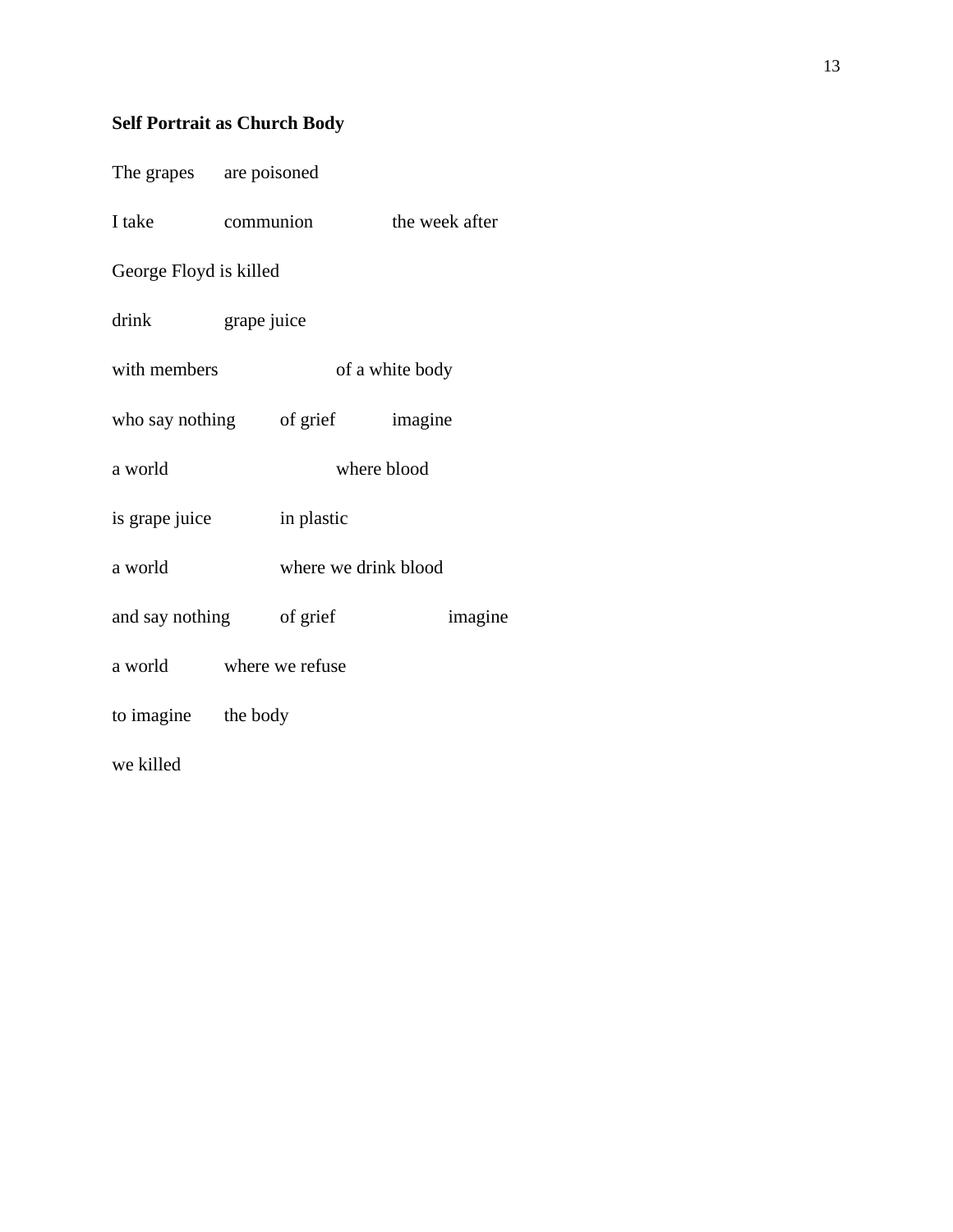# **I'm looking for space to lament**

| Last summer                       | I learned that a white body        | can choose                |
|-----------------------------------|------------------------------------|---------------------------|
| to never                          | lament                             |                           |
|                                   | choose instead                     | a silence                 |
| I asked my pastor if he's thought |                                    |                           |
| about repentance                  | that me and him                    | are white                 |
|                                   |                                    | and American              |
|                                   |                                    | and Christian             |
|                                   |                                    | and in our body's silence |
|                                   |                                    | is a wake of grief        |
| last summer                       | screamed outside<br>our neighbors  |                           |
|                                   |                                    | while we were worshipping |
| I am part                         | of a communal erasure<br>of lament |                           |
| and sometimes I think             |                                    |                           |
|                                   | to love is to leave                |                           |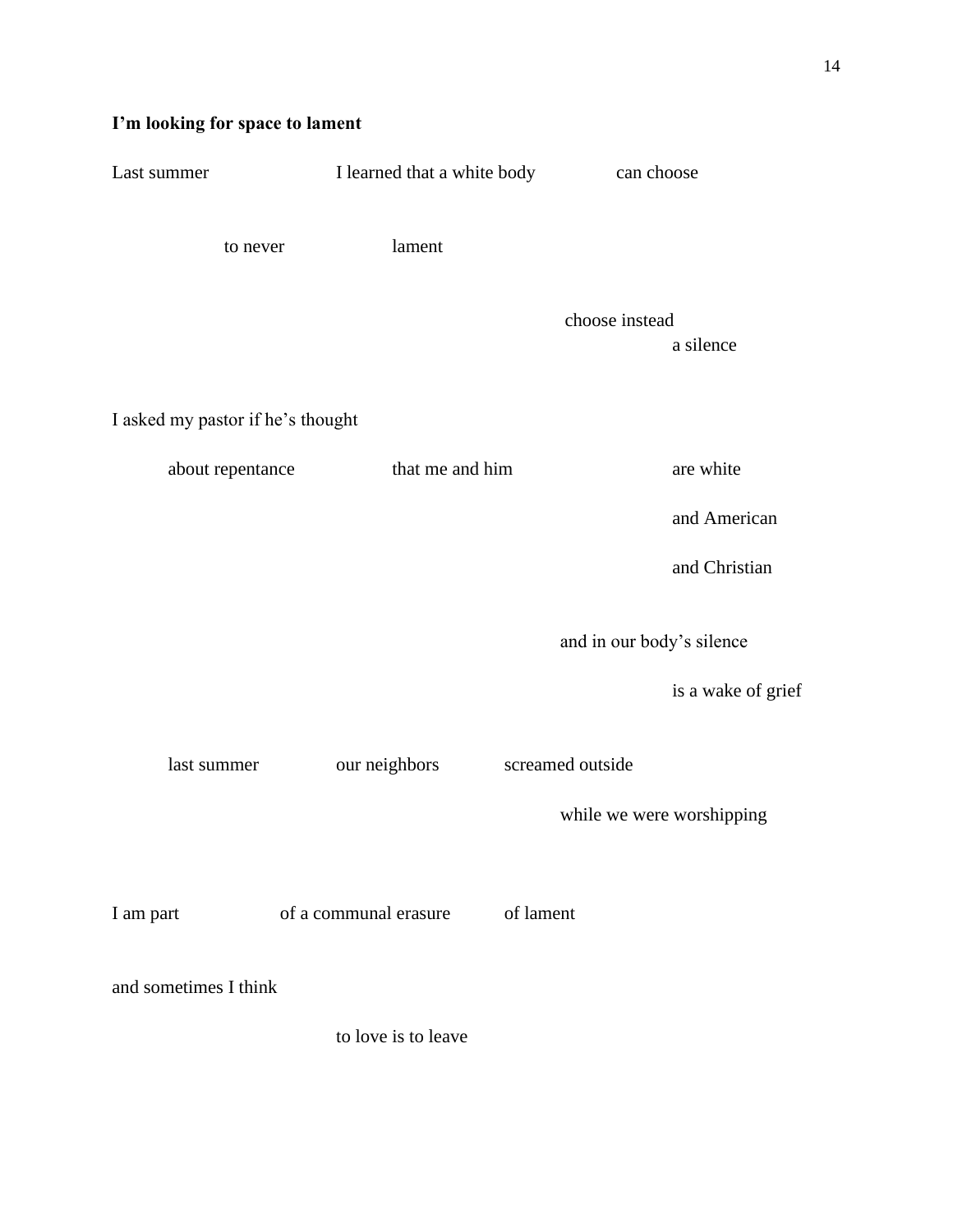my pastor answers: we can't make everyone feel bad

and a friend of mine asks

how long?

like the lament: *How long O Lord?*

how long would our repentance have to go on

when could we get back to living?

which is a question that echoes

in our silence

when can someone who has been

killed

get back to living?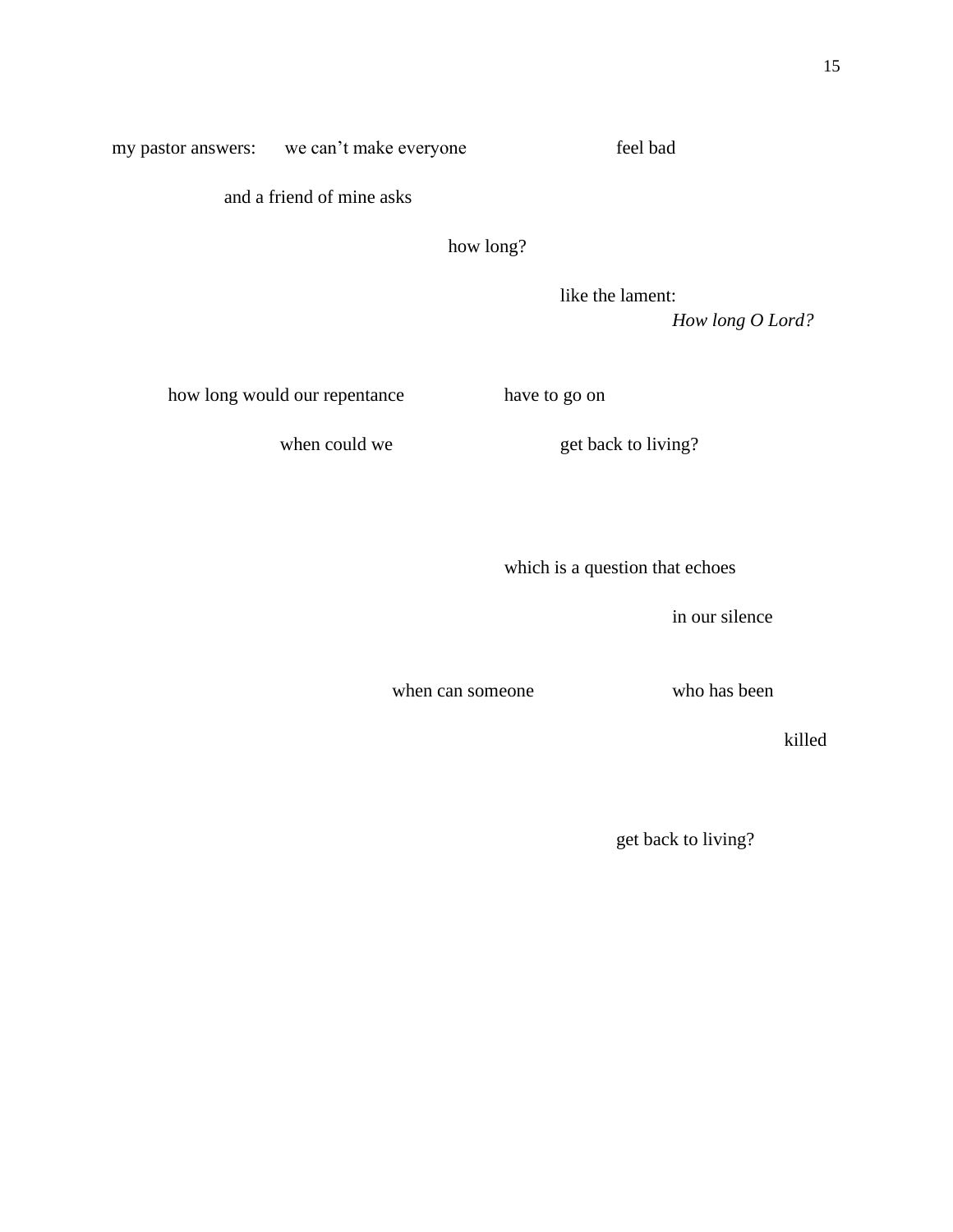## **These Hands**

I lift a cup with my hands and bring water to my mouth drink into the body I follow the mouth of a river where layers of rock tell a story to new droplets of some body rushing the sound of earth changing and grieving I was told once that learning is a form of grief

and in my hands rests a book by my Grandpa whose hands I can't picture but now hold a body is changing new droplets erode the walls of my skin I open to stories of hands digging and molding the mud into home I look at my hands like a book and read layers of rock meld into dust

I learn (remember, I grieve) through the white of a page his touch a transmutation in print the book "These Hands" given two palms open are words and knowledge is touch the texture of pages felt when rubbing my fingers in circles the lines of a story repeat this is not an oral history the white of a page my story the white of a space

the white of my hands I've never heard the color spoken aloud only seen it backgrounding ink the story written on palms a future told without words unraveled I write and open my hands I lift stories like walls to my face cover my mouth my head in these hands learning grief and a river the water pooling and dripping from hands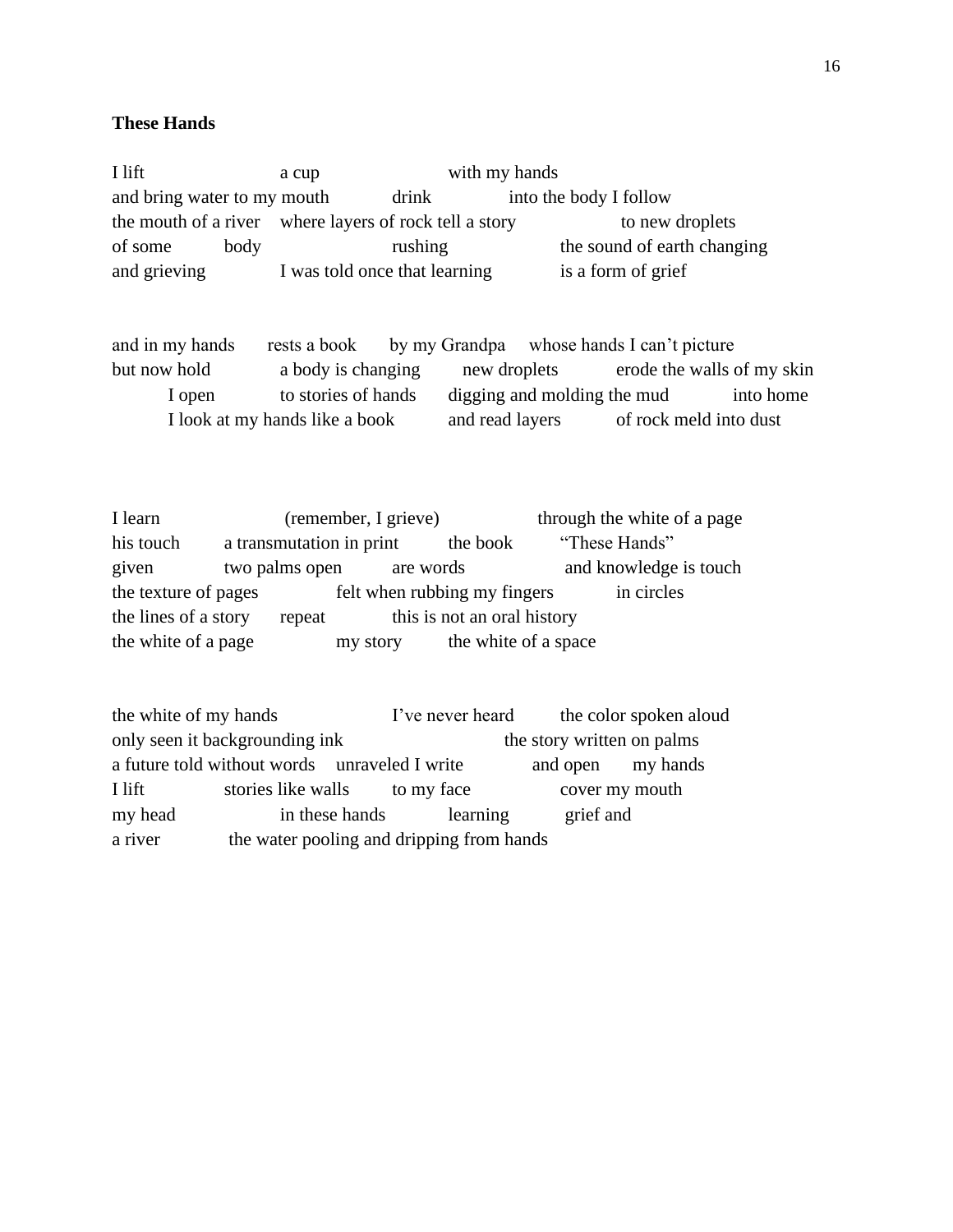### **The first time she held my hand**

We end up in a field at the beginning of summer. Prairie grasses lay beneath a blanket in sun. We talk about trees and whether or not we believe in God as I pluck the seeds off a stem of wheat. Her shoulders, bare, welcoming the first pink feeling of heat. She looks at me with everything. Her fingers timidly sneak into mine, and all those wounds I thought I dealt with start throbbing again inside. Dandelions trembling in the wind. Everything starts to bow. My head drops to sternum and my gaze fixates on the black night of my eyelids. My hand, a limp petal as I tell myself in circles: *She thinks she is going to love you, but you know that she won't.*  Her love meets my own weapon of grief, my own walls between nerve endings and flowers: The numbing of the body once you stop believing in touch. I told her earlier that this was the year I started noticing flowers. I didn't tell her why it took me so long, that loneliness makes more sense to me than love. I think this is the fear of God. I think this is what it looks like to pray: paralyzed and holding. The clasping of our hands as we lay on the ground trembling.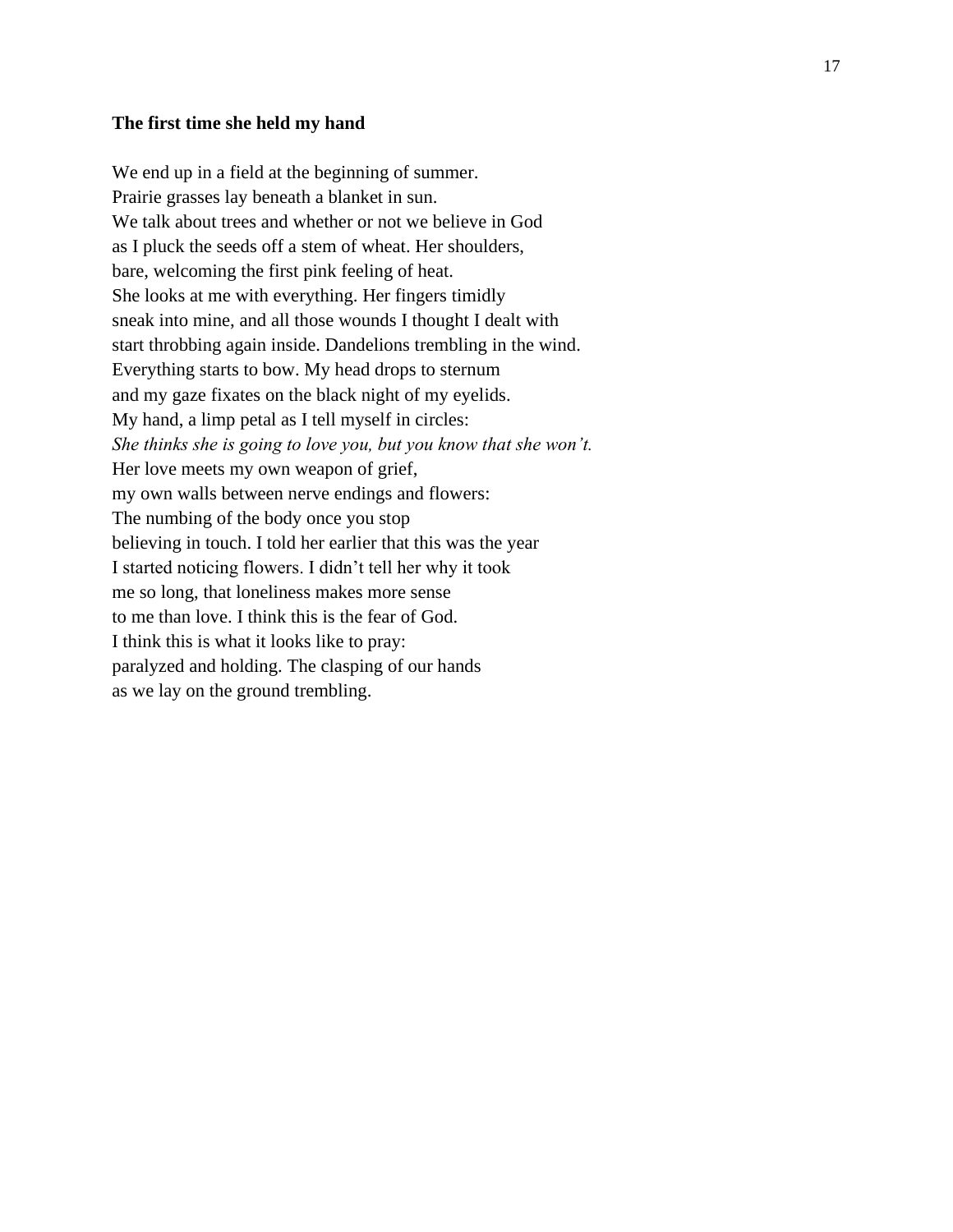# **A Field of Magnolias**

| I am trying to learn how to love         |                            |                                            |                                                                                             |
|------------------------------------------|----------------------------|--------------------------------------------|---------------------------------------------------------------------------------------------|
| which I think<br>but the lilies are gone | the fields have been mowed | might be closer to plant                   |                                                                                             |
| I see only the absence of God            | in this city               |                                            |                                                                                             |
| and sometimes I think                    | all I can do               |                                            | is keep my body<br>in place                                                                 |
| I have lost                              | the ability to pray        |                                            |                                                                                             |
| I can no longer                          | imagine                    |                                            |                                                                                             |
| love<br>in this world                    |                            | like a tree grasping the sound of the wind | I try to grow it                                                                            |
| I let my place<br>and learn              | become<br>is a liturgy     | a sanctuary<br>being here                  |                                                                                             |
| but I read in my body lament             | and I don't know           | how to stay                                |                                                                                             |
| sometimes<br>where I'm withering         | I have this dream<br>away  | I imagine<br>cleared<br>swirl of dirt      | the field<br>and all that's left<br>is dust<br>and my body<br>becomes a brief<br>in the sky |
|                                          |                            |                                            |                                                                                             |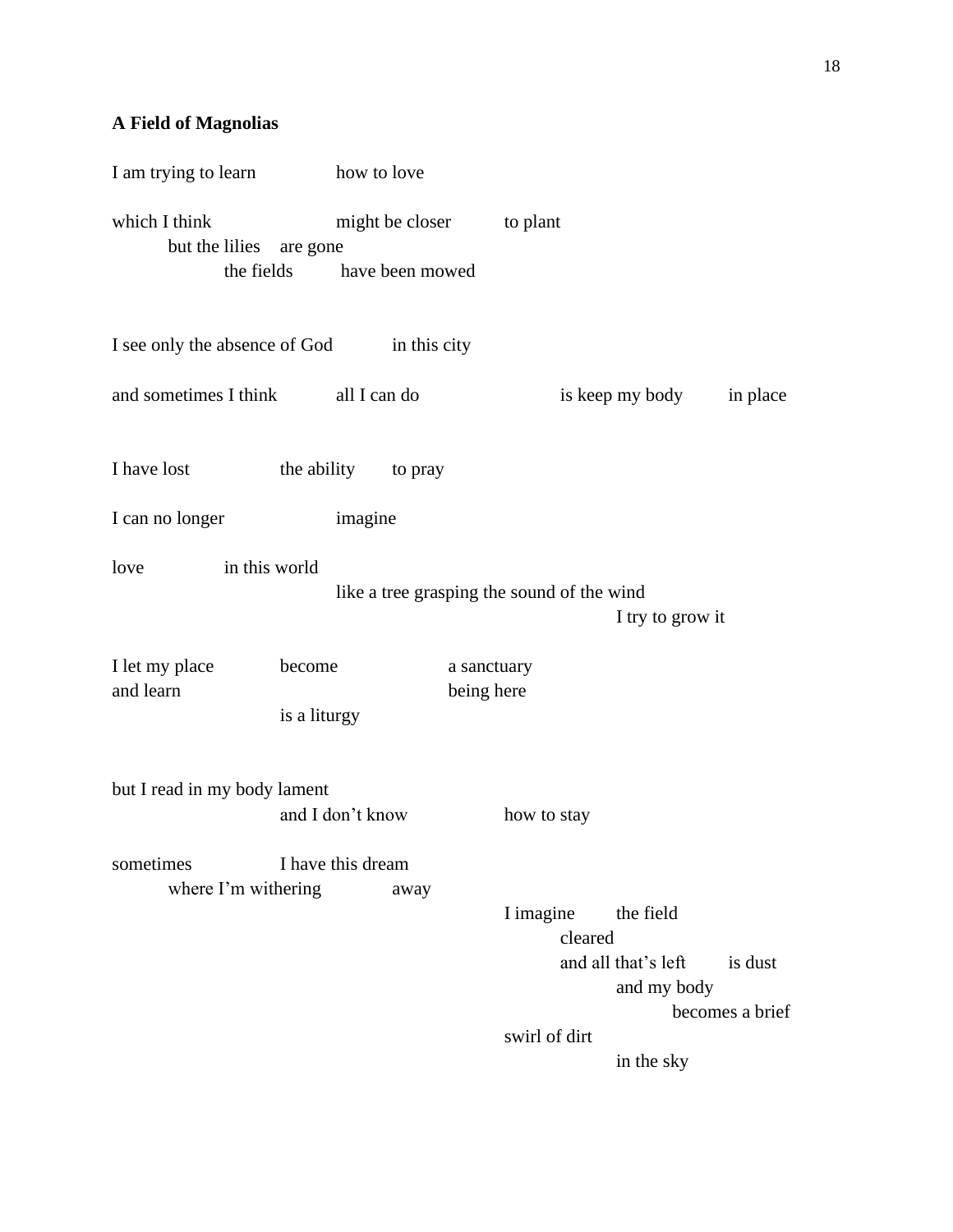|          | I don't want to be white                                |                                                            | again             | today                                                |                                 |
|----------|---------------------------------------------------------|------------------------------------------------------------|-------------------|------------------------------------------------------|---------------------------------|
|          | but I know                                              | loving a body                                              |                   | cannot be leaving it                                 |                                 |
| love     | must be flower and fruit                                |                                                            |                   | planted                                              |                                 |
|          | love<br>must be                                         | in the roots<br>in the way they rip and rive               |                   | a river under the street                             | bubbling up with a breath       |
|          | love is in the ground                                   |                                                            |                   |                                                      |                                 |
|          |                                                         | and someday                                                |                   | it will be shared                                    |                                 |
| I wonder |                                                         | if I can write words                                       |                   | that might become roots                              |                                 |
|          |                                                         |                                                            | poison the ground | if they would not                                    | again                           |
| I dream  |                                                         | I'd be magnolia                                            |                   |                                                      |                                 |
|          |                                                         | that I'd be bloom and root                                 |                   |                                                      |                                 |
|          | I dream                                                 | I'd be open<br>and that my feet<br>still be giving my life |                   | petals like hands<br>would still be<br>to this place | that I'd be changing<br>staying |
|          | I want to believe there is joy<br>would not be violence |                                                            |                   | here<br>would not bring death                        | that my presence                |
|          | I want                                                  | instead                                                    | to give           | my breath                                            |                                 |
|          | I want                                                  | instead                                                    | to give           | this theft                                           |                                 |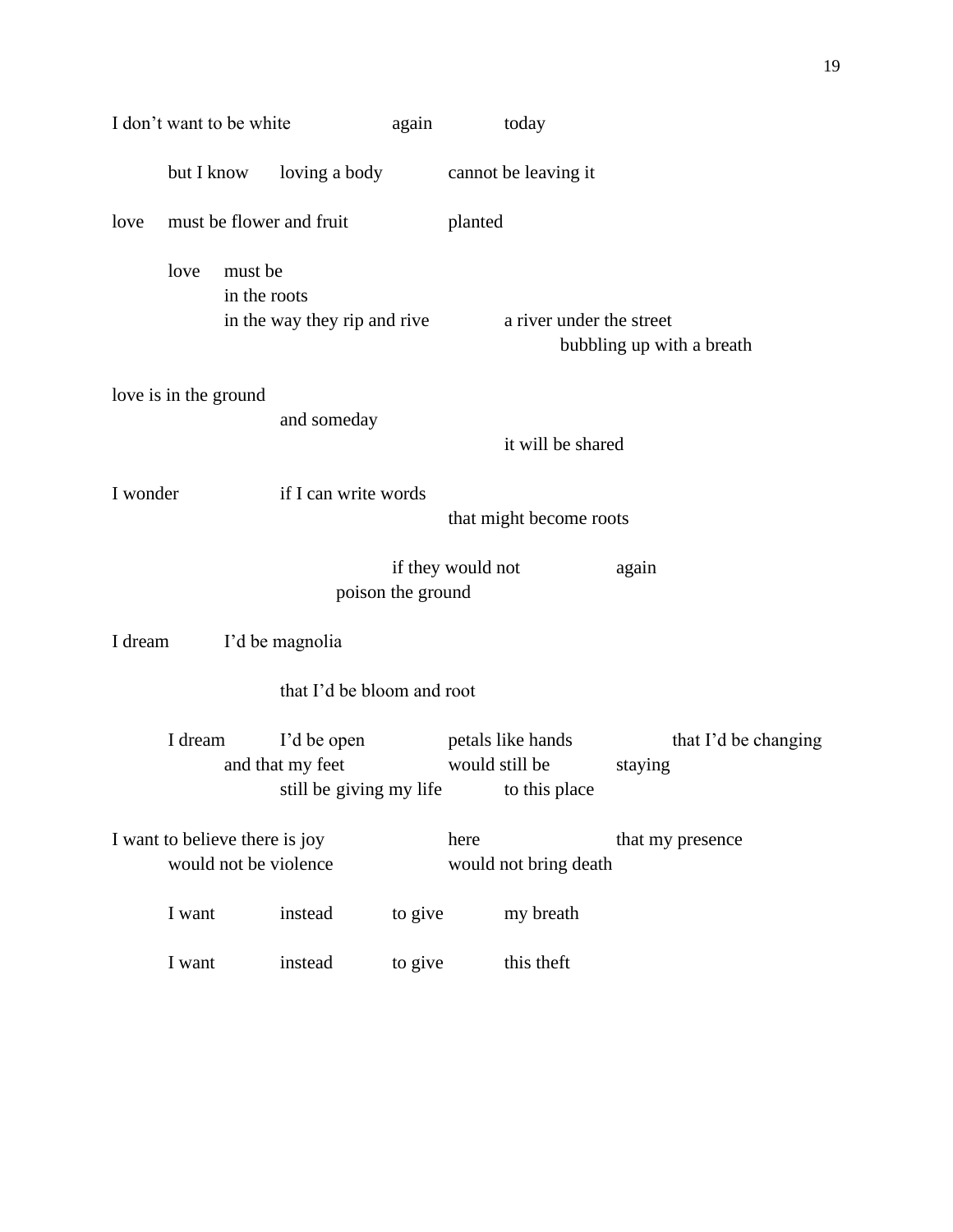## **Homesteading**

*"Take me to the water, to be baptized" —African American Spiritual*

*"Although the Sioux had been placed on a reservation well north of the Platte east of the Black Hills, they claimed the right to hunt in the Republican River country, south of the Platte, by virtue of the Treaty of 1868. As settlers moved into the area, they demanded that the Army remove the Indians." – Nebraska State Historical Society*

take me to the river grandpa take me to the place where people were removed

tell me the meaning of our hands the meaning of this land

take me to the river grandpa walk me through the story of our settlement help me understand how it is we made a home

tell me what we hold in our hands what we call our property

I want a sermon grandpa I want the words to soak into my body I want to hear you say swords were turned into plows and I want to believe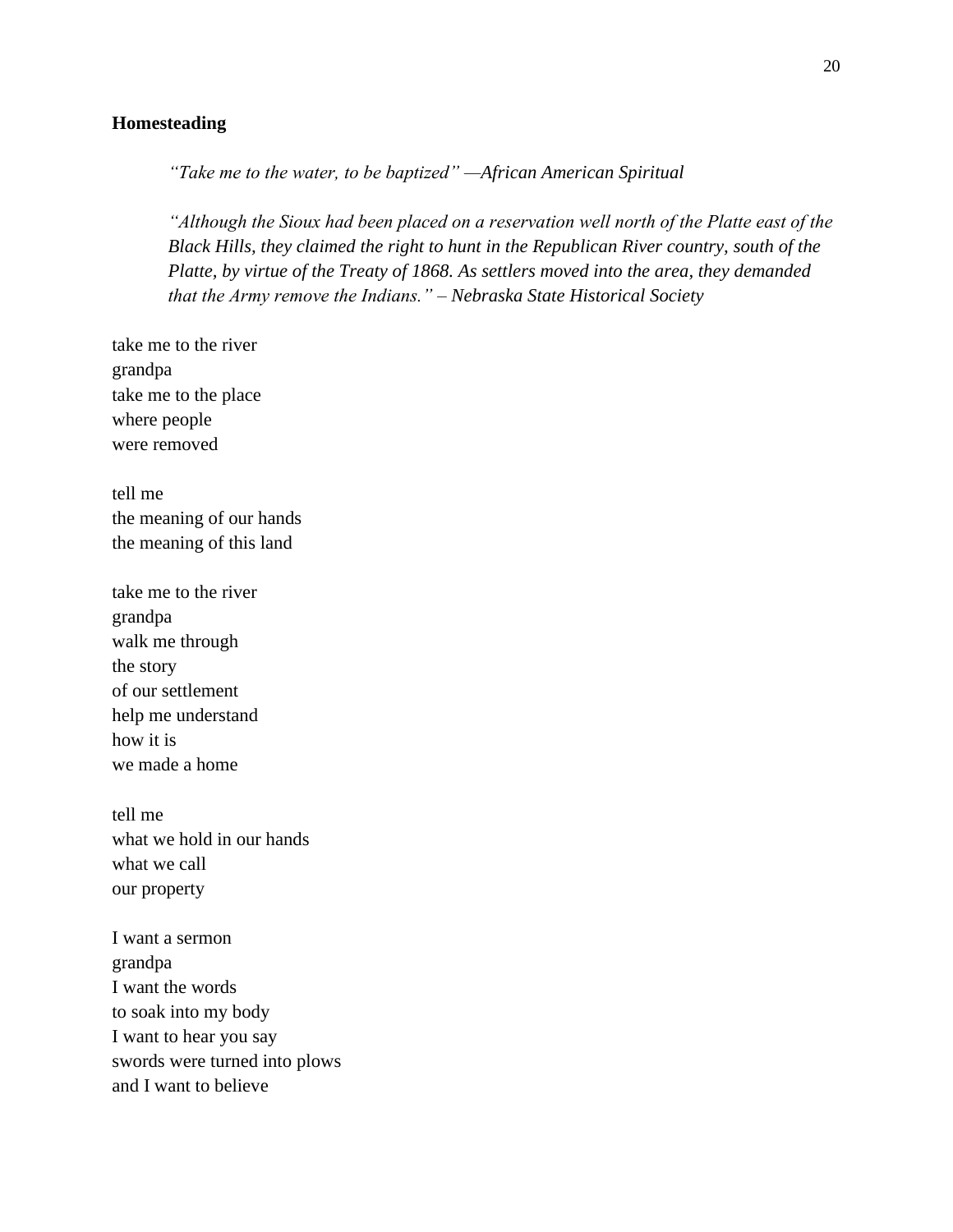that it's true

but I am afraid that when swords turn into plows the plows are used as swords grandpa it was a forced removal

there is always a sword hiding behind the plow the plow is always meant to cut a body in two

grandpa take me to the river and touch the ground with your hands

take me to your hands and let me see them in my own

take me to your heart and tell me who we are

are we an army of God or a body of blood are we harvesting a blessing or are we plowing a life into mud

grandpa tell me of love tell me of a good God who dies for the world tell me that a home is in your hands that they are soft and have not harmed a single soul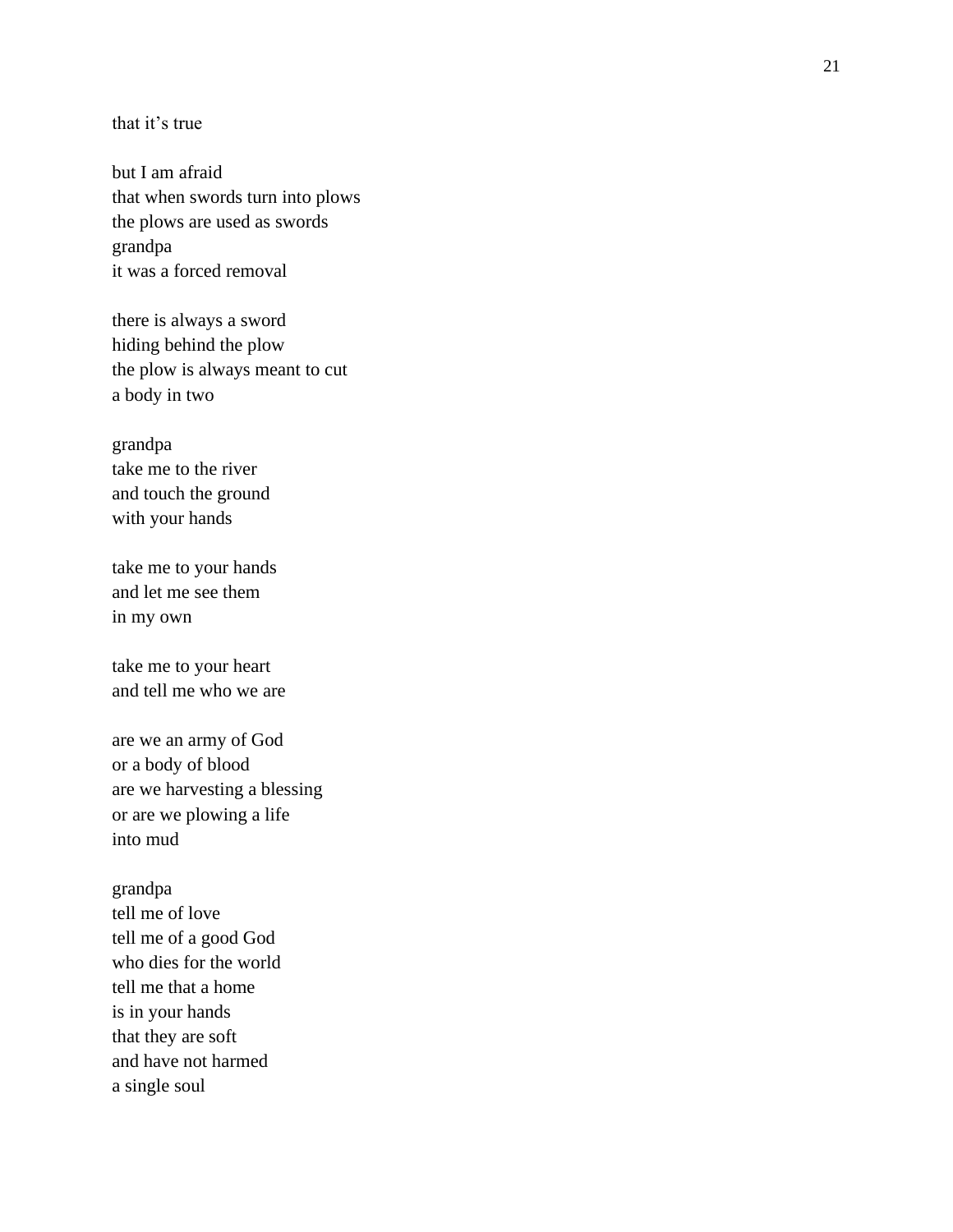tell me I can fall into your arms and trust in your love tell me somewhere there is a love in which I can still make a home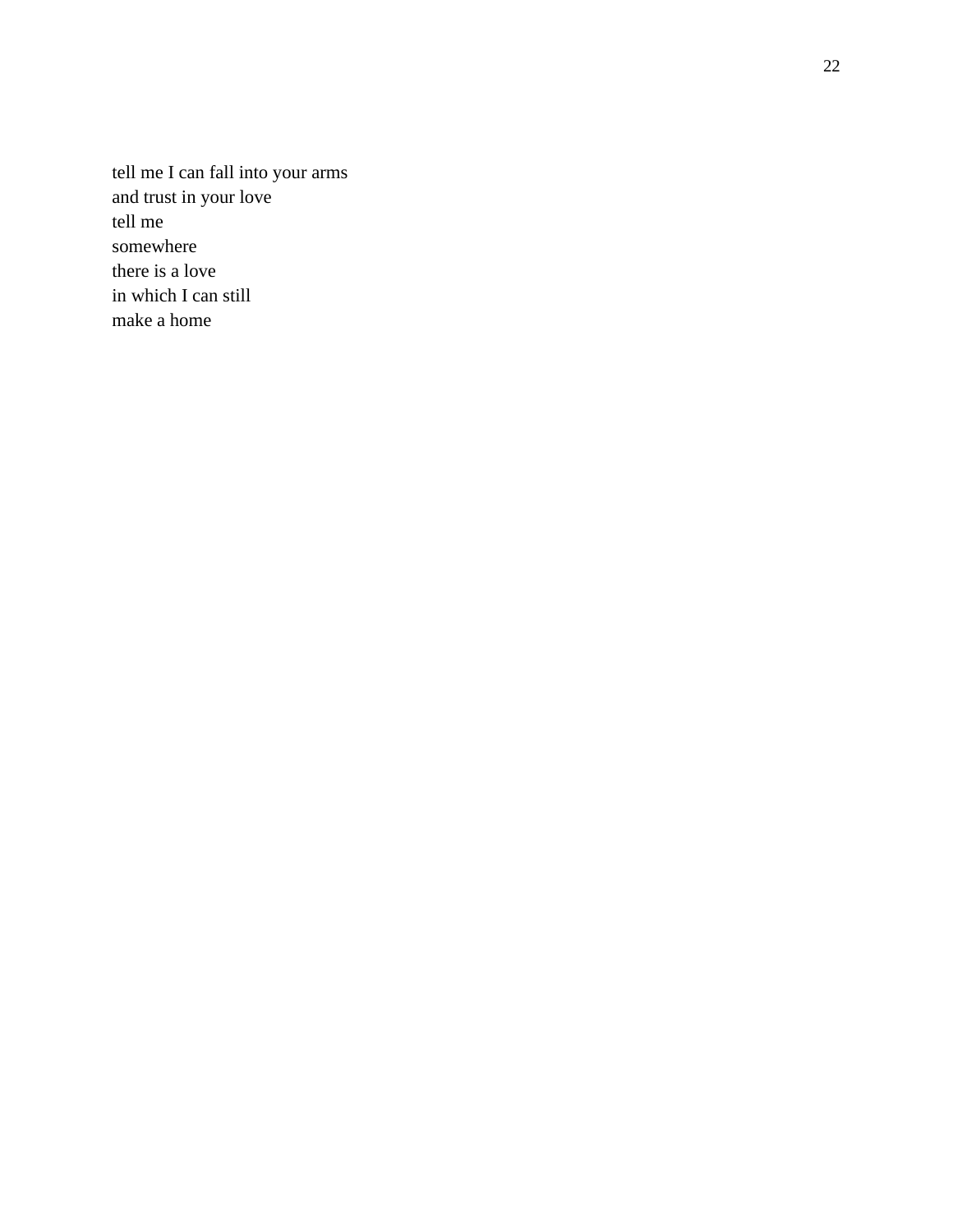### **After Racial Profiling Puts Two Black Panthers in Nebraska Prison**

Every week I take Nebraska Highway to get to church where we are really passionate about this thing called 'Prison Ministry.' I pass Lowes and Home Depot and cars wrapping the building at Canes, and in my periphery sits the State Penitentiary where an innocent man named Ed has sat for two of my lives.

I've lived on that road. My high school shares the same sidewalk, and now I know that concrete is meant to hold people in place. I remember the sentence my friends and I used to say on the way home from Youth Football practice: "What are the boys doin' today?"

I didn't know I was talking about him, and his friend Wopashitwe Mondo Eyen we Langa, who wrote a poem in the pen that said he was tired of kneeling to pray to a God who looked like the cops who wrongly convicted him.

### I had no idea

that on those weekday evenings in the fall of '05 driving south on 14th, those "boys" were inside publishing the work of their pen. I wanted to see them play ball in the yard, but they were inside writing books for at-risk youth, developing programs to discuss the problems of domestic abuse, writing plays like "Talons" and "Shakedown Blues."

#### I was a kid

who referred to his elders as "boys," like I learned how to talk from a God who looked like the cops.

#### I sat in the back

of that car, laughing with friends, but it was that kind of sentence that sentenced them. A sentence that racially profiled two black men and kept them held in the pen. It was my sentence.

It should have been.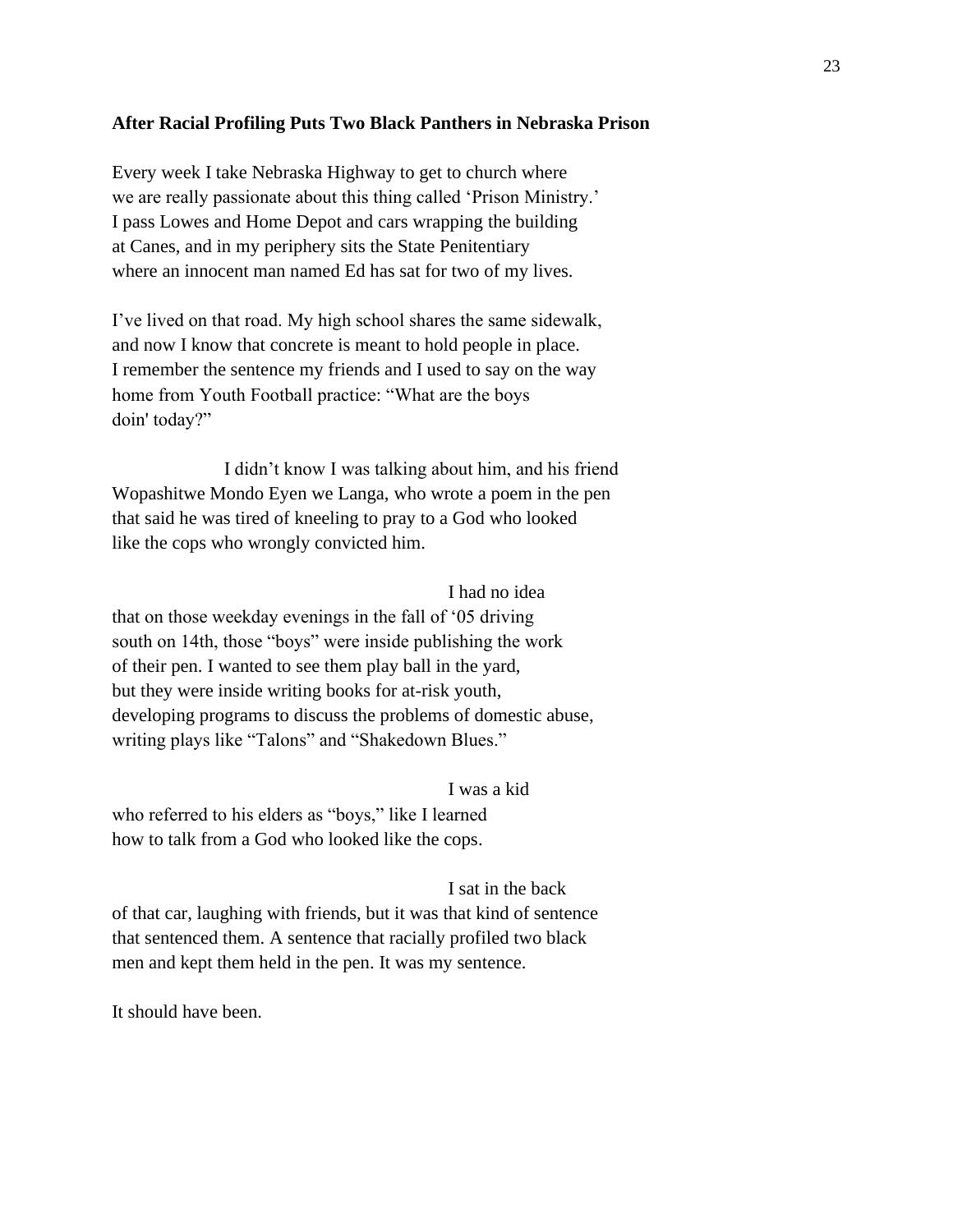| There are times       |         |           | I say    | to myself    |
|-----------------------|---------|-----------|----------|--------------|
| You're in the night   |         |           |          |              |
| You're in             |         | the night |          |              |
| You're in the wind    |         |           |          |              |
| You're presence       |         |           | against  |              |
| The cold swimming     |         |           |          |              |
| Along your skin       |         |           |          |              |
| You're in the night   |         |           |          |              |
| The moon alive        |         |           |          |              |
| The bugs              |         | a sound   |          |              |
| a blip                |         | of quiet  |          |              |
| I say to say          |         |           |          | to incantate |
| You're in the night   |         |           |          |              |
| The air around        |         |           | a litany |              |
| Your arms spread wide |         |           |          |              |
| The dark              | so dark |           |          |              |
| All to                | reclaim |           |          |              |
| That you are in       |         |           |          |              |
| That I                |         | am in     |          |              |

The lonely silence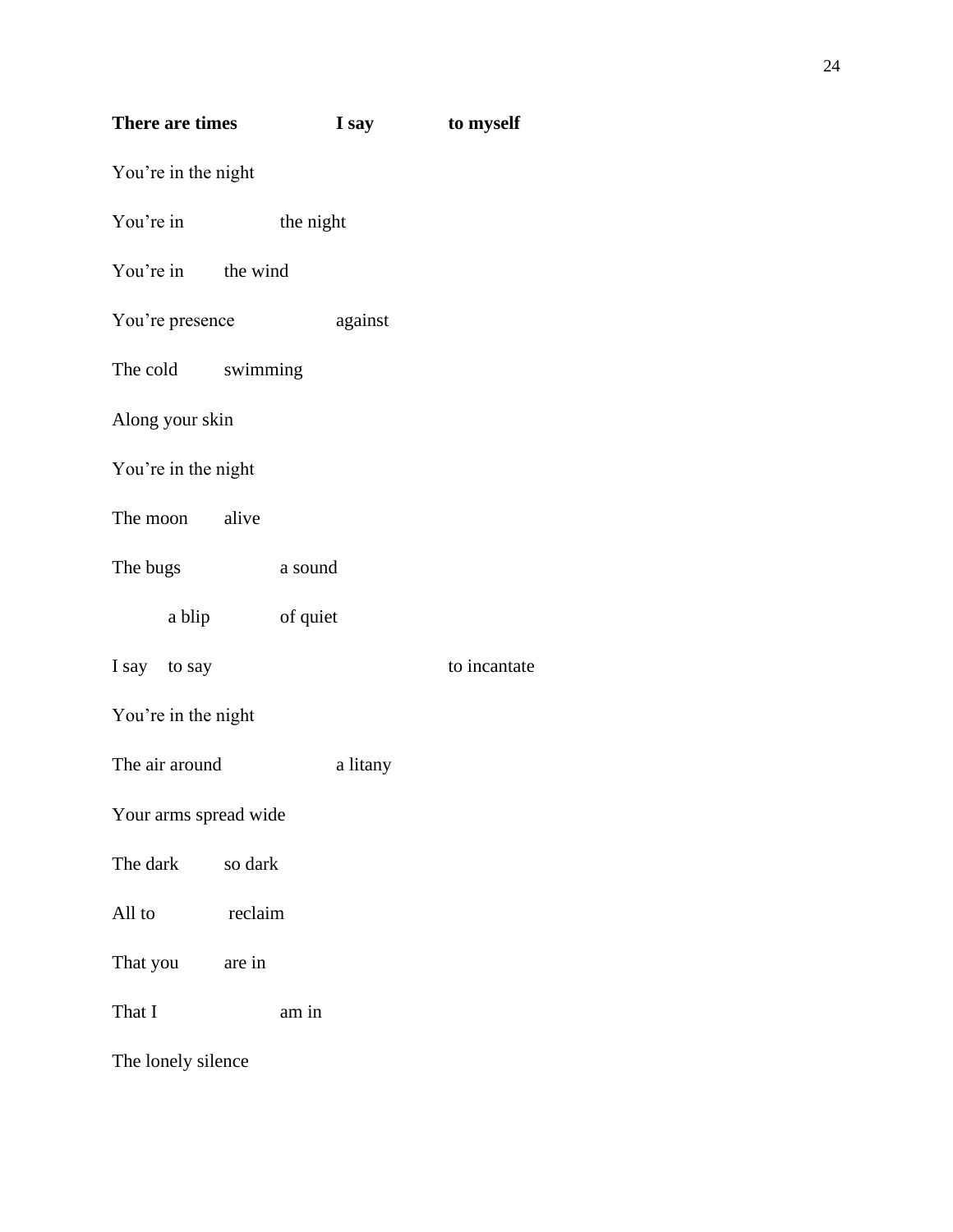That I am

in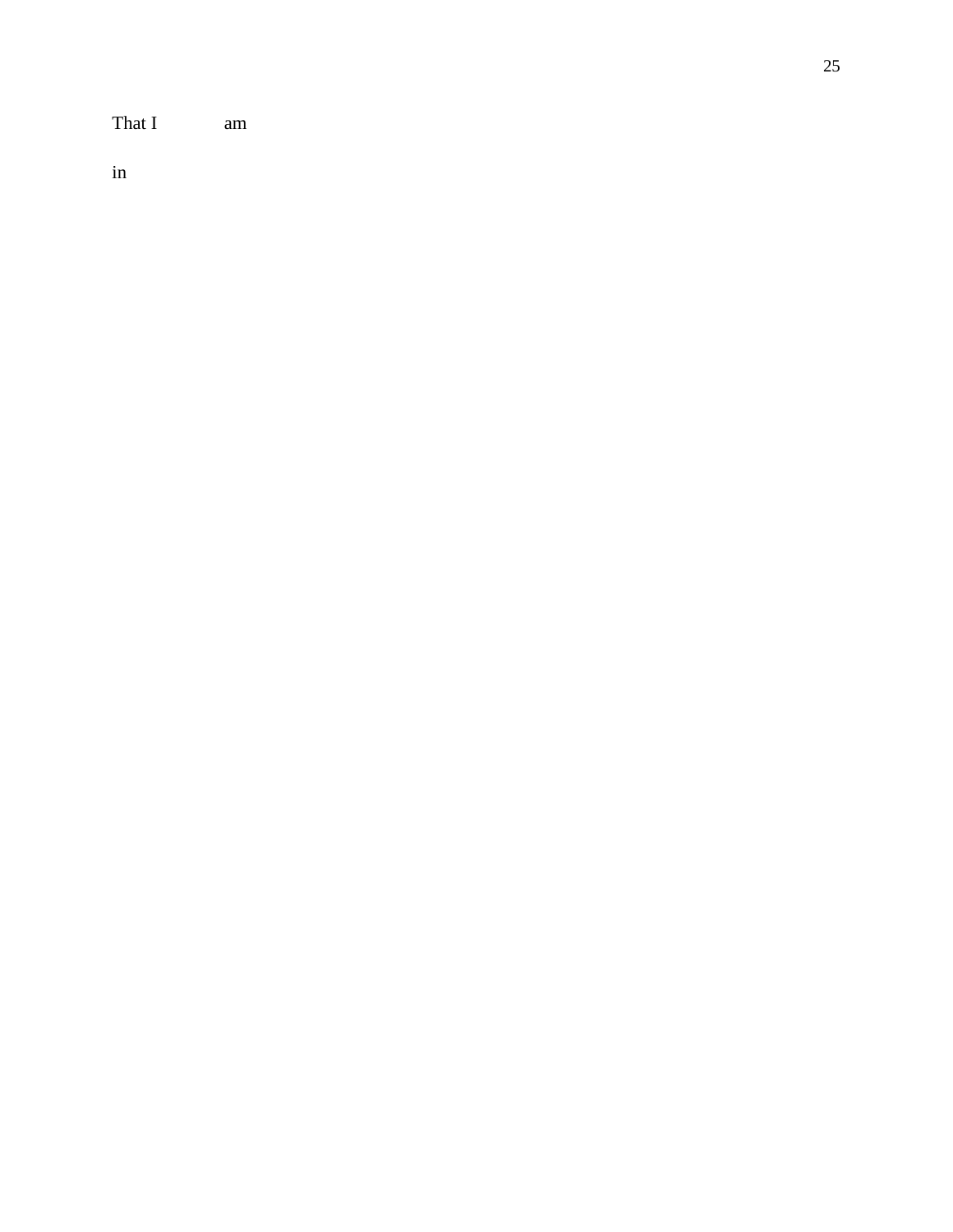# **A Prayer**

| I sit on my knees            |                          |                              |
|------------------------------|--------------------------|------------------------------|
| in my room                   |                          | let my fingers               |
|                              | make tables              | on the oak floor             |
| it is spring                 | the oak outside is green |                              |
|                              | I breathe                |                              |
|                              |                          | its oxygen<br>into diaphragm |
| the air boughing             | through my body          |                              |
| winding                      | into fingers             | into tables                  |
| the tree across the street   |                          | touches my blood             |
| I take in                    | its death<br>its life    |                              |
|                              |                          |                              |
|                              |                          |                              |
| and sometimes I pound a fist |                          |                              |
| into oak                     |                          |                              |
|                              | try to muscle my body    | into change                  |
| once                         | outside the hospital     |                              |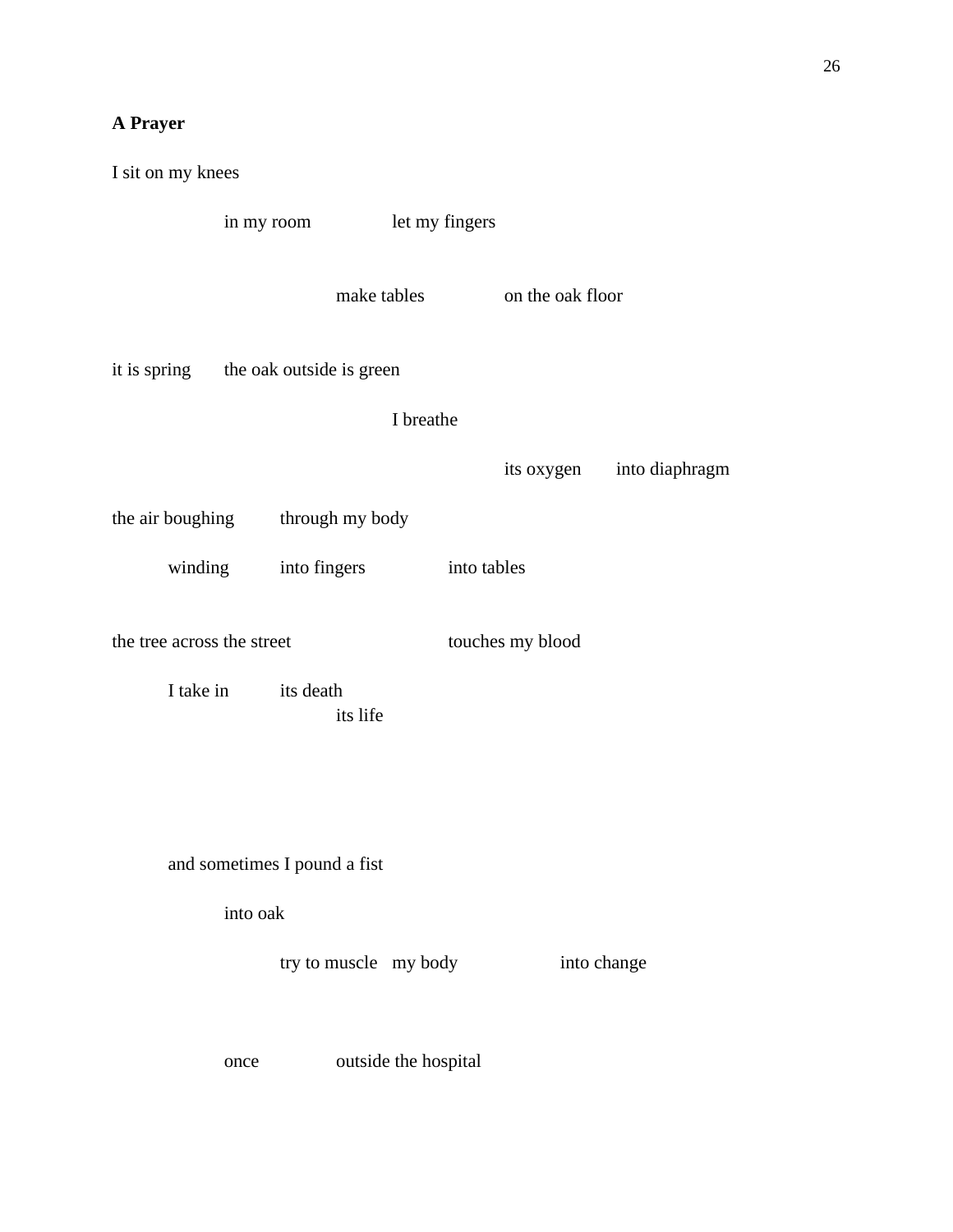## I clenched my hands and emptied anger

into the steering wheel

so afraid

that another person might be trying to leave me

that I'm not in control

I know a rage

unleashed

trying to violence the meaning

wrestle God into submission

let me have someone to love

let me have someone who won't

be oak leaf

falling into street

blown in the wind

I have heard the sound of a body scraping concrete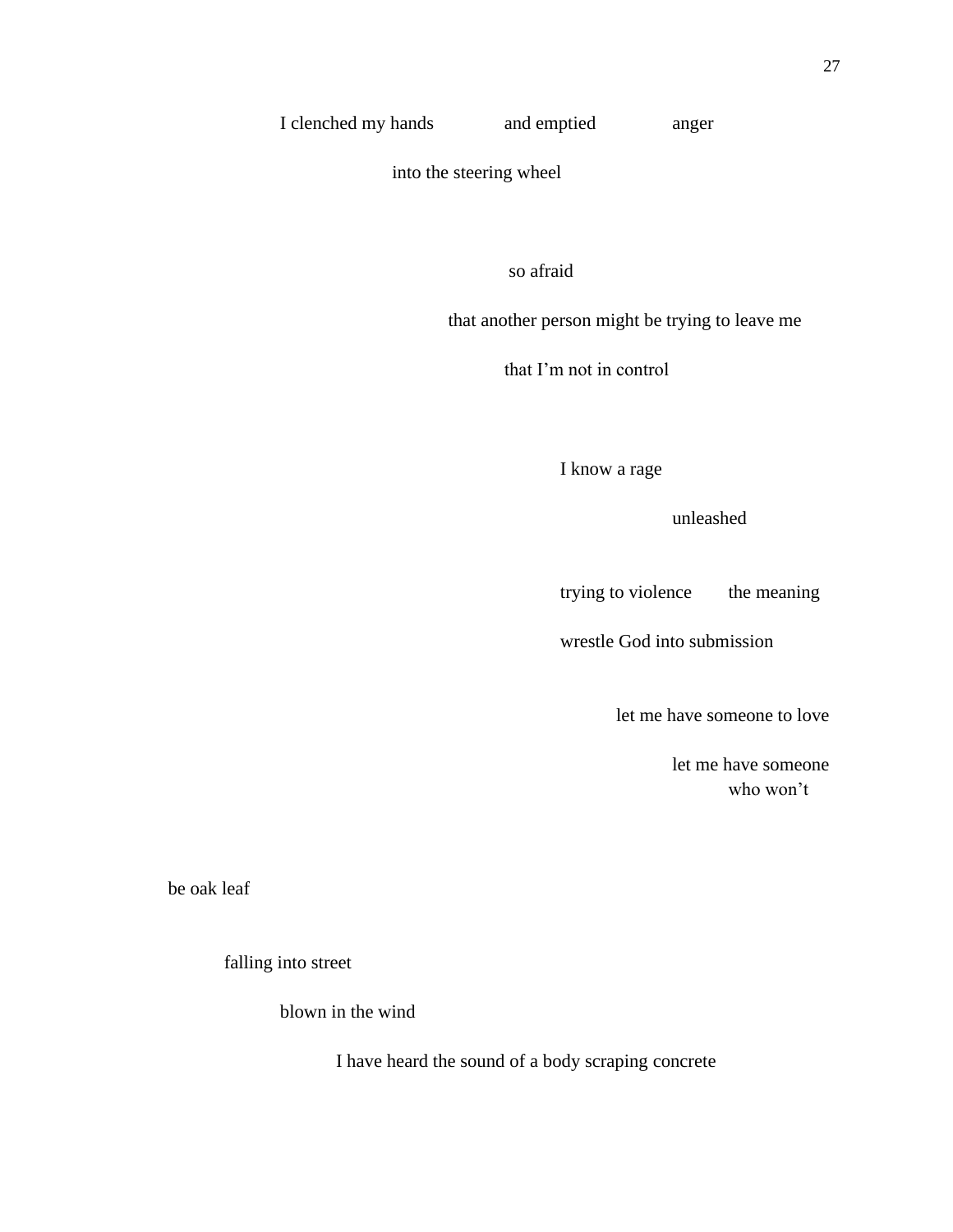## I know

it does not sound like

dried leaf

this morning I know

I have been the violent wind

leaf from tree

skin from bones

I know there is not a tree on my back

I can't feel it pushing up the skin

of my spine off my ribs

but I breathe it

the shards of glass

I breathe in lash after lash

so often I am the one

to clench tables into fists

balled around a whip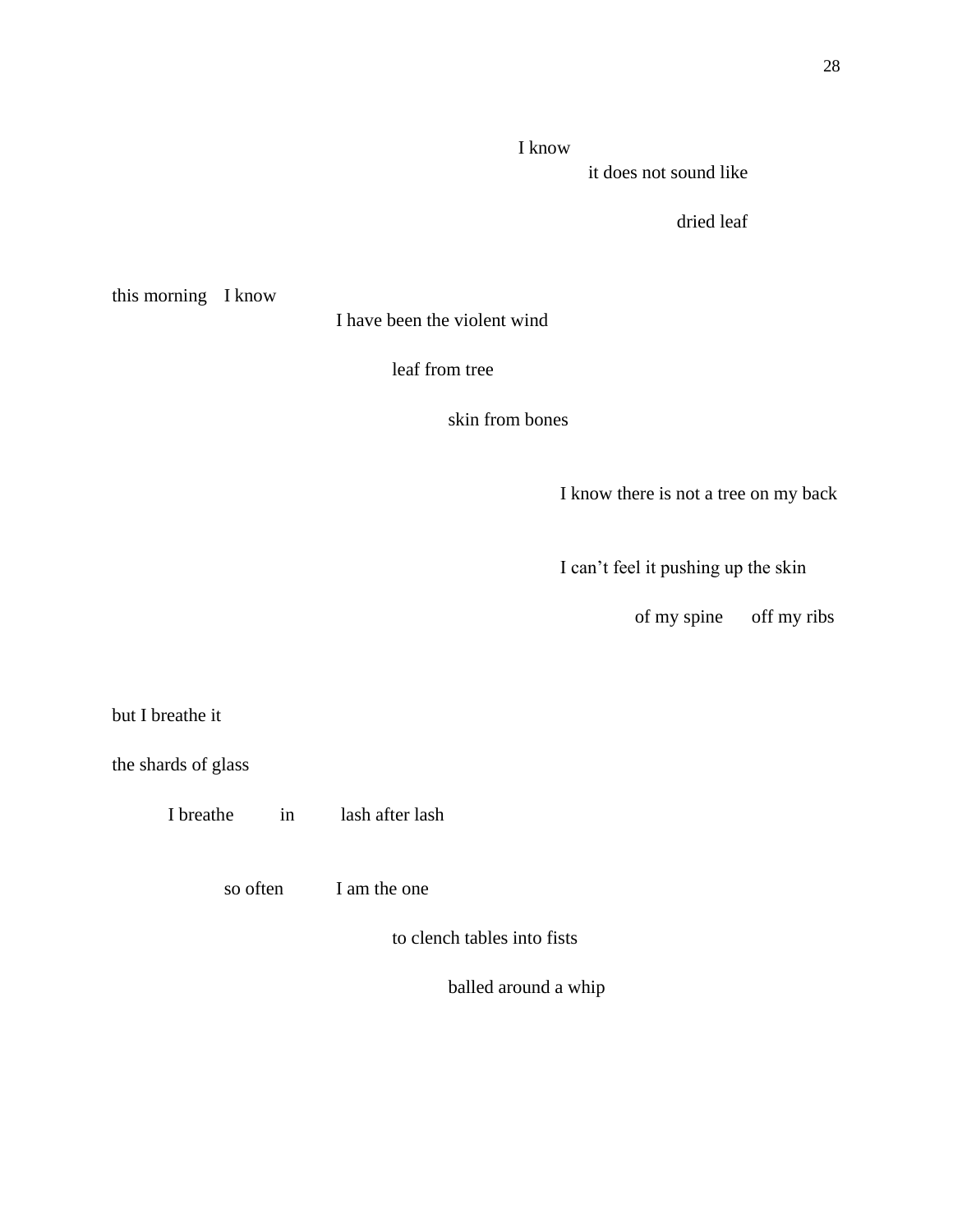## this morning I am still a white man

still the portrait of a hand planting trees in someone else's back

I am the memory stored in my hands

of a white man watering a field

with someone else's blood

I know a body is flesh and blood

that stories are carried in the skin

that bodies are meant to touch

I cannot put the tree on my back

but I can flip the table

I can open my hands

let this life breathe into mine

this morning I imagine a field

of bones

imagine the dust in air

I walk out of my house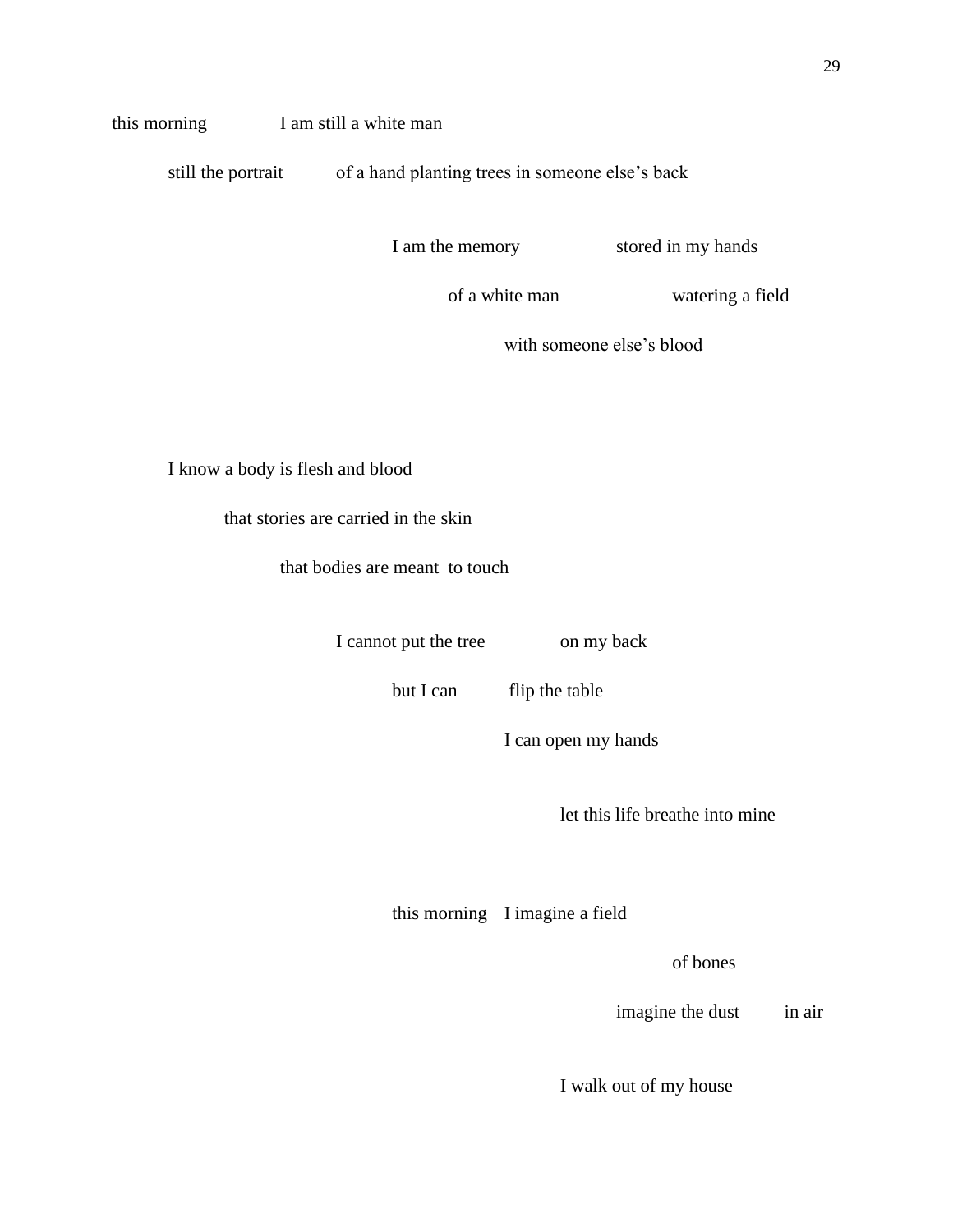and see wisps of light falling from the oak tree

there are particles

swirling in the wind

today I open my hands

I cannot be who I am

I let my life blow in the wind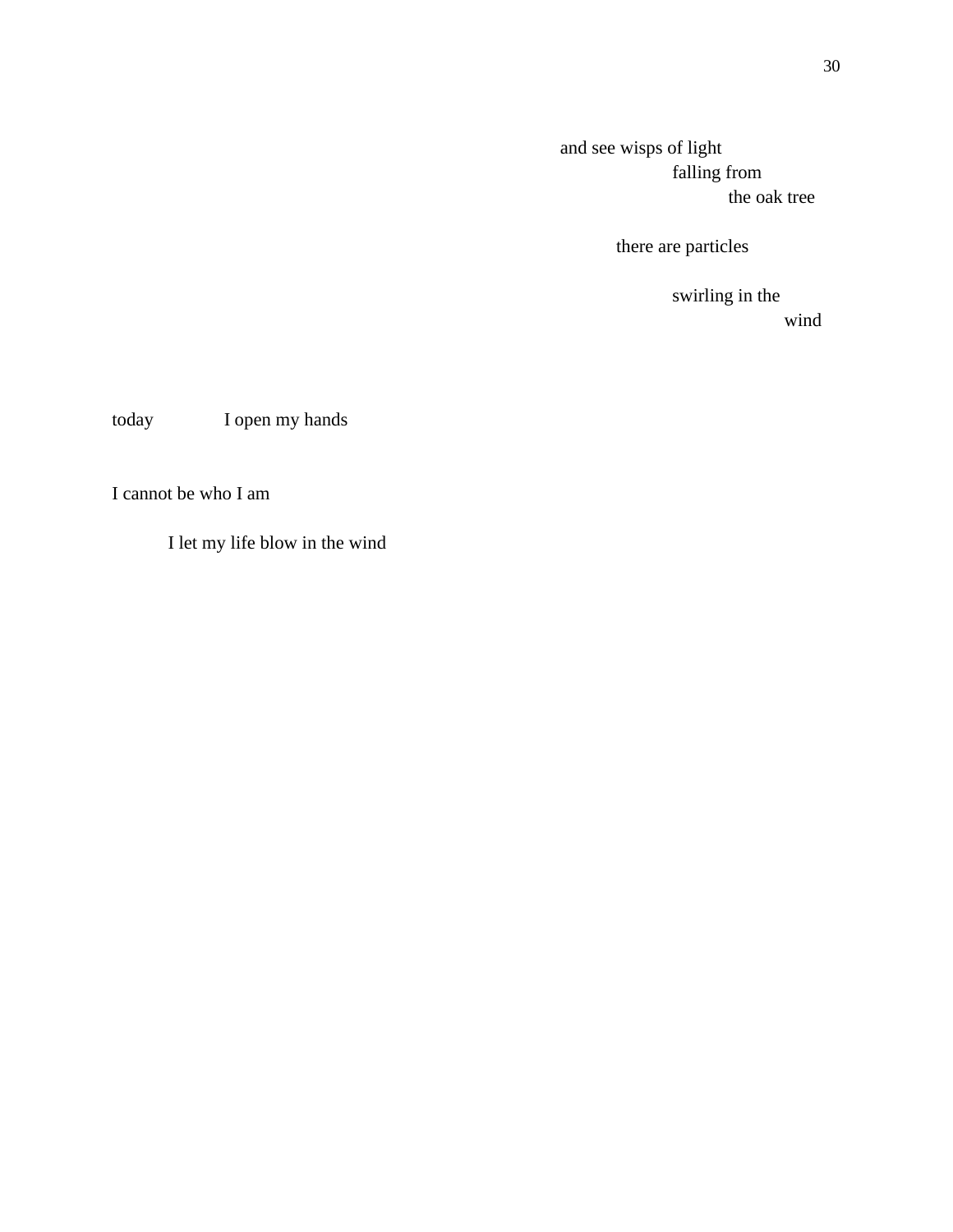## **NOTES**

**I am trying to start a garden** quotes the poem, "Love", by James Russell Lowell. The town, Lowell, Nebraska, which is referenced in the poem, was named after him.

**Sea of Red** was inspired by Tiana Clark's poem "Nashville."

**Not the immigration story I was told** references the Supreme Court case, *Johnson v. McIntosh (1823).* The information about the removal of the Pawnee nation comes from their website, [https://pawneenation.org/.](https://pawneenation.org/) The poem was inspired by Layli Long Soldier's poem, "38."

**At the Market to Market Relay in Nebraska** was inspired, both in form and content, by a poem that Chaun Ballard shared during a Creative Writing workshop at the University of Nebraska.

**I think of a white man breaking** is inspired by one of the few journal excerpts that I have from my Great-Great Grandfather, Jens, in which he describes encountering a wolf while breaking prairie. The information about the removal of the Pawnee nation comes from the website, https://pawneenation.org/pawnee-nation-flag-and-seal/.

**Homesteading** was inspired by June Jordan's idea of "vertical rhythm," as well as one of of her student's poems, entitled "Tío Juancho" (from her book *Poetry for the People*). In the epigraph, it references the African American Spiritual, "Take me to the water." It also quotes the quarterly journal, *Nebraska History*.

**After racial profiling puts two Black Panthers in Nebraska Prison** references the wrongful conviction of Edward Poindexter and Wopashitwe Mondo Eyen we Langa (David Rice). The poem that is referenced, which we Langa wrote, is from his book, *The Black Panther is an African Cat*. Wopashitwe Mondo Eyen we Langa passed away in prison, and Edward Poindexter is still in jail today. The information in the poem comes from the website, "Prisoner Solidarity" [\(Edward Poindexter | prisonersolidarity.com\)](https://prisonersolidarity.com/prisoner/edward-poindexter).

**A prayer** was inspired by a section of *Beloved* by Toni Morrison, in which she refers to the scars on Sethe's back as a tree. The poem was also inspired by the sermon, "I Can't Breathe," by Rev. Charlie Dates.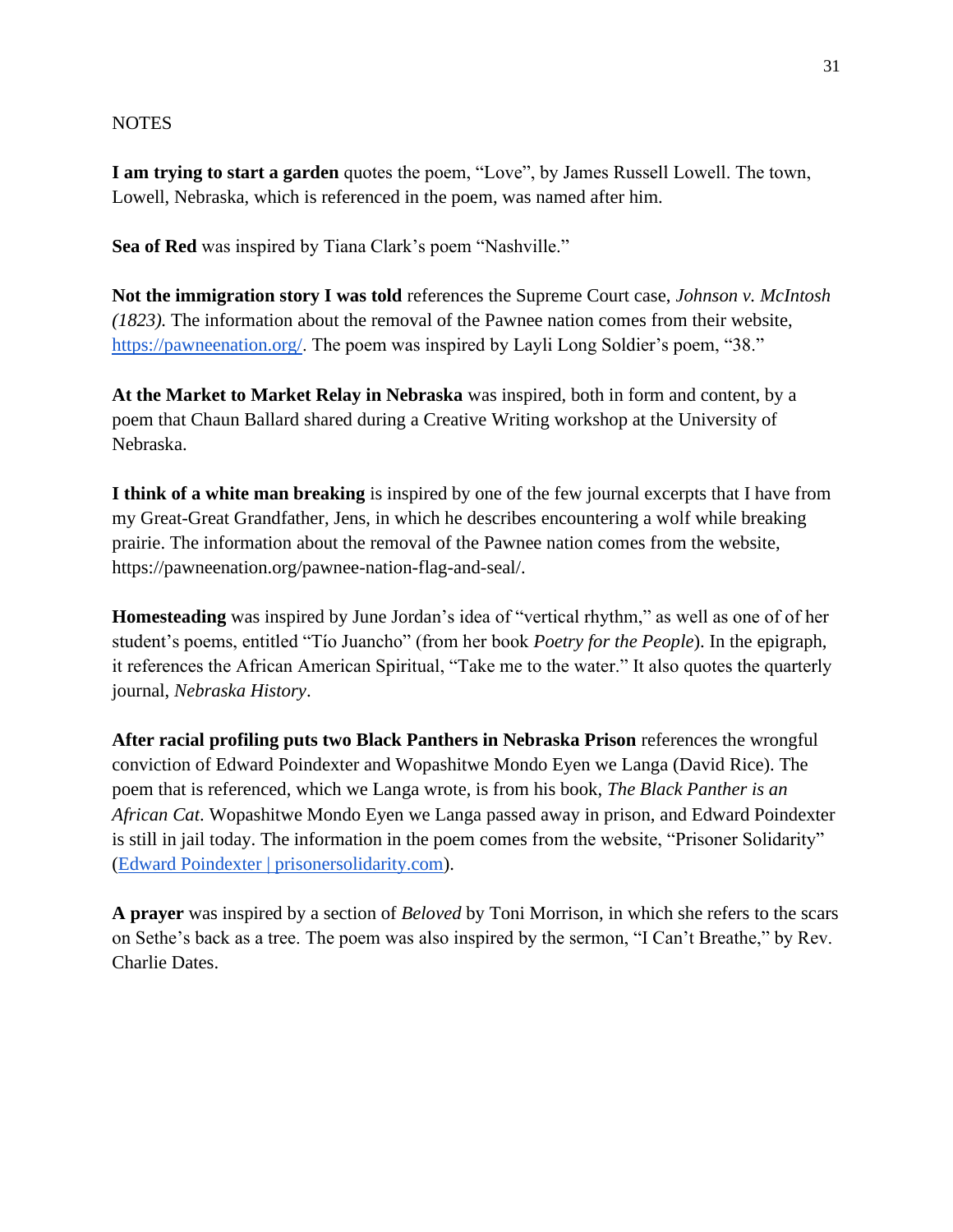#### Works Cited

- Addonizio, Kim and Dorianne Laux. *The Poet's Companion: A Guide to the Pleasures of Writing Poetry*. W. W. Norton & Company, Inc., 1997.
- Brecht, Bertolt. "To Those Born Later." *Eportfolios*, Macaulay Honors College, 1940. [https://eportfolios.macaulay.cuny.edu/smonte10/files/2010/08/Brecht-Born-Later.pdf.](https://eportfolios.macaulay.cuny.edu/smonte10/files/2010/08/Brecht-Born-Later.pdf) Accessed 29 Mar. 2022.
- Clark, Tiana. *I Can't Talk About The Trees Without The Blood*. University of Pittsburgh Press, 2018.
- "Culture Pawnee History." *Pawnee Nation*. [https://pawneenation.org/pawnee-history/.](https://pawneenation.org/pawnee-history/) Accessed 29 Mar. 2022.
- "Culture Pawnee Nation Flag and Seal." *Pawnee Nation*. [https://pawneenation.org/pawnee](https://pawneenation.org/pawnee-nation-flag-and-seal/)[nation-flag-and-seal/.](https://pawneenation.org/pawnee-nation-flag-and-seal/) Accessed 29 Mar. 2022.
- Dates, Charlie. "I Can't Breathe." Progressive Baptist Church, 31 May 2020, Progressive Baptist Church, Chicago, IL. Sermon.
- "Edward Poindexter." *Prisoner Solidarity*. [https://prisonersolidarity.com/prisoner/edward](https://prisonersolidarity.com/prisoner/edward-poindexter)[poindexter.](https://prisonersolidarity.com/prisoner/edward-poindexter) Accessed 27 March, 2022.
- Elhillo, Safia. *The January Children*. University of Nebraska Press, 2017.
- Garza, Cristina Rivera. *The Restless Dead: Necrowriting & Disappropriation.* Translated by Robin Myers, Vanderbilt University Press, 2020.
- Guentzel, Richard. "The Department of the Platte and Western Settlement, 1866-1877." *Nebraska History*, vol. 56, no. 3, Fall 1975, pp. 389-418.
- Hindi, Noor. "Fuck Your Lecture On Craft, My People Are Dying." *Poetry Foundation*, 2020. [https://www.poetryfoundation.org/poetrymagazine/poems/154658/fuck-your-lecture-on](https://www.poetryfoundation.org/poetrymagazine/poems/154658/fuck-your-lecture-on-craft-my-people-are-dying)[craft-my-people-are-dying.](https://www.poetryfoundation.org/poetrymagazine/poems/154658/fuck-your-lecture-on-craft-my-people-are-dying)Accessed 29 Mar. 2022.
- Jennings, Willie James. *The Christian Imagination: Theology and the Origins of Race*. Yale University Press, 2010.
- Jimenez, Somaya. "Standing Up for The Sacred Black Hills and Native Sovereignty." *Cultural Survival,* July 9, 2020. [https://www.culturalsurvival.org/news/standing-sacred-black](https://www.culturalsurvival.org/news/standing-sacred-black-hills-and-native-sovereignty#:~:text=On%20July%203%2C%202020%2C%20Indigenous,consent%20of%20local%20Indigenous%20people)[hills-and-native](https://www.culturalsurvival.org/news/standing-sacred-black-hills-and-native-sovereignty#:~:text=On%20July%203%2C%202020%2C%20Indigenous,consent%20of%20local%20Indigenous%20people)[sovereignty#:~:text=On%20July%203%2C%202020%2C%20Indigenous,consent%20of](https://www.culturalsurvival.org/news/standing-sacred-black-hills-and-native-sovereignty#:~:text=On%20July%203%2C%202020%2C%20Indigenous,consent%20of%20local%20Indigenous%20people) [%20local%20Indigenous%20people.](https://www.culturalsurvival.org/news/standing-sacred-black-hills-and-native-sovereignty#:~:text=On%20July%203%2C%202020%2C%20Indigenous,consent%20of%20local%20Indigenous%20people) Accessed 29 Mar. 2022.